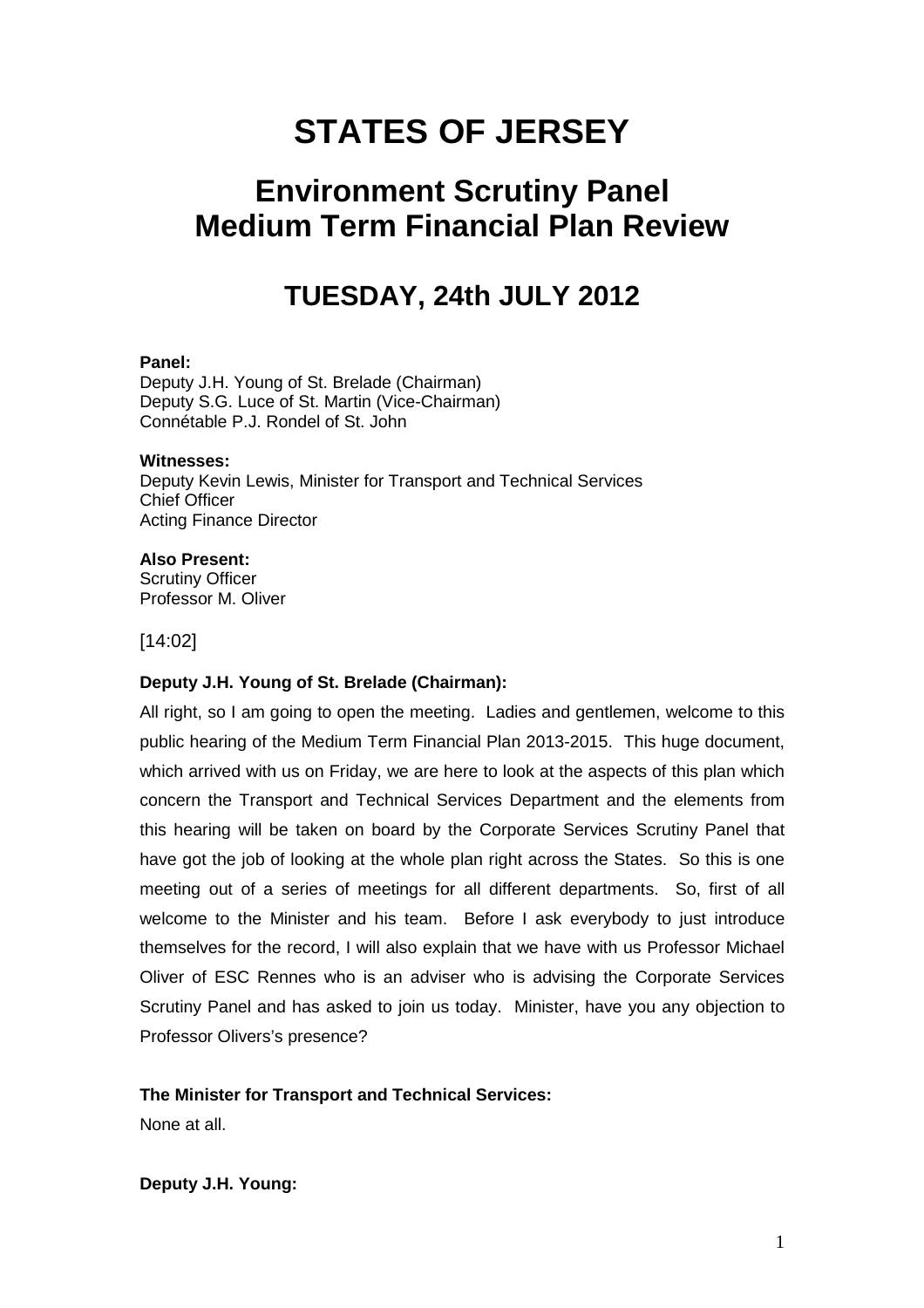Excellent. Thank you for that. Would you have any objections to answering any of his questions on matters of fact if ...

# **The Minister for Transport and Technical Services:**

None at all and hopefully we know the answers.

# **Deputy J.H. Young:**

Thank you very much. So just to introduce myself, John Young. I am Chairman of the panel.

## **Deputy S.G. Luce of St. Martin (Vice-Chairman):**

Deputy Steve Luce, Vice-Chairman of the panel.

# **Connétable P.J. Rondel of St. John:**

Connétable Phil Rondel, a member of the panel.

# **The Minister for Transport and Technical Services:**

Deputy Kevin Lewis, Minister for Transport and Technical Services.

## **Chief Officer:**

Chief Officer of Transport and Technical Services.

## **Acting Finance Director:**

Acting Financial Director of T.T.S. (Transport and Technical Services).

## **Deputy J.H. Young:**

And our Scrutiny Officer. This might be a bit ambitious but we are going to try and set the goal of 3.30 p.m. but if we overrun slightly and if we have got a lot of material coming forward we will carry on a bit but we will definitely not go beyond 4.00 p.m. Now, Minister, to start with you must be absolutely expert on this wonderful tome. Would you like to help us by referring us to the key pages that set out what T.T.S.'s position will be starting, I suppose, with your revenue budget, what used to be called revenue budget, what you get to spent annually each year under these targets in here?

## **The Minister for Transport and Technical Services:**

All right, what page are you on?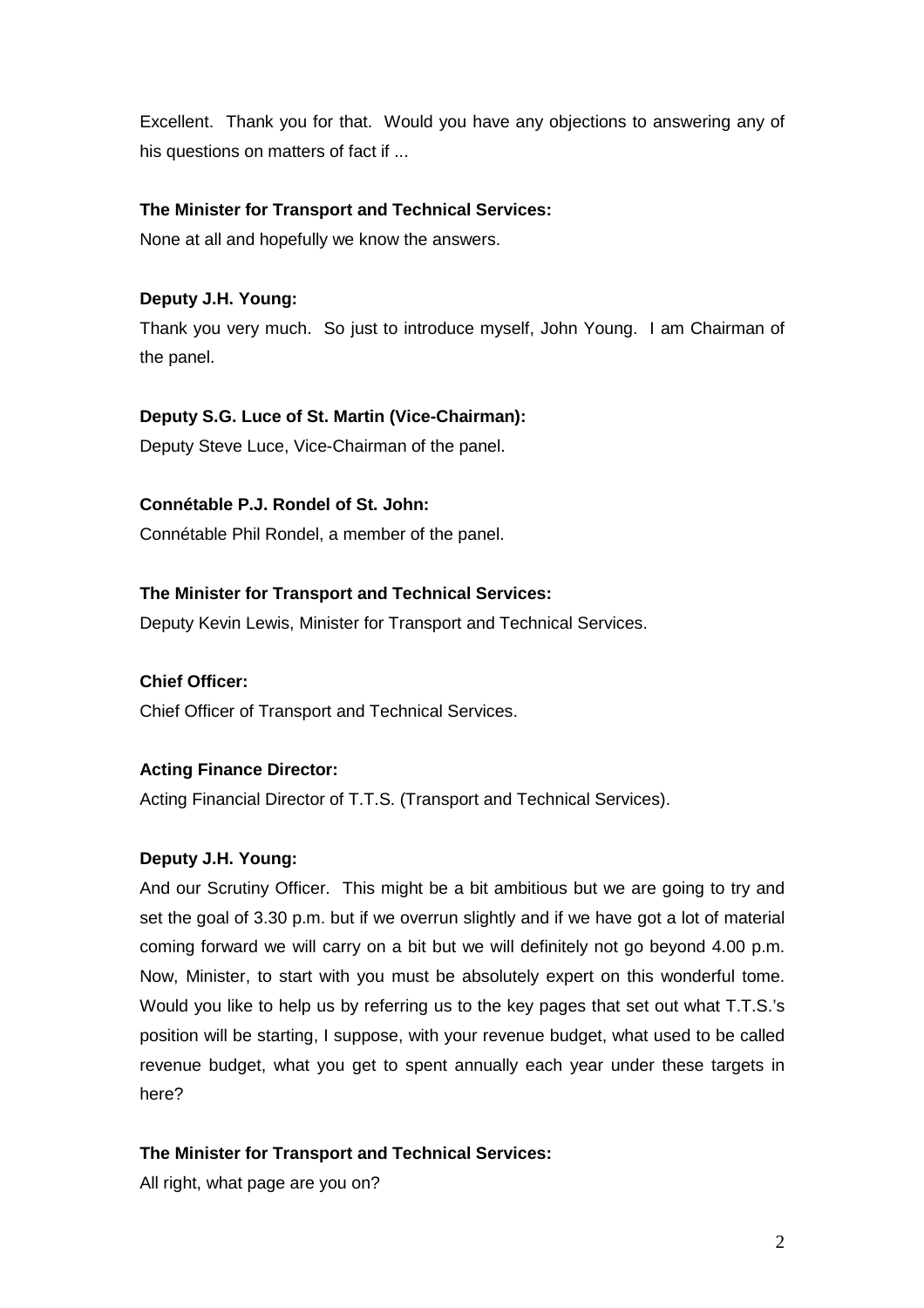# **Deputy J.H. Young:**

I think, Minister, you might be referring to page 49. I do not know but I will leave it to you. Any advance on 49?

# **The Minister for Transport and Technical Services:**

Page 49.

# **Deputy J.H. Young:**

So, Minister, on my reading of that line it says at the moment you have got £24,604,000 budget.

# **Acting Finance Director:**

That is Treasury and Resources.

## **Deputy J.H. Young:**

Sorry, wrong number. Thank you. [**Laughter**] We will start again. £26,938,000 and your budget is reduced to £25,599,000 but going up again in later years, 2014 and 2015. Minister, would you be able to summarise the changes that have taken place between your current budget and what you are proposed to be given or ask your officers to do so?

## **The Minister for Transport and Technical Services:**

Absolutely. Do you want to take that?

## **Chief Officer:**

Yes. Quite simply that is the final year of our commitment to C.S.R. (Comprehensive Spending Review) which was 10 per cent of our gross revenue budget.

## **Deputy J.H. Young:**

So how much is the saving in 2013 for your C.S.R.?

# **Chief Officer:**

Just over £2 million.

## **Deputy J.H. Young:**

£2 million and have you been able to make that saving?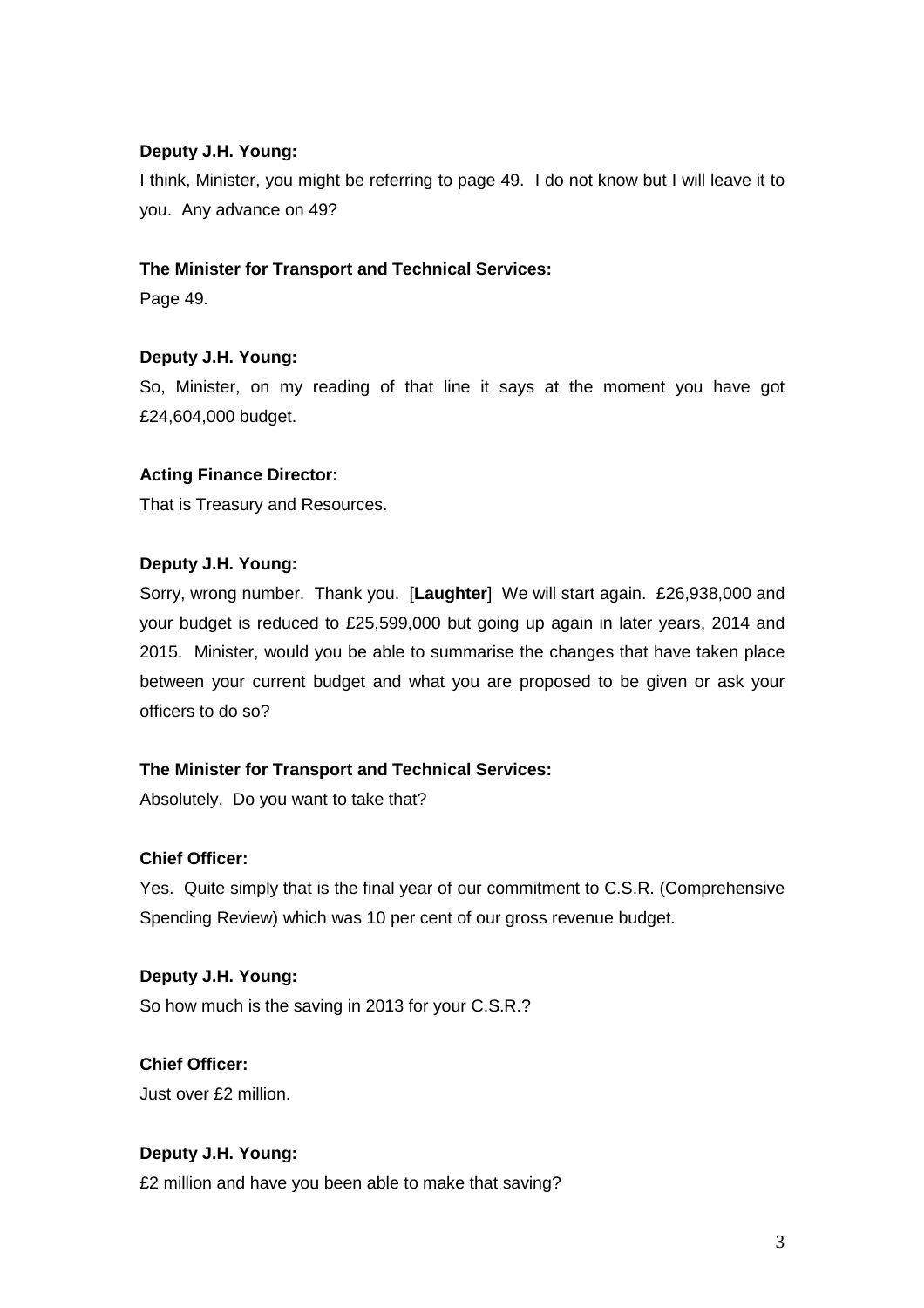# **Chief Officer:**

We have.

# **Deputy J.H. Young:**

Can you tell us how you have managed the saving? Not in every detail but summarise.

# **Chief Officer:**

We have a selection of about 30 different aspects of this.

# **Deputy J.H. Young:**

Would you like to identify the main items for us?

# **Chief Officer:**

Predominantly improving the efficiency of the business, cutting overtime ...

# **Acting Finance Director:**

A review of the plant and vehicle and equipment that is in use to try and minimise the internal recharges in relation to those. What else have we got?

## **The Deputy of St. Martin:**

Could I ask maybe, Chairman, while we are talking about vehicles, just something I noticed earlier, does fleet management come under your budget?

## **Chief Officer:**

It does.

# **The Deputy of St. Martin:**

So we will come back to that later. That is interesting.

# **The Connétable of St. John:**

In its entirety?

**Chief Officer:** In its entirety, yes.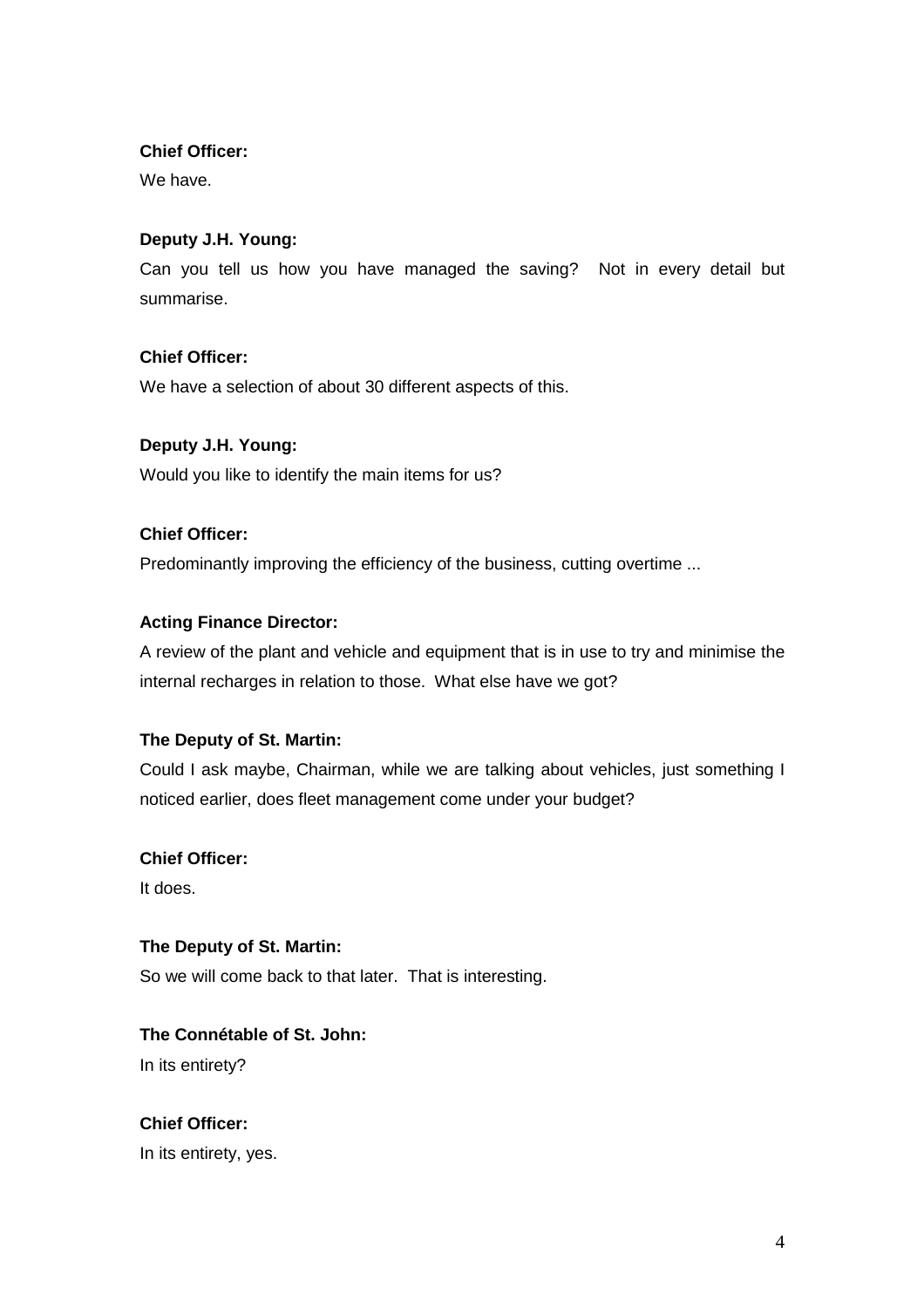## **The Connétable of St. John:**

Fire engines, police cars, everything?

# **Chief Officer:**

The whole thing.

## **Acting Finance Director:**

With the exception of the airport vehicles, I think. That is the only one.

## **Deputy J.H. Young:**

Those numbers you gave us, Minister, sounded a bit kind of academic and fairly sort of difficult concepts to get hold of. Would you like to explain that a little bit more in reality where those main savings have happened? Have you cut services?

## **The Minister for Transport and Technical Services:**

We have not cut services.

### **Chief Officer:**

We have not cut services. What we have managed to do is re-engineer what we do and we have been fortunate in that we have had new assets like the new Energy from Waste plant which has enabled us to make the solid waste elements more efficient. We have challenged a lot of the existing operation but we have also just negotiated a new bus contract which shows a 10 per cent saving over the previous contract, which gives us the majority of the savings for 2013. So it is a combination of ourselves and our supply chain which we have managed to make the savings on.

## **Deputy J.H. Young:**

So how much are the bus savings in there, out of the £2 million, roughly?

**Chief Officer:**

Ten per cent of the growth so it is ...

# **Acting Finance Director:**

It is overall, £600,000.

**Deputy J.H. Young:**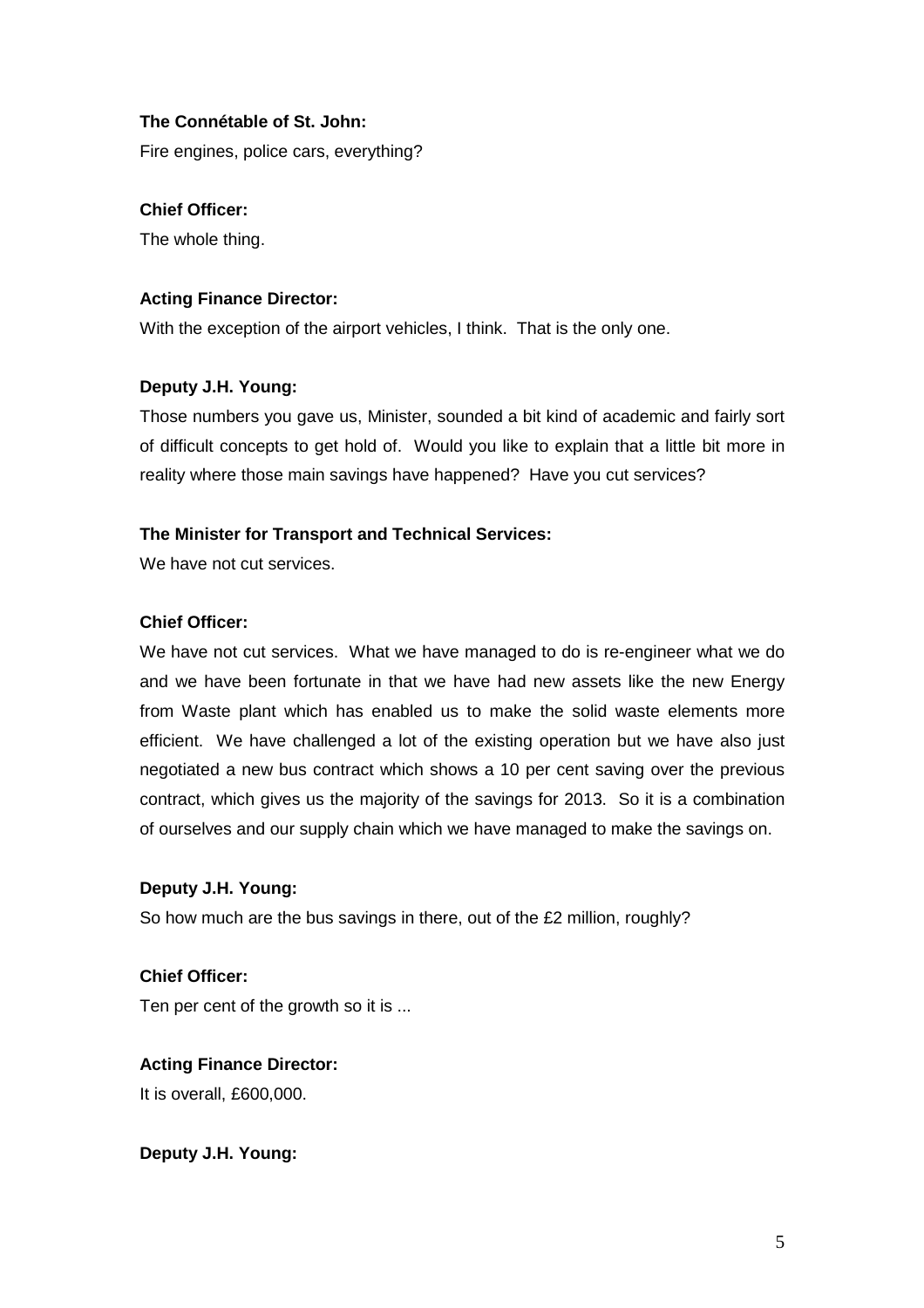£600,000. So £600,000 is in the bus contract. Overtime; started cutting back on overtime, for your operatives? How much is that?

# **Chief Officer:**

We have got a target of 15 per cent reduction but it is across the board in different areas so it is hard to quantify exactly.

# **Acting Finance Director:**

It is mixed up as part of the individual ...

# **Deputy J.H. Young:**

All right, so reductions in the pay bill, yes?

## **Chief Officer:**

That is what we are trying to achieve, yes.

# **Deputy J.H. Young:**

You can give us a figure on that, a total?

## **Acting Finance Director:**

We might need to come back to you on that because I have got to find it. I think I have got it in here.

## **Deputy J.H. Young:**

Okay, we will come back to that. Also other variations; have you got any new money in there, in your revenue budget, for 2013? Is there any new money? Any new growth?

## **Chief Officer:**

Well, C.S.R., we are committed to making 10 per cent savings and as a department who did commit to that we have delivered it and so it is part of the C.S.R. process to park that. There was no growth in answer for that for T.T.S. On the M.T.F.P. (Medium Term Financial Plan) we have put a bid in for enhancing the centre of the Parishes and to actively try and stimulate some local work and to do some urban renewal, effectively, in the village centres which we got agreement for next year to £450,000.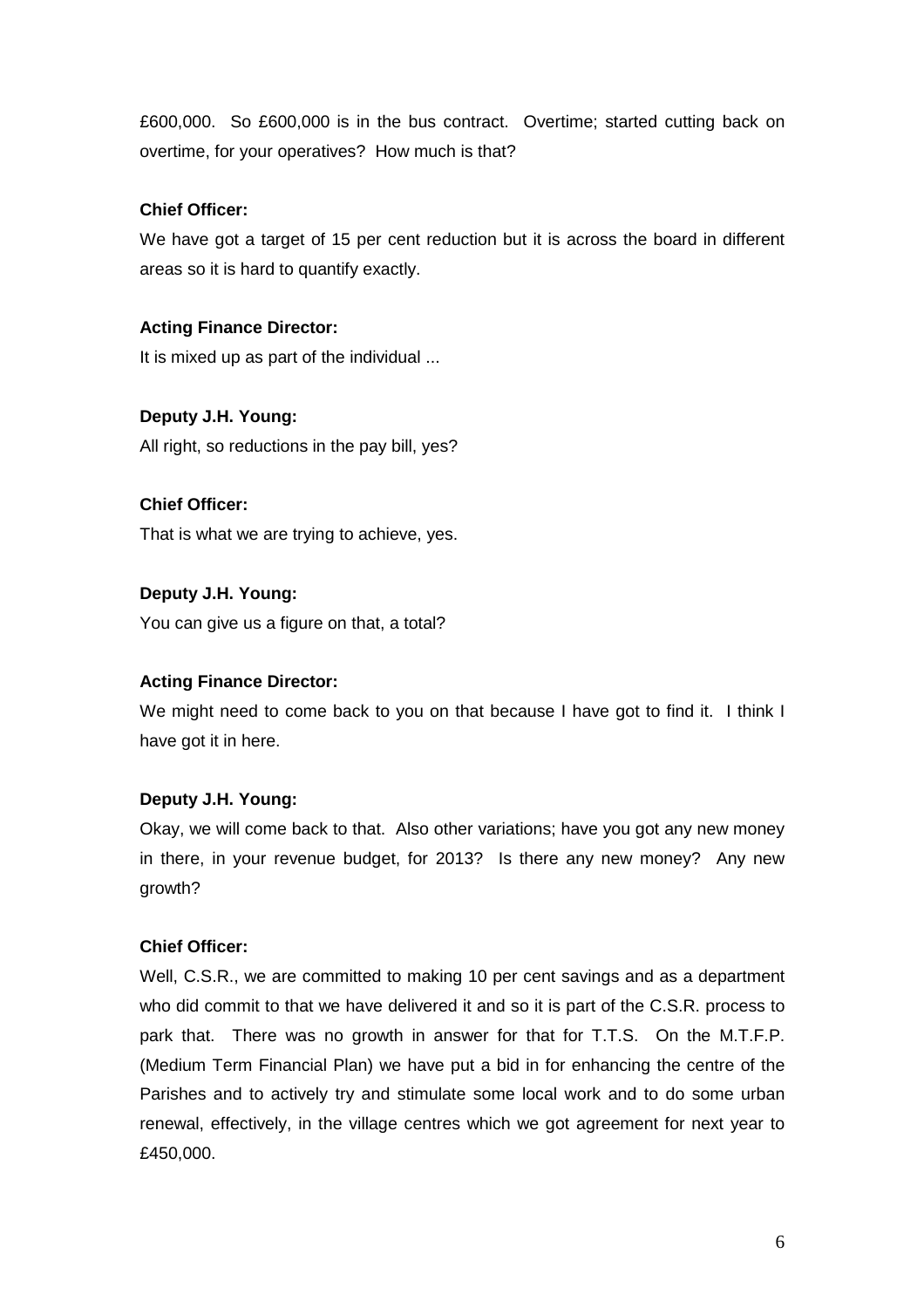**Deputy J.H. Young:** So that is in there.

**Chief Officer:** That is in there, yes.

**Deputy J.H. Young:** So sorry, how much was that money?

**Chief Officer:** We got £450,000.

**Deputy J.H. Young:** £450,000 for village infrastructure. Highways and streets and so on, like that?

# **Chief Officer:**

Again, it is a concept we have discussed before but to put it very simply it is a French village treatment to Jersey villages.

# **Deputy J.H. Young:**

To make them more friendly, street friendly?

# **Chief Officer:**

There are many facets to it. The key facet is it protects the vulnerable road user and then it defines the village and it gives the village a better identity.

## **Deputy J.H. Young:**

So how much money did you bid for on this?

# **Chief Officer:**

£2 million.

# **Deputy J.H. Young:**

£2 million and how many Parishes was that going to do?

**Chief Officer:**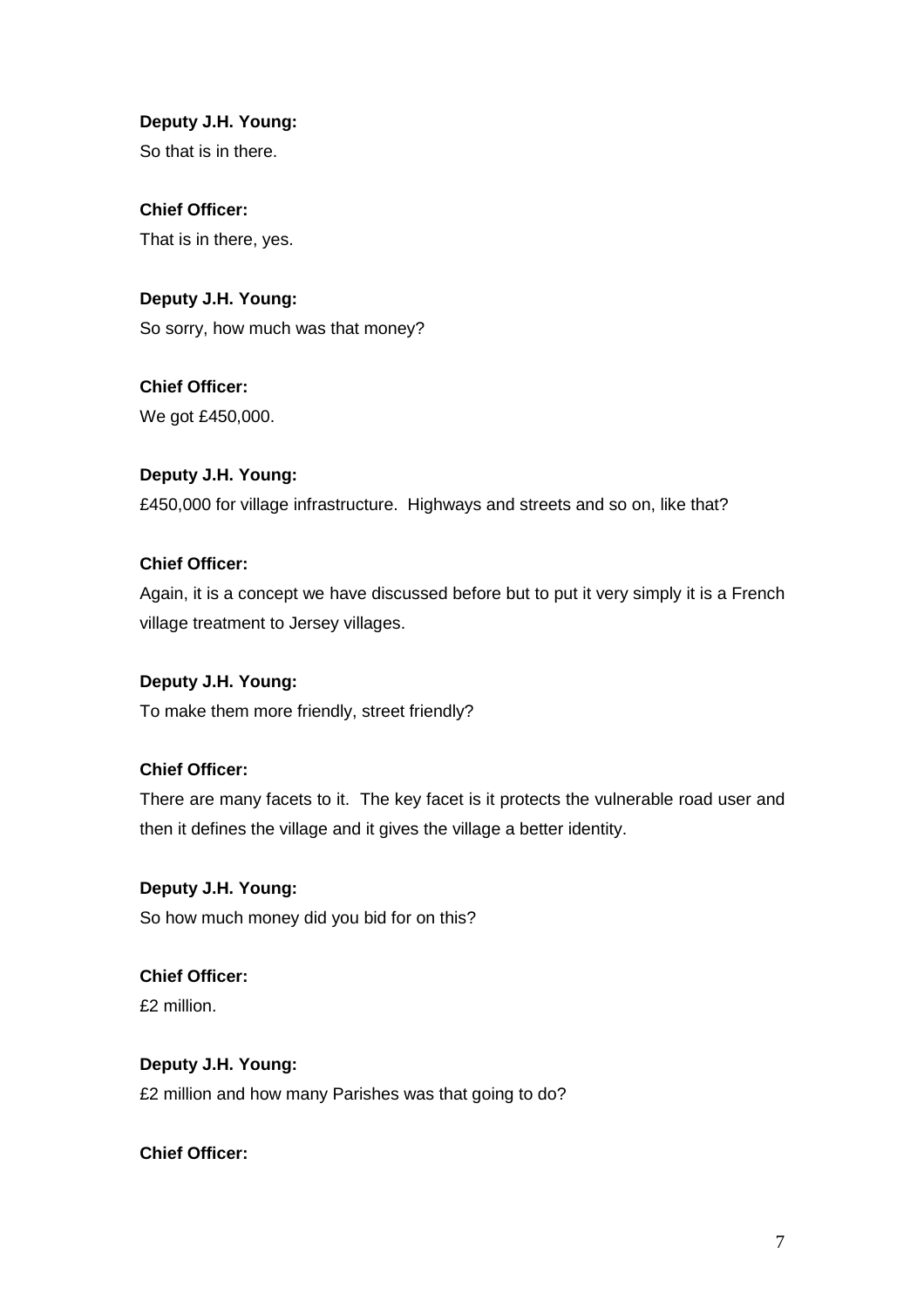Very difficult to ascertain that, depending on the schemes, but we are looking at doing 2 a year and we will drop to less than that but we have got some money which is of great ...

# **Deputy J.H. Young:**

So you are going to be making a start in 2013?

# **Chief Officer:**

We will be making a start, yes.

# **Deputy J.H. Young:**

Thank you for that. I should have perhaps asked rather than just close on the comprehensive spending review, taken as a whole over the years of that, because 2013 being the last, how much have you saved overall?

# **Chief Officer:**

It was 10 per cent of our gross budget which is ...

# **Acting Finance Director:**

Just short of £4.3 million.

# **Deputy J.H. Young:**

So really you have made savings of £4.3 million?

# **Chief Officer:**

Correct.

# **Deputy J.H. Young:**

So that has gone back into the pot?

# **Chief Officer:** Yes it has.

# **Deputy J.H. Young:**

And you have got back £450,000?

# **Chief Officer:**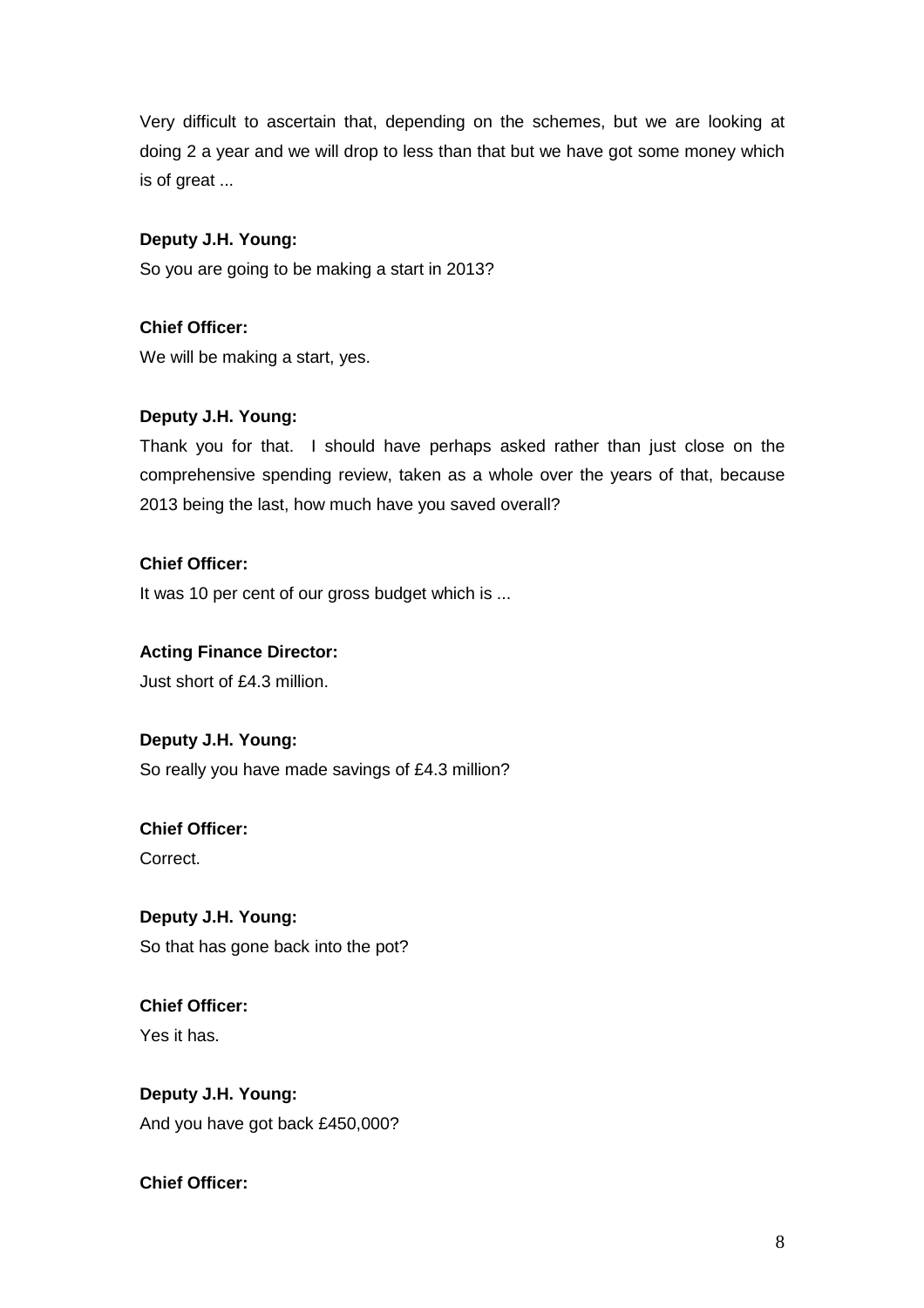Yes.

# **Acting Finance Director:**

In future years, in 2014 and 2015, there are additional items that come in like the treatment and disposal of ash.

# **Deputy J.H. Young:**

Okay. Well, perhaps, let us pick those up shall we? So what have we got in 2014 as new money? Does the Parish scheme carry on?

# **Acting Finance Director:**

Yes, it carries on and there is a slight enhancement, it goes up to £500,000 from £450,000. The bid, originally, was £500,000 within 2013 that was approved and then there was a slight reduction in all of the growth bids in order to accommodate ...

# **The Connétable of St. John:**

You say within the Parish schemes but does that include St. Helier because St. Helier over the last 10 years has taken all of that, all monies for road improvements.

## **Chief Officer:**

What I would suggest is the prioritisation is committed to the Connétables and they can decide where best to place the money and ...

# **The Connétable of St. John:**

Well, that is not a problem because he does not attend that meeting so therefore he does not ... **[Laughter]** 

# **Deputy J.H. Young:**

So how many Parishes do you hope to do a year?

# **Chief Officer:**

We will be looking to do one a year to be honest but it depends on the size and scale of the scheme and how vociferous the Constables are in terms of arguing for their case and prioritising it.

## **Deputy J.H. Young:**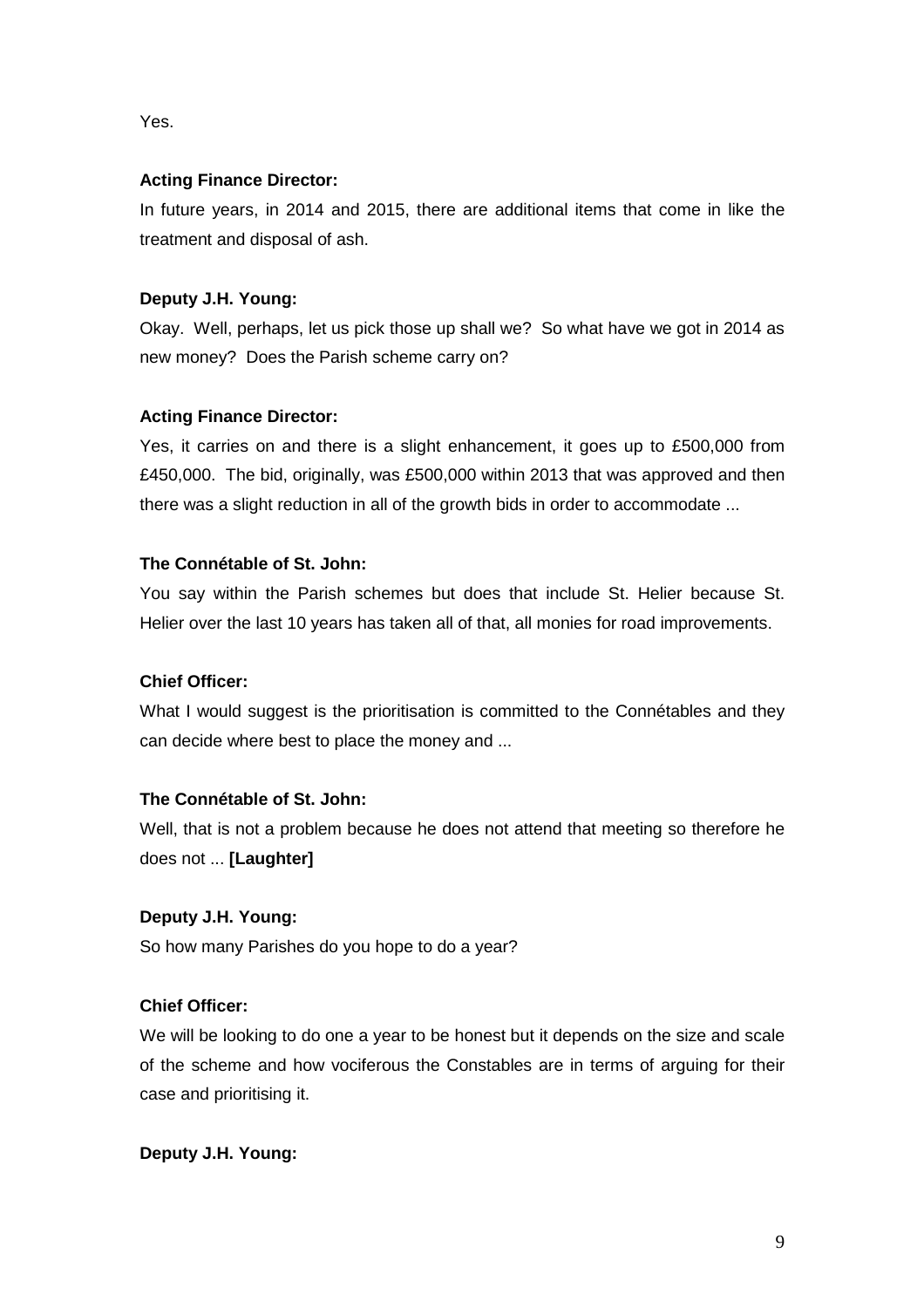Since you have got the support of the Council of Ministers can I presume you have got the support of the Minister for the Environment in this environmental safety initiative?

### **The Minister for Transport and Technical Services:**

I think he is yet to comment.

### **Deputy J.H. Young:**

Okay. Thank you, Minister. You were telling us that programme has gone up to £500,000 and you have got some other new money as well. What was that for?

## **Acting Finance Director:**

There is a new growth bid of £1 million in 2014 which is for treatment and disposal of ash, either remediation or on Island. There is a further £1 million on top of that, 2015, which is about the backlog of ash which is the A.P.C. (Air Pollution Control) residue, et cetera.

### **Deputy J.H. Young:**

Okay. I think we will come back to ash in a moment. I think the Professor would like to ask a question.

### **Professor M. Oliver:**

Just a simple one, gentlemen. You have got a note here that it is going to be working with the Construction Council for the Parish centre improvements: "To provide training opportunities for unemployed locals and allow continuity of work for local companies." How many new workers do you think you will employ and train up on this £500,000 scheme?

#### **Chief Officer:**

On a £2 million scheme we did the calculations. We have not reworked that for a £500,000 scheme. Obviously, the scale is substantially less but the ethos and proposal we want to continue, but obviously it is proportional to the financial position we have been put in. At least we have got some money for it which we view as very positive, but it is not ... the local employment elements of it were far more substantial in £2 million than it will be on £500,000.

### **Professor M. Oliver:**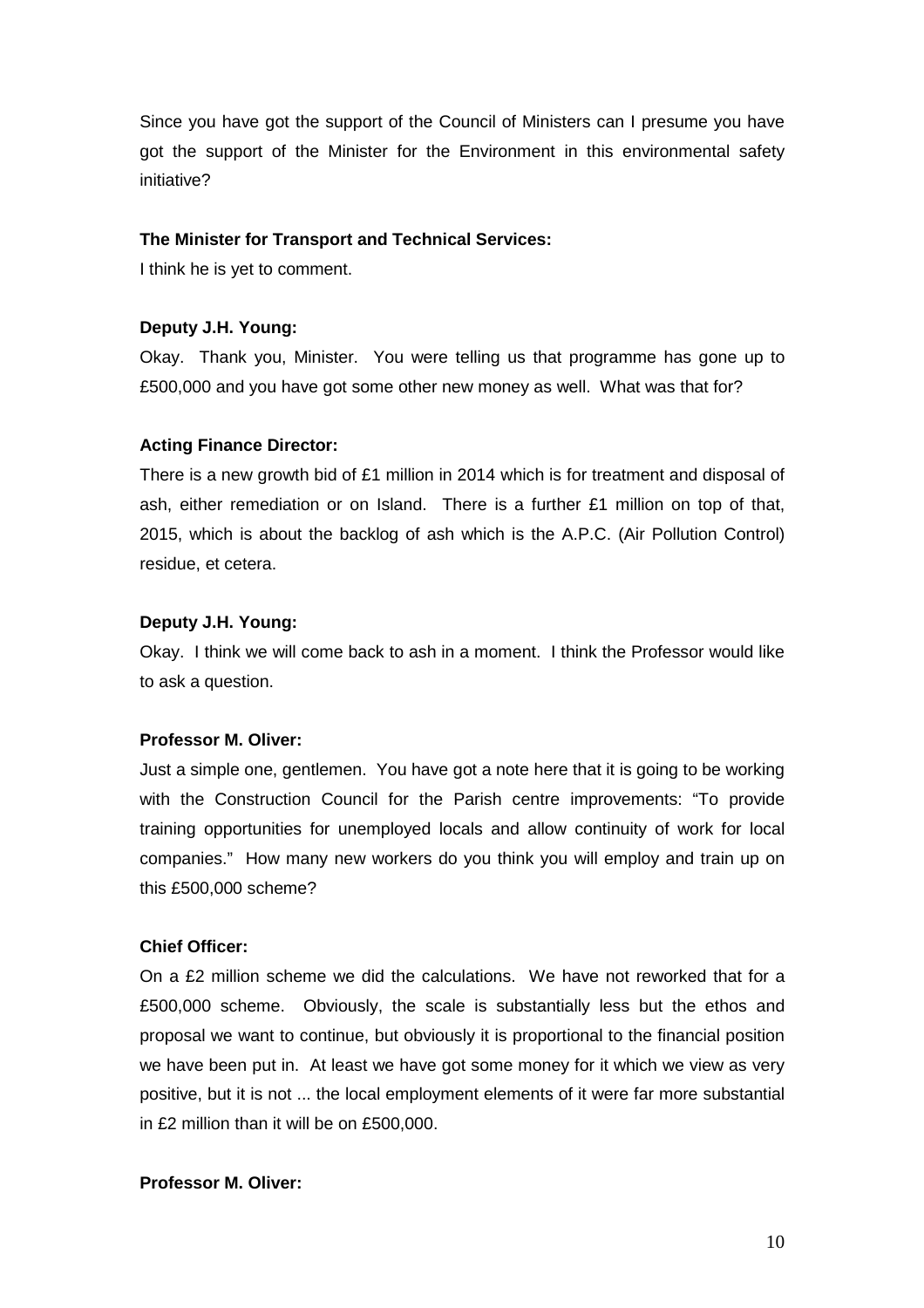How many were lined up for £2 million of expenditure?

# **Chief Officer:**

We were looking at ... and again the devil is in the detail, whether or not you took on some young people out of each Parish to work just on the scheme or whether you had more continuity. We were looking at sort of additional training for about half a dozen people. So we have not calculated how that works back to a £450,000 scheme at the present time.

## **Deputy J.H. Young:**

Can I just ask; where in the schedule is this particular project?

## **Professor M. Oliver:**

Page 72.

[14:15]

# **Deputy J.H. Young:**

Page 72. Thank you very much.

## **The Connétable of St. John:**

While we are finding that, will there be any additional funding come out of whatever Treasury call it from here onwards - the fiscal stimulus it was - because the Minister seems to be drawings rabbits out of the hat on a weekly basis at the moment when I hear him on the radio and he is going to move things forward. So are you likely to be applying, Minister, for additional funds out of whatever the Minister for Treasury and Resources is going to find all this extra money.

# **Chief Officer:**

We welcome any rabbits, definitely.

## **The Minister for Transport and Technical Services:**

Absolutely, yes. I do not think we have any surprises at the moment but that, as you say, would be more than welcome.

## **The Connétable of St. John:**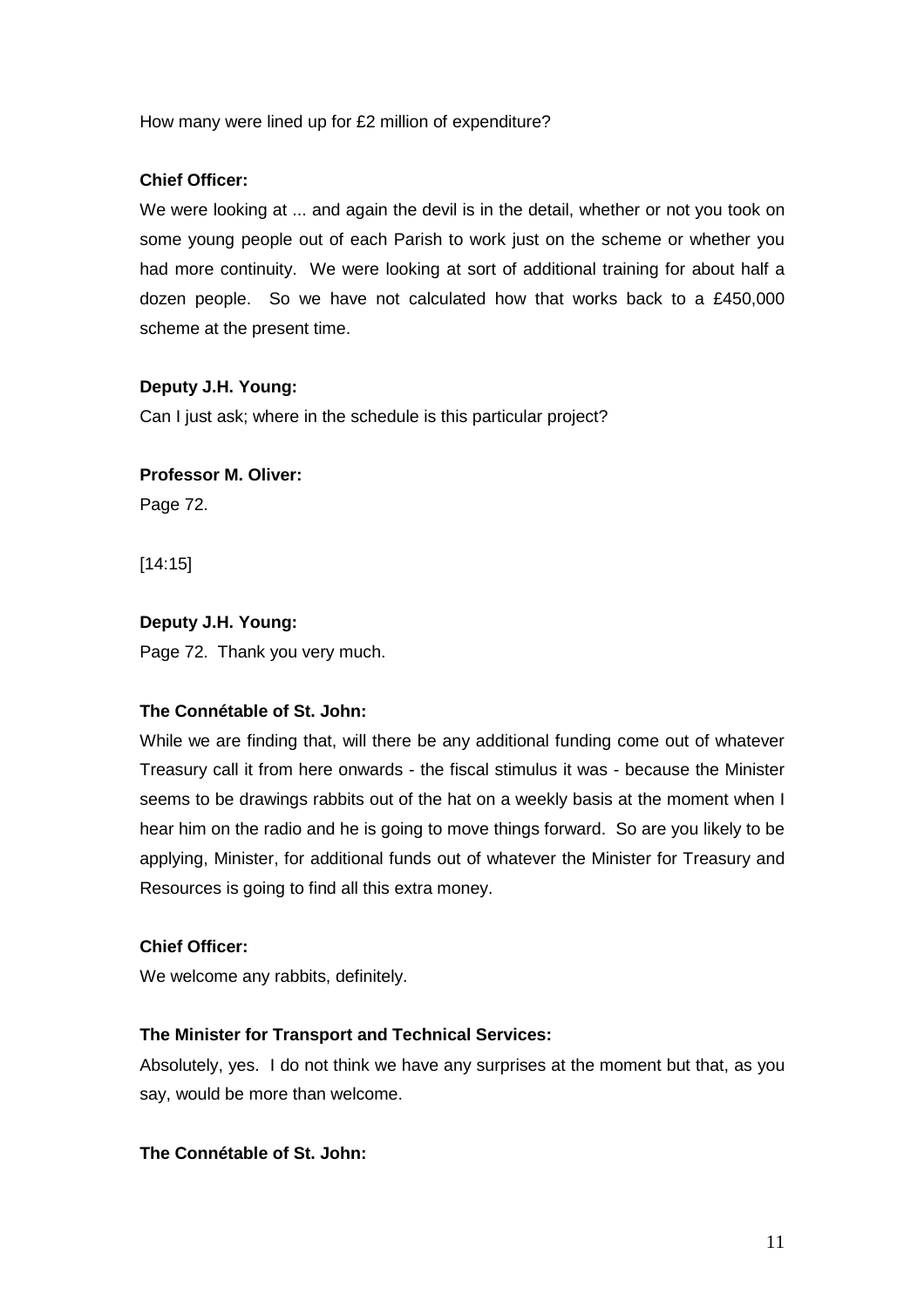Well, over the last couple of years with the fiscal stimulus, did the department get additional funding for them to ...

# **The Minister for Transport and Technical Services:**

Yes.

**The Connétable of St. John:**

How much please?

**The Minister for Transport and Technical Services:** We did the, was it Victoria Avenue?

**Chief Officer:** We got just short of £8 million on fiscal stimulus.

**Deputy J.H. Young:** Out of the various sources?

# **Chief Officer:**

Yes. It was over a very short timeframe and perhaps did not give us the best solutions but it certainly kick-started the road renewal programme, which has been very positive for us.

# **Deputy J.H. Young:**

£8 million, over how many years?

We did that over 18 months.

# **Deputy J.H. Young:**

Eighteen months. You did Victoria Avenue. What else did you do with that?

# **Chief Officer:**

**Chief Officer:**

There was more than Victoria Avenue as schemes. I cannot recall the exact ones.

# **The Connétable of St. John:**

Was the airport anything to do with that?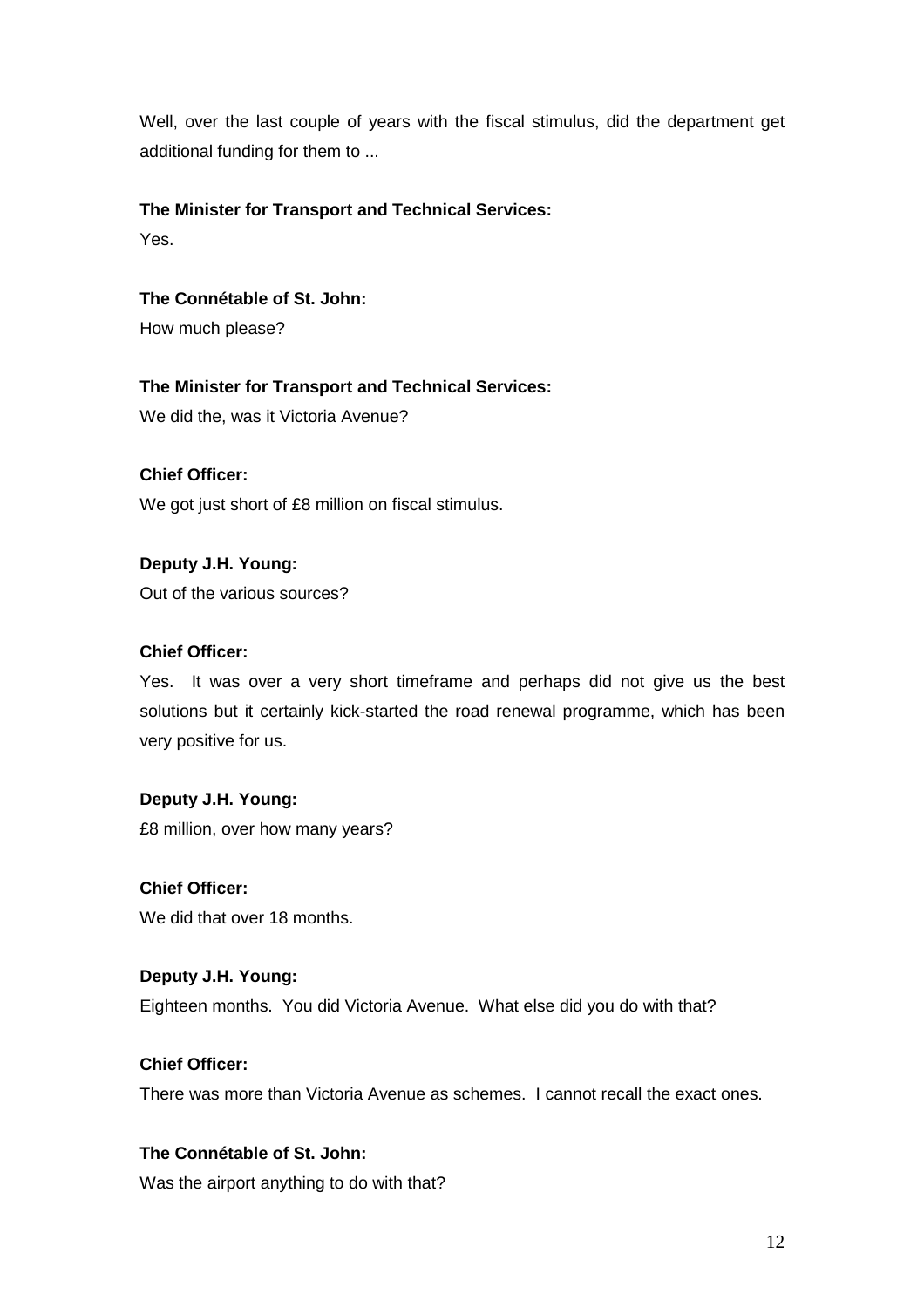**Chief Officer:**

No.

# **The Connétable of St. John:**

It was just had we been there.

# **Chief Officer:**

Yes. There were some drainage schemes and there was a selection of other schemes. It was all the schemes that had local impetus.

# **The Connétable of St. John:**

So with what he has been speaking about in recent weeks would you anticipate getting a fair chunk of whatever has been put out?

# **Chief Officer:**

If there is money available there is always a need for it and if it can have a community benefit and a benefit to the Island's infrastructure then we will try our best to secure the monies.

## **The Connétable of St. John:**

Thank you.

# **Deputy J.H. Young:**

Can I just clear up this training issue because I see that it is an E.S.C. (Education, Sport and Culture) item? Was it said that T.T.S. is going to have a share in that money? This is the apprentices' money which I had missed, an E.S.C. project.

# **The Minister for Transport and Technical Services:**

We have taken on several, have we not?

## **Chief Officer:**

Yes. We run our own. Well, we run apprentices now and we are getting to the position where the apprentice scheme is sustainable and will continue with some of that allocation.

# **Deputy J.H. Young:**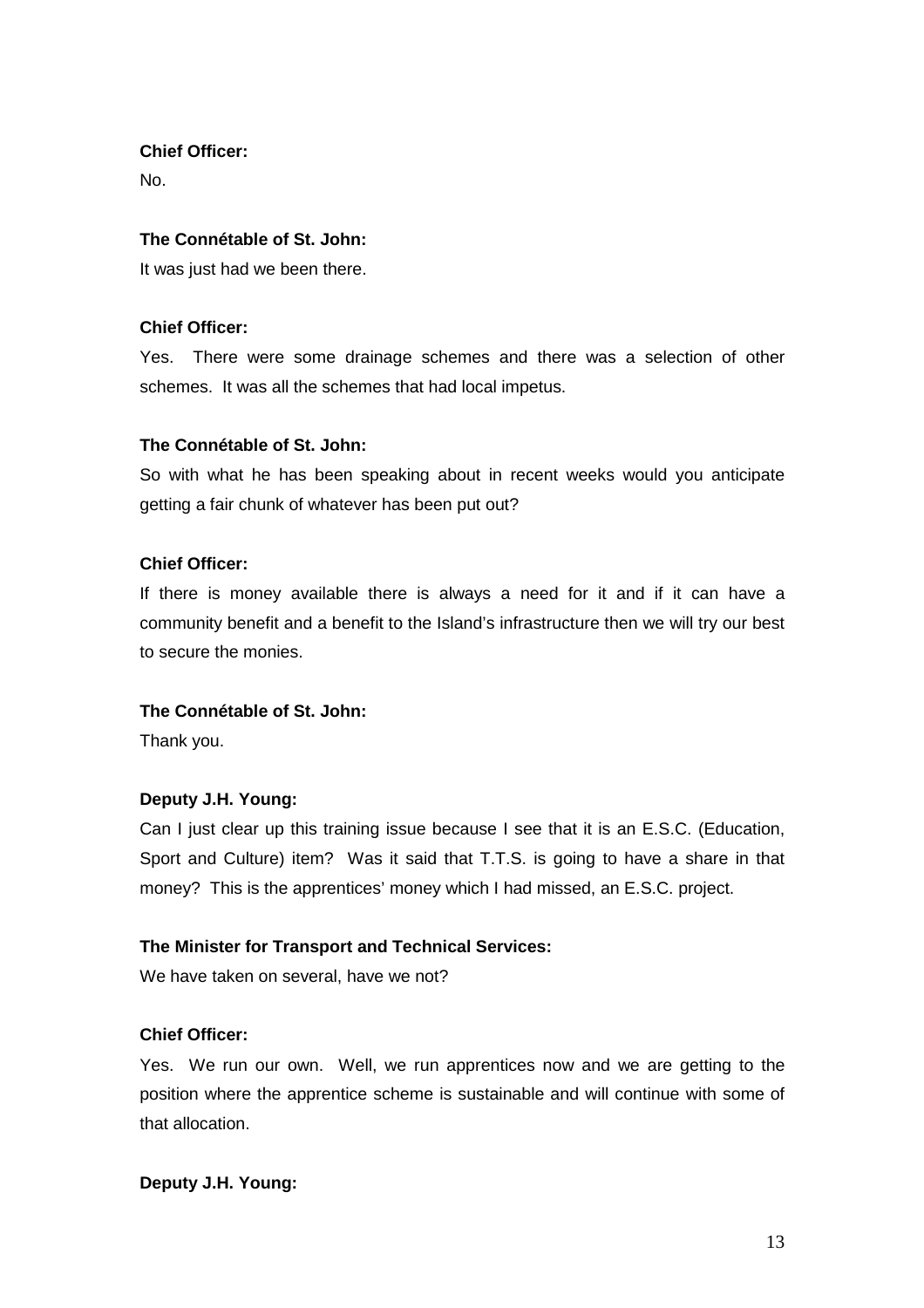Does that mean you will take on new apprentices and increase the number over the lifetime of this plan if it goes ahead?

#### **Chief Officer:**

There is a critical mass which you have got to be careful of with apprentices where you have got to be careful not to take on too many because they have got to have the proper training and that ratio of staff to apprentices has got to be kept very carefully in balance. We have a certain limit for the business to remain effective but we are trying to maximise that in all the areas we specialise in.

### **The Connétable of St. John:**

I can recall a year or 2 ago I was speaking to an electrician who changed from, I think he was a chippie, at late 50s, and he was an electrical apprentice. I thought: "What is going on?" I would have been quite happier ... I had no problem with the chappy changing over but I would have been far happier if I had seen an 18 or 20 year-old going in as an apprentice and then we would have had that person, hopefully, for a considerable period of time but training somebody at a senior age when he should possibly, or maybe even had, a temporary retirement scheme. It seemed rather odd to me.

#### **Chief Officer:**

The gentleman in question worked for Harbours and it was a legacy item we took on from Harbours and we had committed to his training. But without being ageist I think there is a far better benefit for the Island for training young people in to do jobs which they can recover the value of that through the lifetime of their careers. At the current time we have got 3 electrical apprentices who are all under the age of 20.

### **The Connétable of St. John:**

That is fine. So that is going forward but of your apprentices how many of them ... they are guaranteed, not many people guarantee the job for life nowadays, but after their apprenticeship they are ... I presume, they are not just saying: "Right, you move on now, you have learnt the trade." We take advantage of them staying within the workforce so they can use their skills to teach other people in years to come?

### **Chief Officer:**

If we just took apprentices on to serve ourselves we would have less apprentices. We have made a strategic decision to take apprentices on to train the youth of Jersey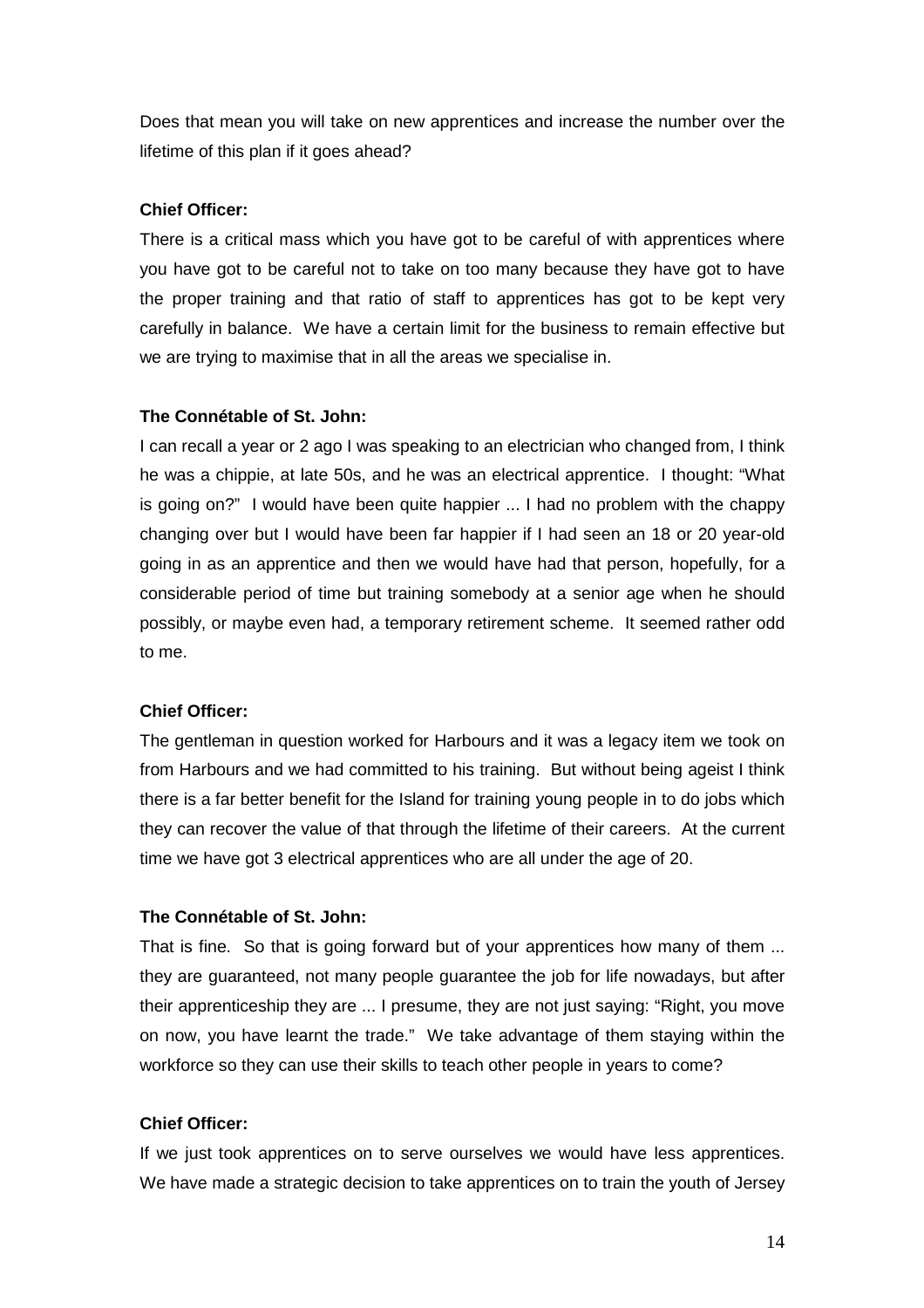because I think there has been a big gap in that and some of them may not have jobs. We believe most of them will. They will then go into the private sector within the Island and learn other skills and may then come back to us, and that has happened over the life of the apprentice scheme over the last 15 to 20 years. So if you have to tie into a guaranteed job at the end it limits the numbers. So what we have tried to do is get a scheme which trains people up. There is the likelihood with the ageing demographic and workforce we have got that the majority of them do have jobs. If they have to go down to the private sector for a few years that is great for the private sector and it is great for us because they get a better balance to understand how the private sector works as well as the public sector.

#### **The Connétable of St. John:**

Then they come back with all that additional knowledge.

#### **Chief Officer:**

Exactly, yes.

### **Deputy J.H. Young:**

That takes us back to the budgetary picture. Minister, if I understand it correctly, these numbers also include some things referred to in this document to do with carry forwards. These are, I think, on page 56. If I am right, are these monies that you have previously had voted to you and did not spend and are, therefore, now going to spend going forward from now? Is that correct?

#### **The Minister for Transport and Technical Services:**

I believe that is correct.

# **Deputy J.H. Young:**

Would you like to clear that up for us?

#### **Acting Finance Director:**

Well, these particular areas were underspends that have arisen in 2011. They are one-off items, effectively, available to carry forward into 2012. The intention being that those are used, hopefully, within 2012 although it is likely that one or 2 of them might be slipping partially into 2013, depending on timing of certain approvals.

#### **The Deputy of St. Martin:**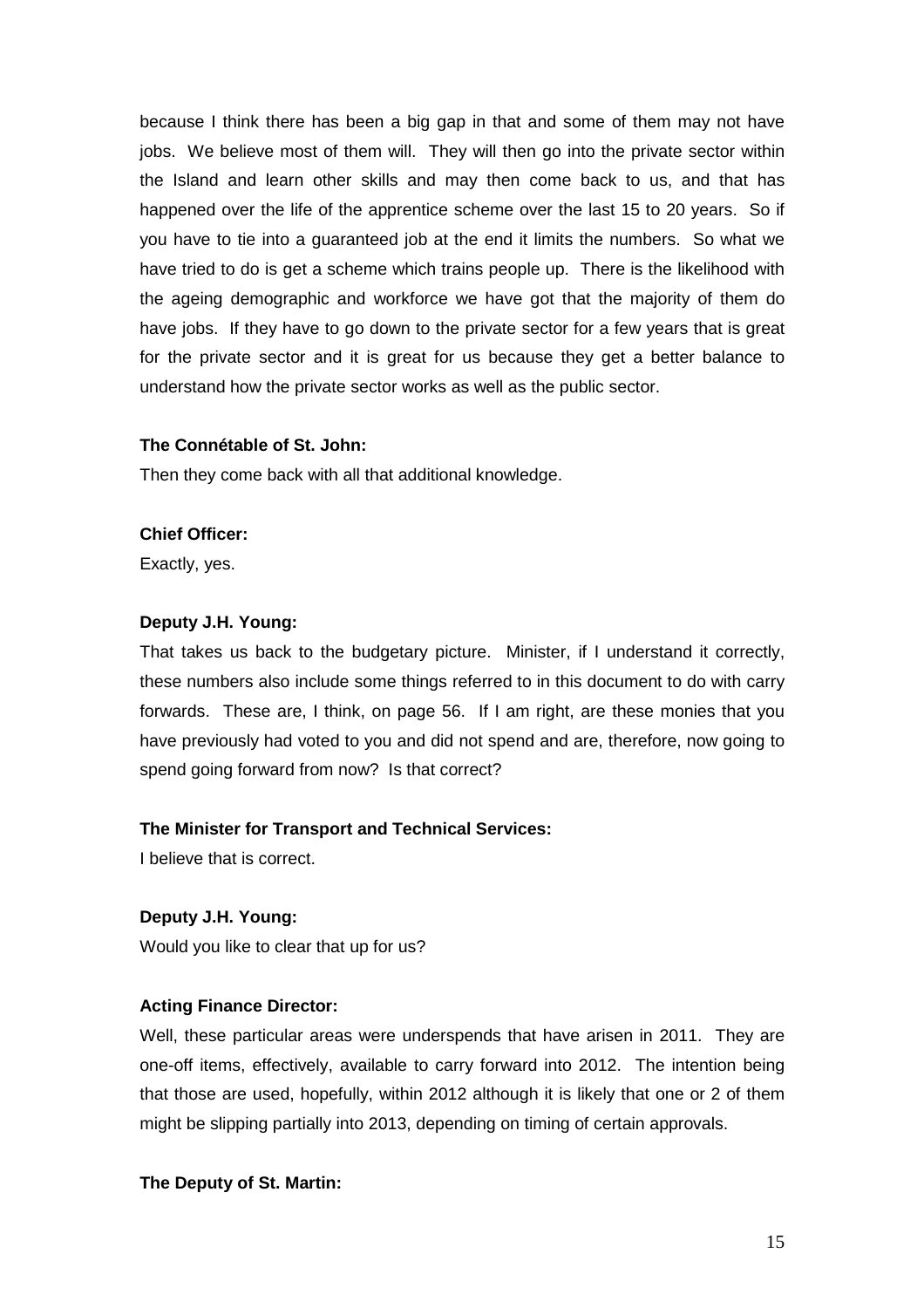I note that one of those items is £1.2 million for the disposal of asbestos. I wonder, Minister, if you could enlighten us as to where we are with that because this is an ongoing issue which has been brought to our attention on a number of occasions by various people? I think we are aware that the storage facilities at La Collette are not as any of us would want them to be.

### **The Minister for Transport and Technical Services:**

Absolutely. I think we just got the report in on that?

## **Chief Officer:**

Yes. The Minister for the Environment wanted more information, which we have just provided him with, and we are awaiting his decision on approving the plan that we have in place.

## **The Deputy of St. Martin:**

That plan is?

### **Chief Officer:**

Is to put the asbestos in a permanent cell built at La Collette on the south side with the objective of every 5 years reviewing technology to see whether we can extricate the asbestos into ... quite an innovative solution we have developed with the Environment Officers and the Health and Safety Inspectorate which they are very happy with but the Minister for the Environment is still currently looking at alternatives including export and treatment.

#### **The Deputy of St. Martin:**

Sorry, can I just ask, how long has that decision been on the Minister for Environment's desk to be made?

**Chief Officer:** About 12 months.

**The Deputy of St. Martin:** Twelve months.

**Deputy J.H. Young:**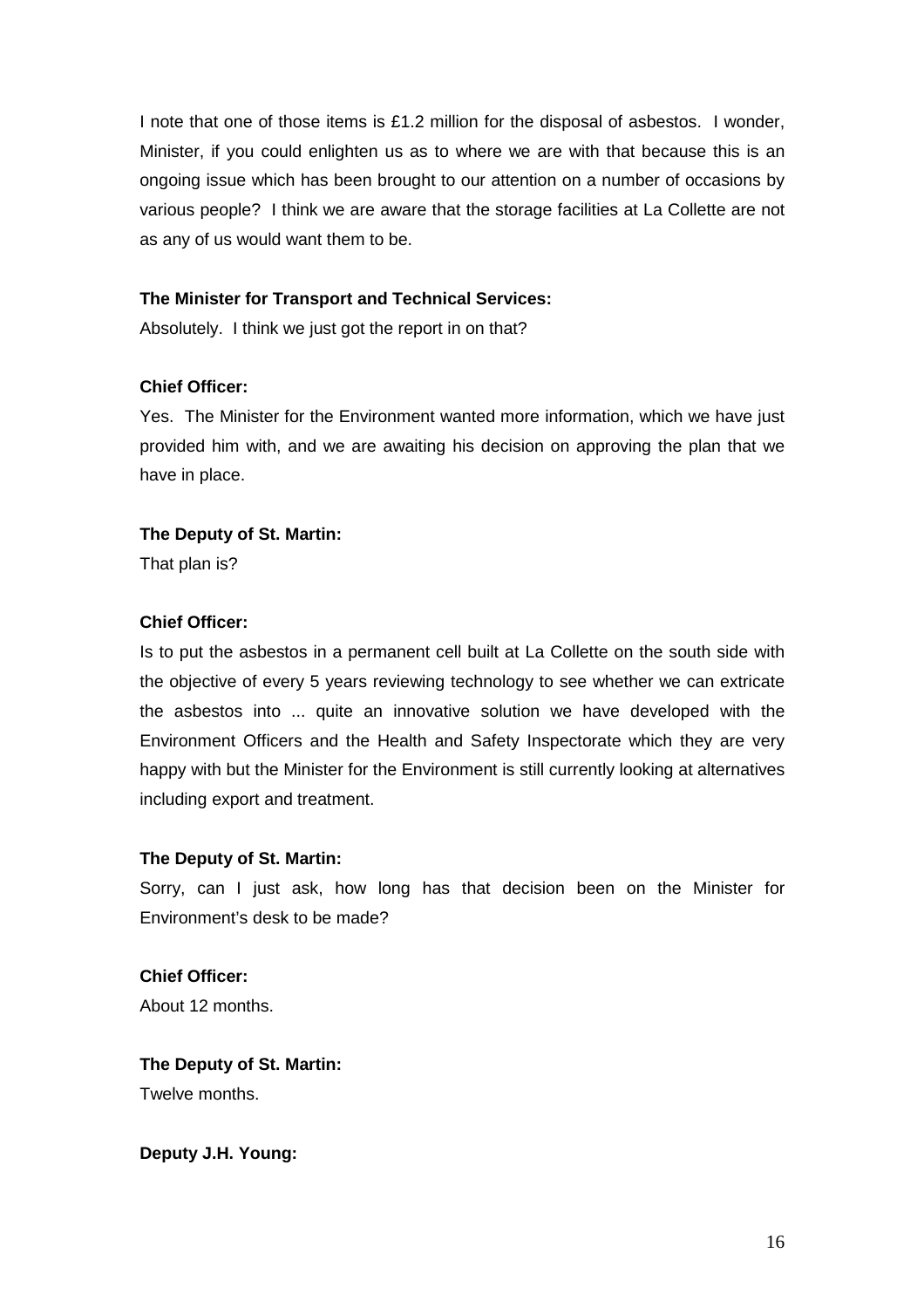Is it because he has got the right under the Waste Disposal (Jersey) Law to give approval or not for that?

### **Chief Officer:**

I believe it is the Planning Law and the approval of the planning permission for it.

# **Deputy J.H. Young:**

Okay. So at the moment you cannot spend that money, it is a carry forward. Mostly it depends on the Minister for Environment when you get consent. So the proposal is, I think, you are going to build a separate cell, if you get consent, to put it separate from the ash, is that it?

#### **Chief Officer:**

That is correct, yes.

### **Deputy J.H. Young:**

Will these monies of carry forward on this page be spent only on the items listed in this plan or is it proposed that you will be moving the money about between these headings?

## **Chief Officer:**

We endeavour not to move money about. One of the risks we have got is since the asbestos job was priced and has been tendered another 40 containers have arrived on site because of big demolishing jobs. I assume the airport job has had some effect. So there is an additional value and additional cost to that which we will have to bear, so we are trying.

#### **The Deputy of St. Martin:**

Minister, could I just suggest that the asbestos situation is not good. None of us, I am sure you are with us in not being happy with it?

#### **The Minister for Transport and Technical Services:**

Absolutely.

#### **The Deputy of St. Martin:**

I assume that you are pressurising the Minister for Environment as hard as you can to come up with a decision. Twelve months is a long time to wait for something.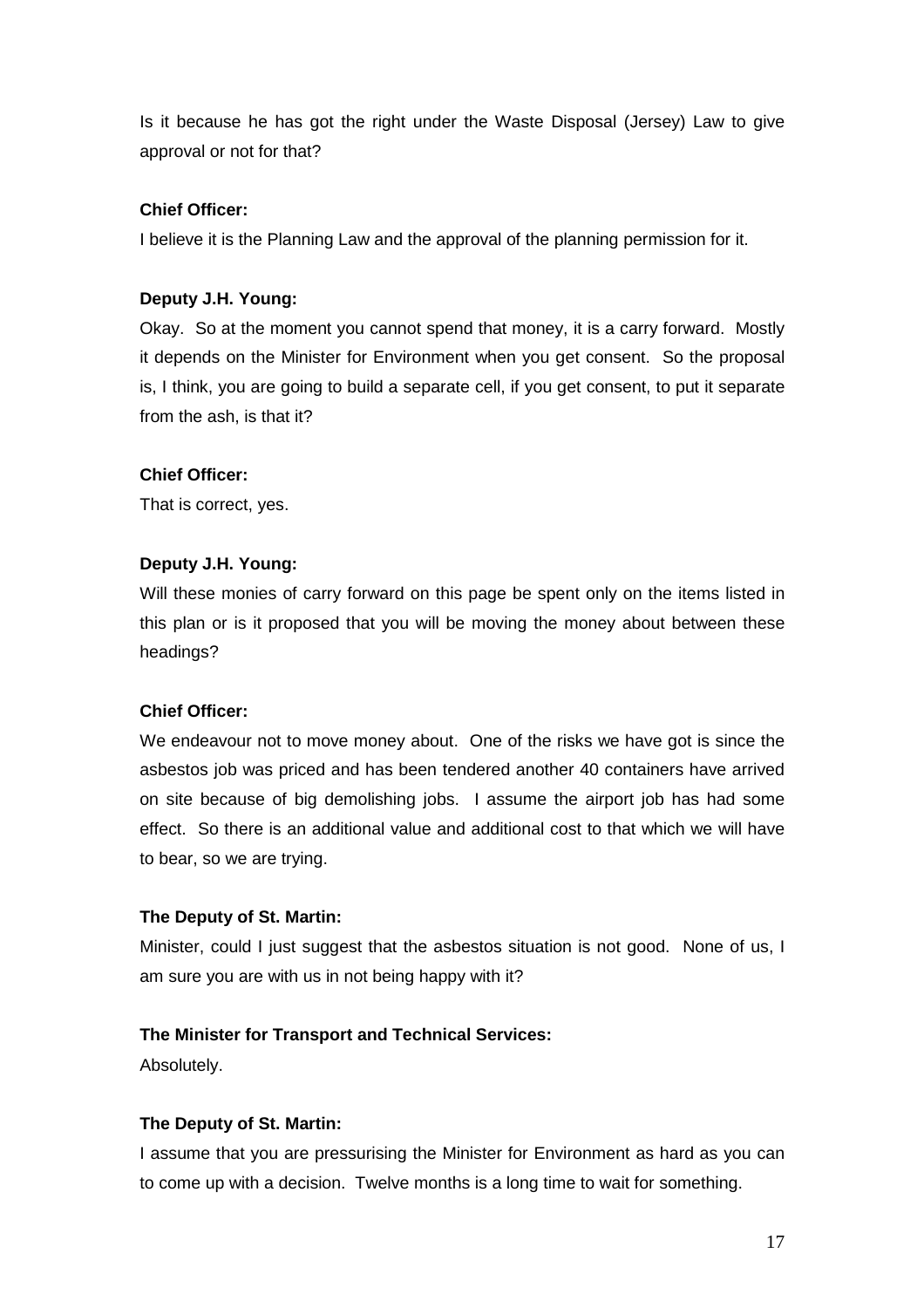# **The Minister for Transport and Technical Services:**

Indeed. We are in regular talks and we would encourage him to make an early decision.

# **Deputy J.H. Young:**

How many years accrual of asbestos have you got stored down there?

**Chief Officer:** Since they shut La Saline.

**Deputy J.H. Young:** How many years is that?

**The Connétable of St. John:** Approximately 10 years.

**Chief Officer:** Oh, it is longer than 10 years.

**Deputy J.H. Young:**  Twenty years.

# **The Connétable of St. John:**

No, it is my time.

## **The Deputy of St. Martin:**

The last decade.

# **Chief Officer:** The Constable of St. John will remember. He goes back further than… [**Laughter**]

**The Deputy of St. Martin:**  He goes back to the last century.

**Deputy J.H. Young:**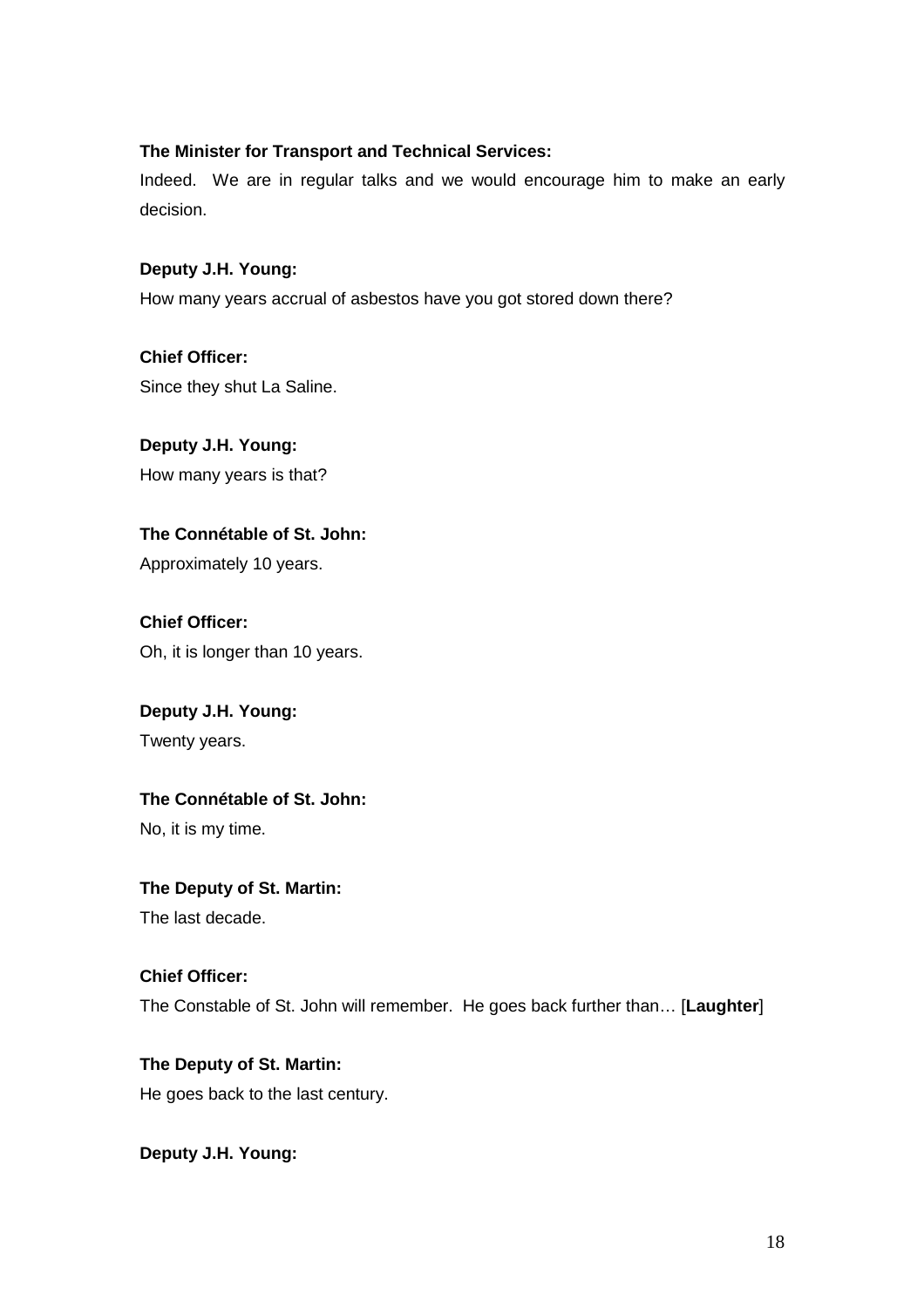So would I be right in assuming that this solution is urgent? It cannot be left any longer?

# **Chief Officer:**

The safe storage of asbestos is the highest risk on our risk register within T.T.S.

# **The Connétable of St. John:**

Given that the regulator is the Minister for Environment, you must be really concerned that something has been sitting on his desk for this length of time. If you are concerned, what are you going to do about it? Who do you complain to if the regulator has found some ... it has taken a misdirection?

# **The Minister for Transport and Technical Services:**

I say at the moment we are encouraging a quick decision.

# **Deputy J.H. Young:**

Perhaps we will come back to this; not perhaps, we will come back to that on another occasion.

## **Chief Officer:**

The answer is probably Scrutiny, is it not? **[Laughter]**

## **Deputy J.H. Young:**

But you have got the budget to do it anyway if you are permitted to do it and therefore that is why those monies are there. If I can refer to page 81, and I interrupted you when you were speaking earlier, there includes a sum for £2 million for treatment and disposal of incinerator ash.

## **The Deputy of St. Martin:**

Sorry, I was looking for ... now, I am looking for something. I have just found it.

## **Deputy J.H. Young:**

I think we are all learning as we find our way through this document.

## **Acting Finance Director:**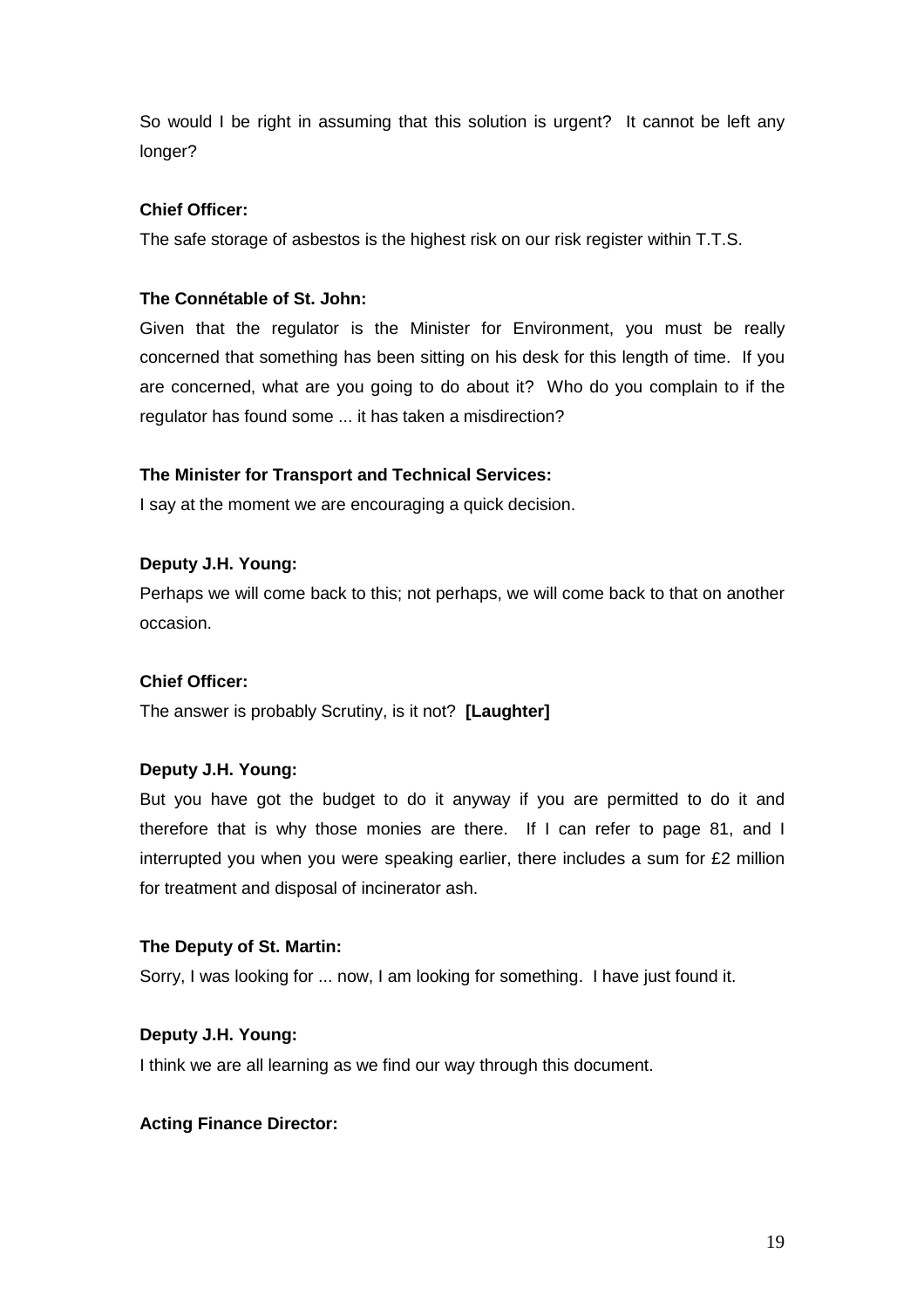I think that the £2 million mentioned there includes an element of the backlog treatment. It is more likely that the ongoing annual amount will be lower than that. We are still working on the projections at the moment.

# **Deputy J.H. Young:**

So this is money to...

# **Acting Finance Director:**

In 2015 it is likely to be £2 million; that is the average.

# **Deputy J.H. Young:**

So it is money to deal with backlog and to enable you to improve ways of dealing with this in the future?

# **The Minister for Transport and Technical Services:**

Yes.

# **Deputy J.H. Young:**

What is your feeling now? Are these monies sufficient, do you believe, or are there steps that still need to be taken to examine those costs and funding?

## **Chief Officer:**

As you are aware, the final strategy for ash, both A.P.C. residue and bottom ash, has not been fully ascertained because we are on with that at the moment and you are reviewing that with us. We are fairly comfortable with the figures we have got. The fact that we have got some money in the M.T.F.P. is a fantastic achievement I think, and I think it means we can do something. The prize for the Minister is to not leave a legacy at La Collette, which is something the Minister has successfully argued to secure this money in the M.T.F.P., and we have just got to make sure that we can find a solution that fits into the budget.

# **Deputy J.H. Young:**

So decisions can be made after the various reviews and so on to work out the best way of doing this. Would that be dependent on the Minister for Environment giving consent?

## **Chief Officer:**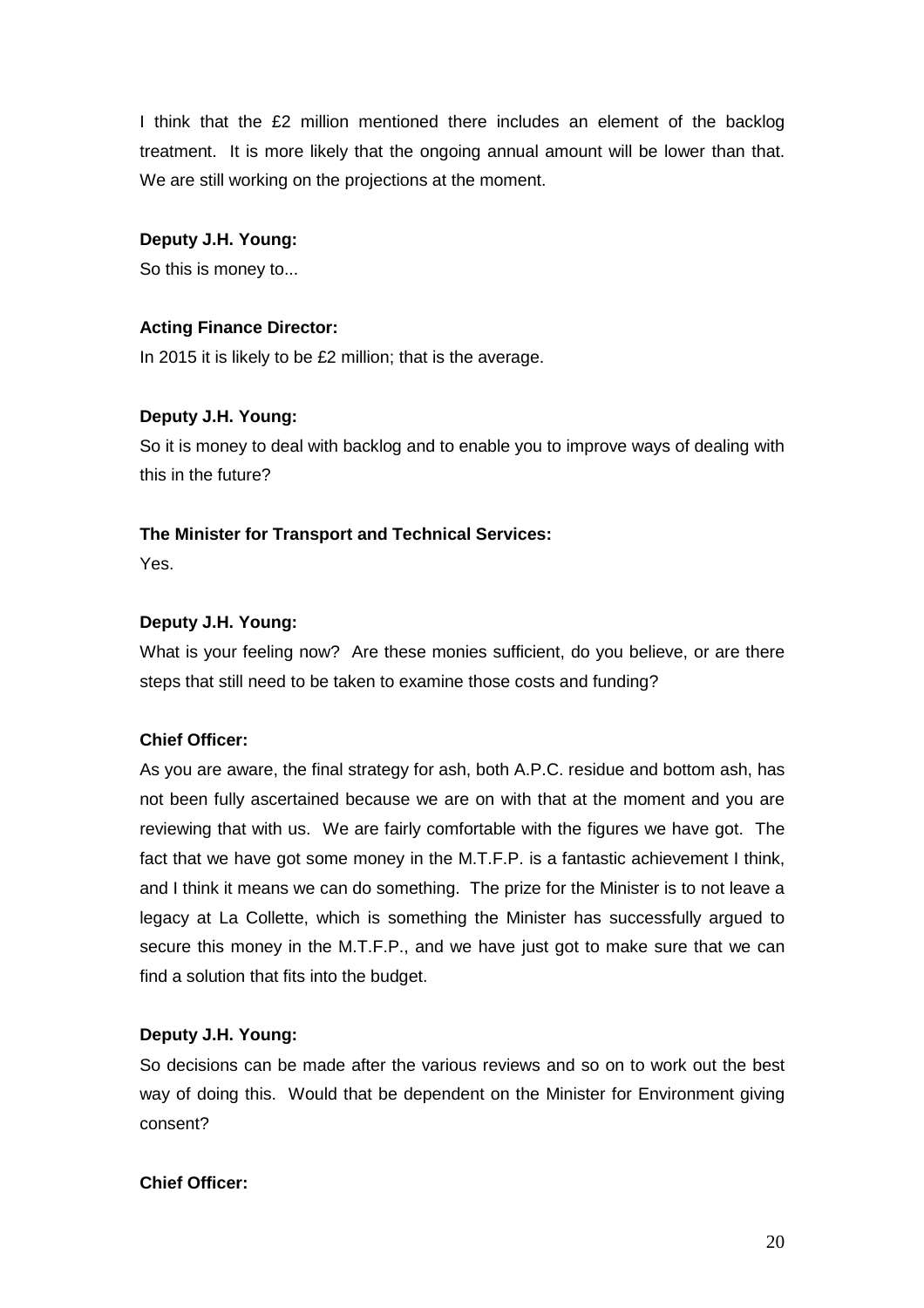Yes. On some elements, particularly the export I believe.

### **Deputy J.H. Young:**

Okay. Well, we will be coming back to that on another occasion. Can I ask, we have covered, I think, your C.S.R. savings, those elements of new money that you have got in your budgets. Were there any things that you bidded that you did not get?

# **Chief Officer:**

Yes.

# **The Deputy of St. Martin:**

That is just what I was coming to.

# **Deputy J.H. Young:**

Would you like to highlight those to us?

# **Chief Officer:**

Can someone find them?

## **The Deputy of St. Martin:**

No. I can tell you that they are on pages 85, 86, 87, or a little bit before, a bit after, but that is the section. I see, Minister, that you got your money for ash and you got your money for Parish Centre improvements. You did not get your money for sustainable transport, hopper bus service or the school bus contract.

## **The Minister for Transport and Technical Services:**

The hopper bus was unfunded to start with. Are you referring to the proposition by Deputy Southern?

## **The Deputy of St. Martin:**

I am referring to the 3 items in the plan which are entitled: "No growth funding available." Number 58 on page 85: "Sustainable profit for transport policy" and then further on, on the last page, page 87: "The town hopper, increase the concessionary costs and the school bus service capacity." Now none of that money has been forthcoming?

## **The Minister for Transport and Technical Services:**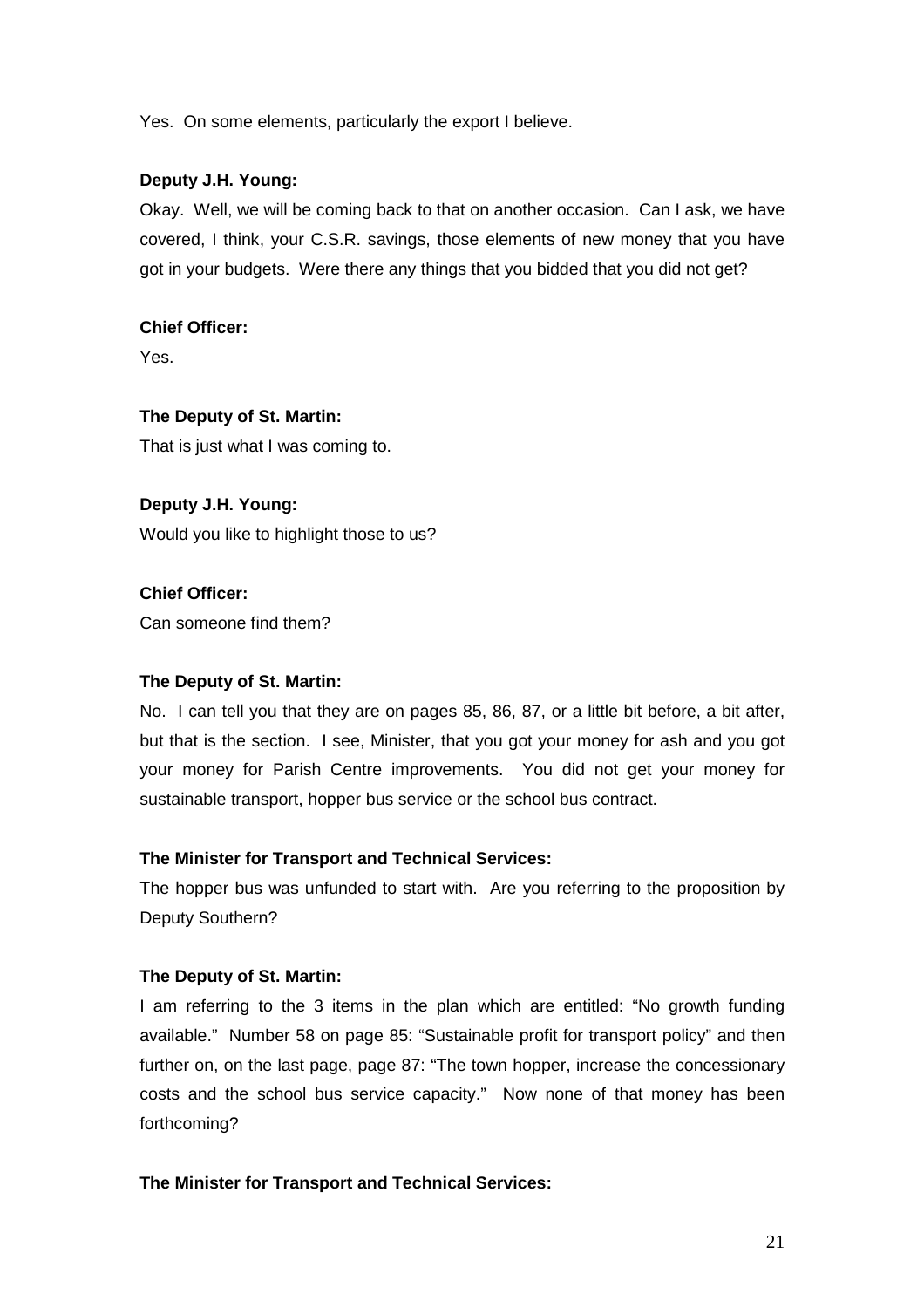That is correct.

### **The Deputy of St. Martin:**

My question would be; ash, village centres and bus transport, for want of a better word, what were other subjects that you considered bidding for when you must have had a list of things you would have liked to have done under growth? Were there any others that you considered that did not make it to the table to be rejected?

## **Chief Officer:**

T.T.S. is a department that delivers critical infrastructure for the Island and we take a pragmatic approach in terms of what we bid for because the reality is there is a finite sum of money and the domination from Heath, Education and the other departments tends to put us at the bottom end of the prioritisation list.

### [14:30]

So our strategic choice was to bid for the ones that we felt had a bit more attraction and more ability to get than to just have a huge wish list, which then trivialises the bids. So that prior to coming to this bid process we have a rake of bids and then we prioritise them within T.T.S. and find out how to solve them and from there we then put bids forward, which we believe are the ones which we are going to struggle to do if we do not get the money.

## **The Deputy of St. Martin:**

Could I ask how do you set out prioritising? If you have 20 subjects in front of you, all T.T.S. subjects and all worthy causes, how do you set about prioritising the ones you want to take forward and the ones you leave behind. Do you score them? Because you have got a system within T.T.S., within the Government, within the States, we are going to have to try and find a way of prioritising T.T.S. against the Environment, against Education. It is hugely difficult.

## **Chief Officer:**

We have got 3 core values within T.T.S. There is custodian of infrastructure, protecting the environment and improving the training of what we do and our sort of image and getting on the front foot. For us the key - it fits into that - the reality is we have looked at prioritisation of different needs and one of them is an automated mechanism you can use which costs out the cost of not doing something. So you put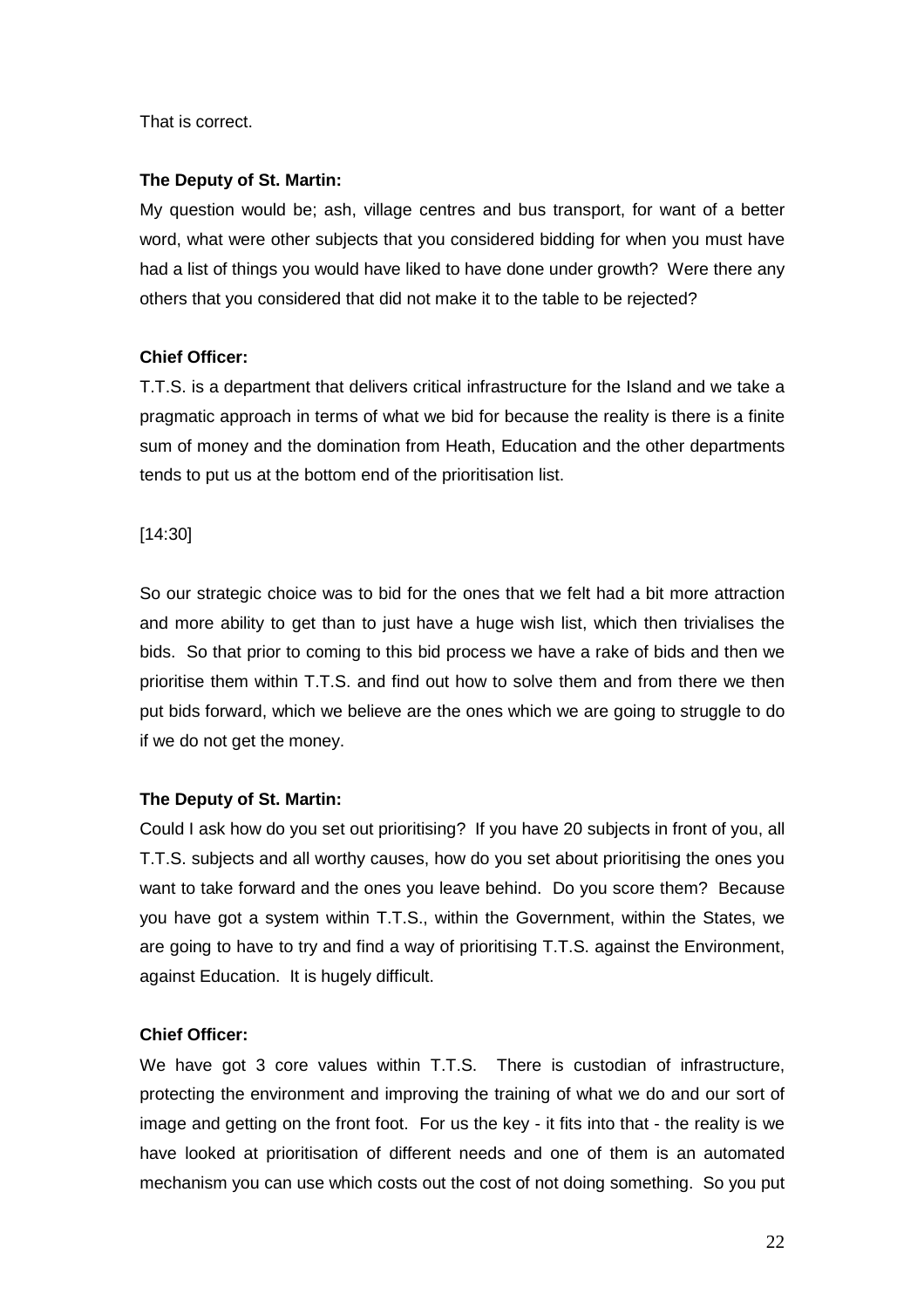an actual cost of not doing, fixing a road and the cost of not fixing a sewer and that then gives you ... it is done negative but it gives you a priority score for doing it. Now, it is still a subjective matter and how our priorities, and ones which are set by the Minister, set by yourselves in some respects, and set underneath all of this, so we take an educated view, based on the professionalism of everybody in each team to say what their priorities are and what their needs are. So as long as there is trust and confidence in the team I think you can do the prioritisation without a formula.

#### **Deputy J.H. Young:**

When was it done? Was this done earlier this year or are these longstanding priorities?

#### **Chief Officer:**

We do it on an annual basis for the Business Plan but we do it almost on a weekly basis in terms of our Strategic Reserve and the priorities therein.

#### **The Connétable of St. John:**

I have real concerns on what you are saying here because you look at a road and you see it starts breaking up but below the road, in many cases, we have got a lot of other infrastructure, whether it be sewerage, whether it be electric cables, whatever it may be. Given that a road starts breaking up, do you take all this into account, what is below, or just that particular piece of equipment that is actually deteriorating? When you look at that piece of equipment and say: "Well, okay we will give this another couple of years as it is and we will patch it." But it is the damage that is happening below that infrastructure, to the infrastructure below it, that it may be mains services, as I say, it may be a whole host of other things given over the last 100 years all our infrastructure has gone below in the majority of roads instead of going off the road. Is all that taken into account or do you deal with each item, i.e. the road is standalone, main drains are standalone below that because 9 times out of 10 the problem has been caused by what is above it?

#### **Chief Officer:**

You are right. Each specialism in each area looks at it. We have done a full survey of the road network and prioritised the road network in terms of the key routes then the quality and standard they are and we prioritise all the time on that. For the sewers, we have done full sewerage investigations to understand where the assets are, what quality, conditions they are in and we scored them and rank them. So for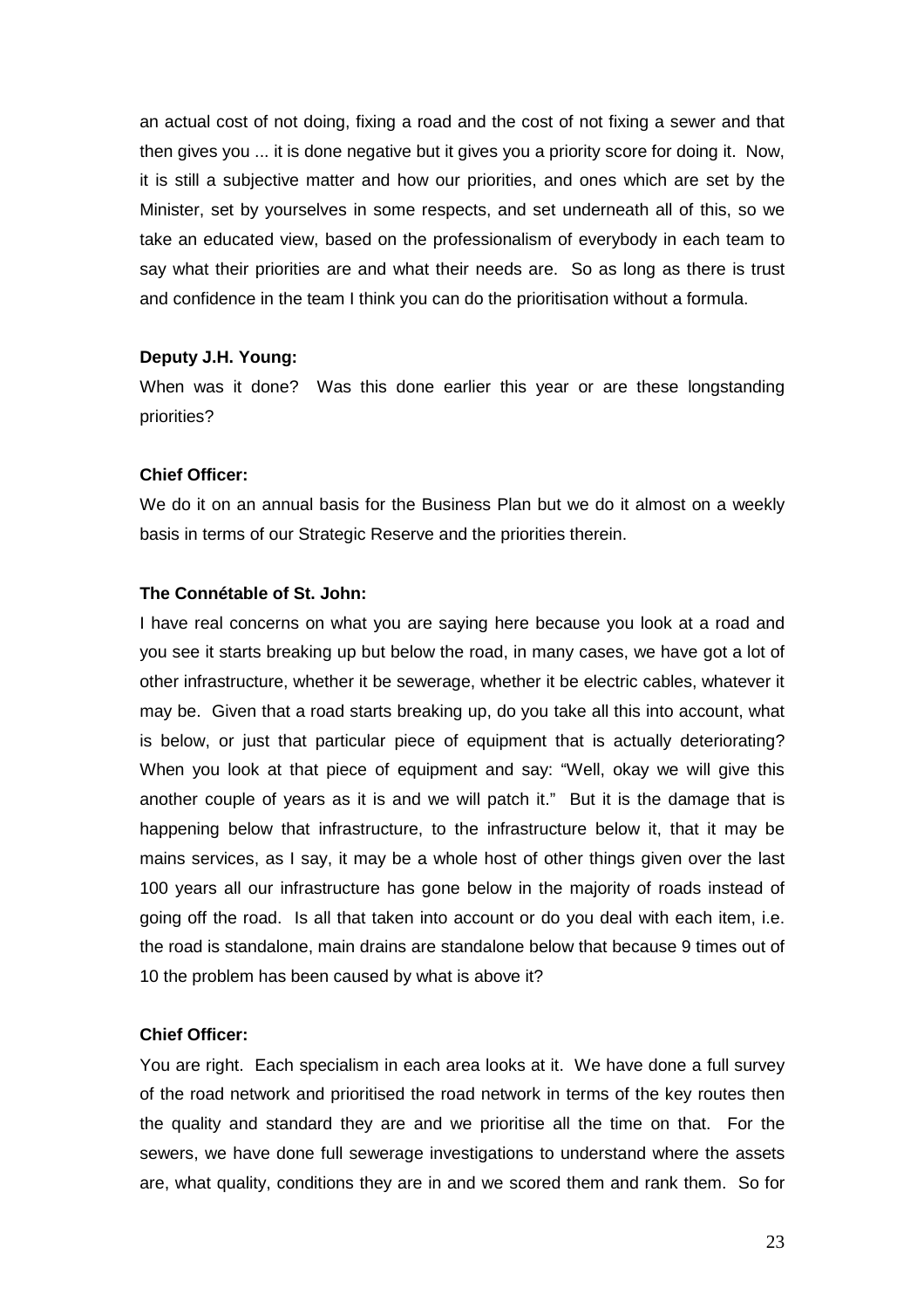each of the separate assets there is a hierarchy of where the priority spend is. They have all got money to spend. If they need more money then it comes back into the sort of decision-making process within T.T.S. If an asset is at a point where it is causing damage to another asset then it is higher up the priority range and that would be dealt with straightaway. One of the challenges you have got is the infrastructure is all stuck in the roads and in putting it in the roads it tends to degrade the quality of the roads, which is sort of the opposite, as you suggest, but it is a really big issue we have which is why our road assets are struggling and we need to invest heavily in them.

### **Deputy J.H. Young:**

I think we will probably come back to that under capital because I think what we are dealing with here is this issue of your ongoing budgets. Obviously there are bigger issues about capital monies to completely rebuild things. Can I throw you back? You told us, I think, you bid for about £1 million for sustainable transport and advised Deputy Luce we did not get any. Does that mean that we will not see any improvements in town services and the school buses and indeed in examination of the park ... the opportunities for a Snow Hill multi-storey car park and so on? All of those were elements made in the case for those but does that mean we will not be able to do any of those things?

### **Chief Officer:**

We are very fortunate in that we have got a new bus contract starting with an innovative provider who is going to look at the services that have been provided. So we may be able to reprioritise them. In pure terms, if we have not got the money we are not doing it. It is as simple as that. What we will always do is try and find innovative ways of funding things and maybe doing some joint work with other utilities and lots of other things, but some of those schemes will not go ahead because we have not got the money.

## **Deputy J.H. Young:**

Minister, how do you feel about that? I mean sustainable traffic, transport strategy, it is approved by the States, high importance policy, are you prepared to accept that position?

#### **The Minister for Transport and Technical Services:**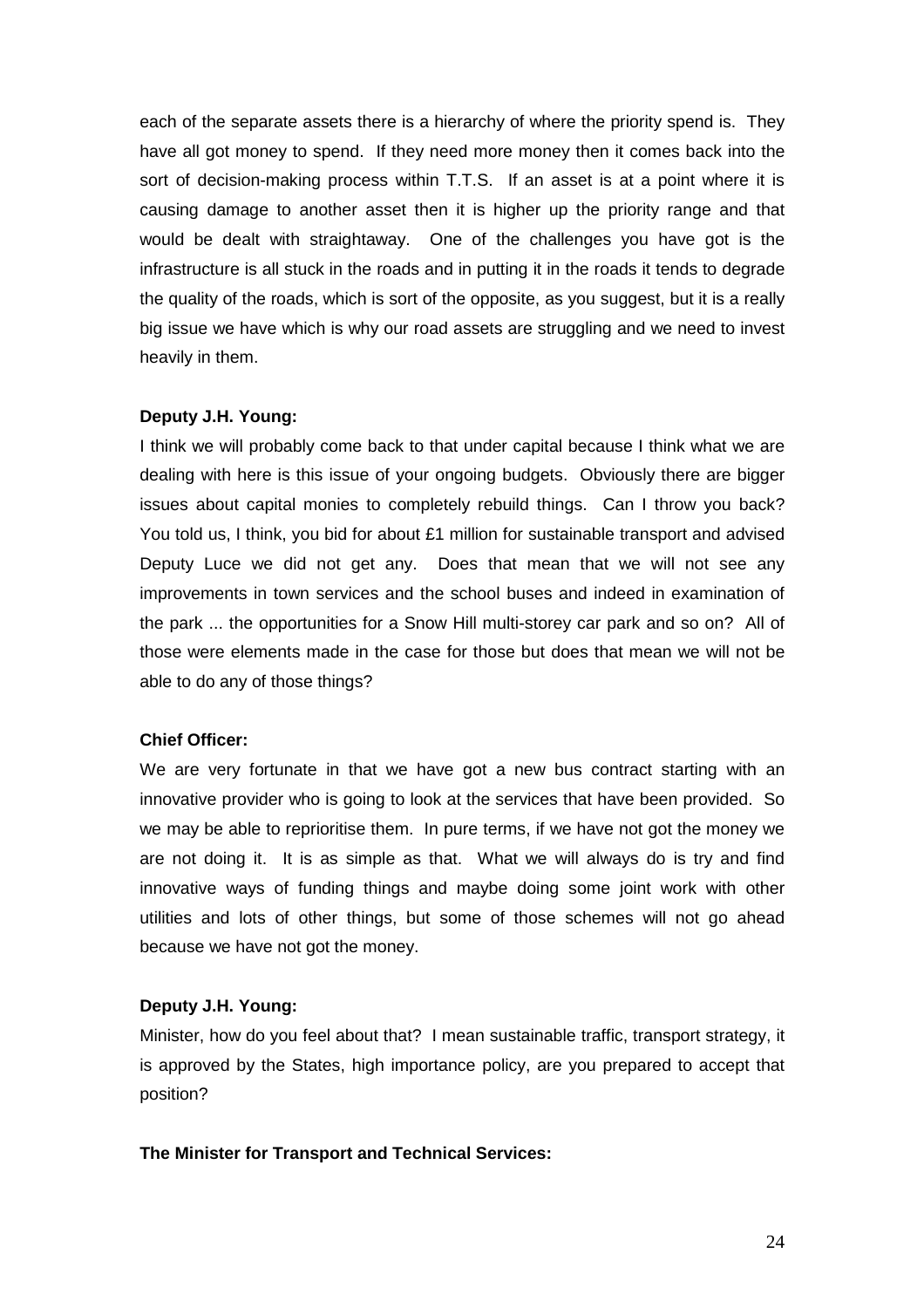Well, as my Chief Officer just pointed out we have got a new bus company coming in shortly and they are very, very proactive and we are encouraging that and they will look at the entire network and where we can tweak things we will tweak them. It may not be a hopper bus service but we may be able to include a town service.

# **Deputy J.H. Young:**

So you are having a look at that. Okay, Minister, if I just kind of draw that session, with a couple of questions, to a close. The big picture. What are your staff numbers like? Have they maintained levels or have you reduced staff over the period of the C.S.R. and this 2013-15?

# **Acting Finance Director:**

They are slightly down due to some of the C.S.R. savings.

**Chief Officer:**

Yes, we have reduced staff.

# **Deputy J.H. Young:**

So it is roughly how many? Was it civil servants and administrators you have lost? While you are looking at that ...

# **The Connétable of St. John:**

On that point, on staff, how many contract staff have you got within the company, within your department?

# **Chief Officer:**

Some of the services we use external providers for.

**The Connétable of St. John:** Numbers please?

**Chief Officer:** Do not have a clue.

**Deputy J.H. Young:**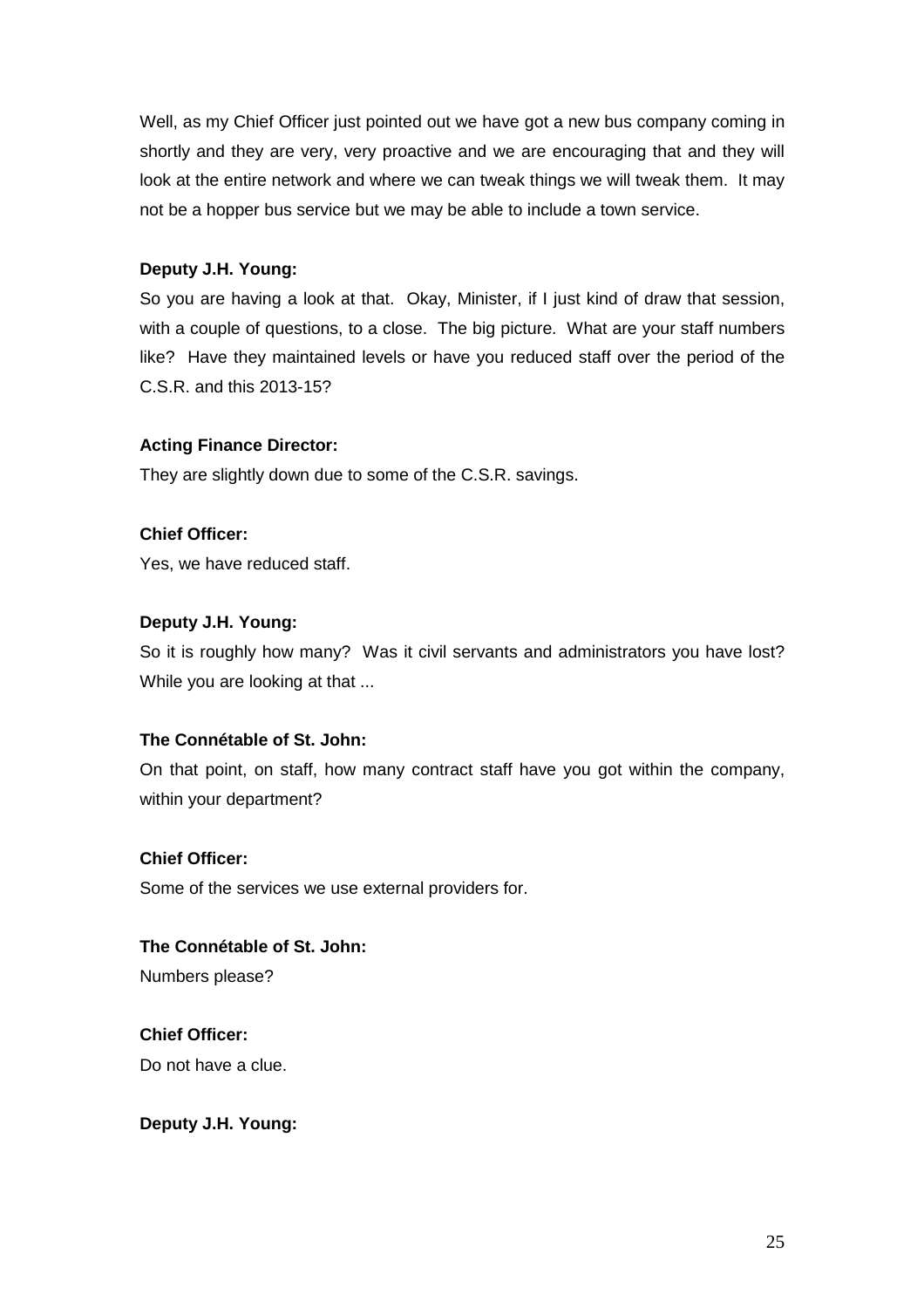Perhaps you will find that. What about user pays charges? Are you proposing in these numbers any new charges to the public for services or any increases in charges?

# **Chief Officer:**

We have included a user pays charge in, I think, it was March of this year which was the green waste charge of delivery here from commercial.

# **The Minister for Transport and Technical Services:**

The compost.

# **Deputy J.H. Young:**

The compost. That was in March this year?

# **The Minister for Transport and Technical Services:**

That is just commercial that is not domestic.

# **Deputy J.H. Young:**

So are there any public charges in there going forward?

# **The Minister for Transport and Technical Services:**

No.

# **Acting Finance Director:**

The only new item of income that is in there is additional vehicle licence auctions.

# **Chief Officer:**

Yes. Potential auction of plates.

# **Deputy J.H. Young:**

We are going to see another auction, are we?

# **Chief Officer:**

Possibly yes.

# **Deputy J.H. Young:**

What is the income projection for that?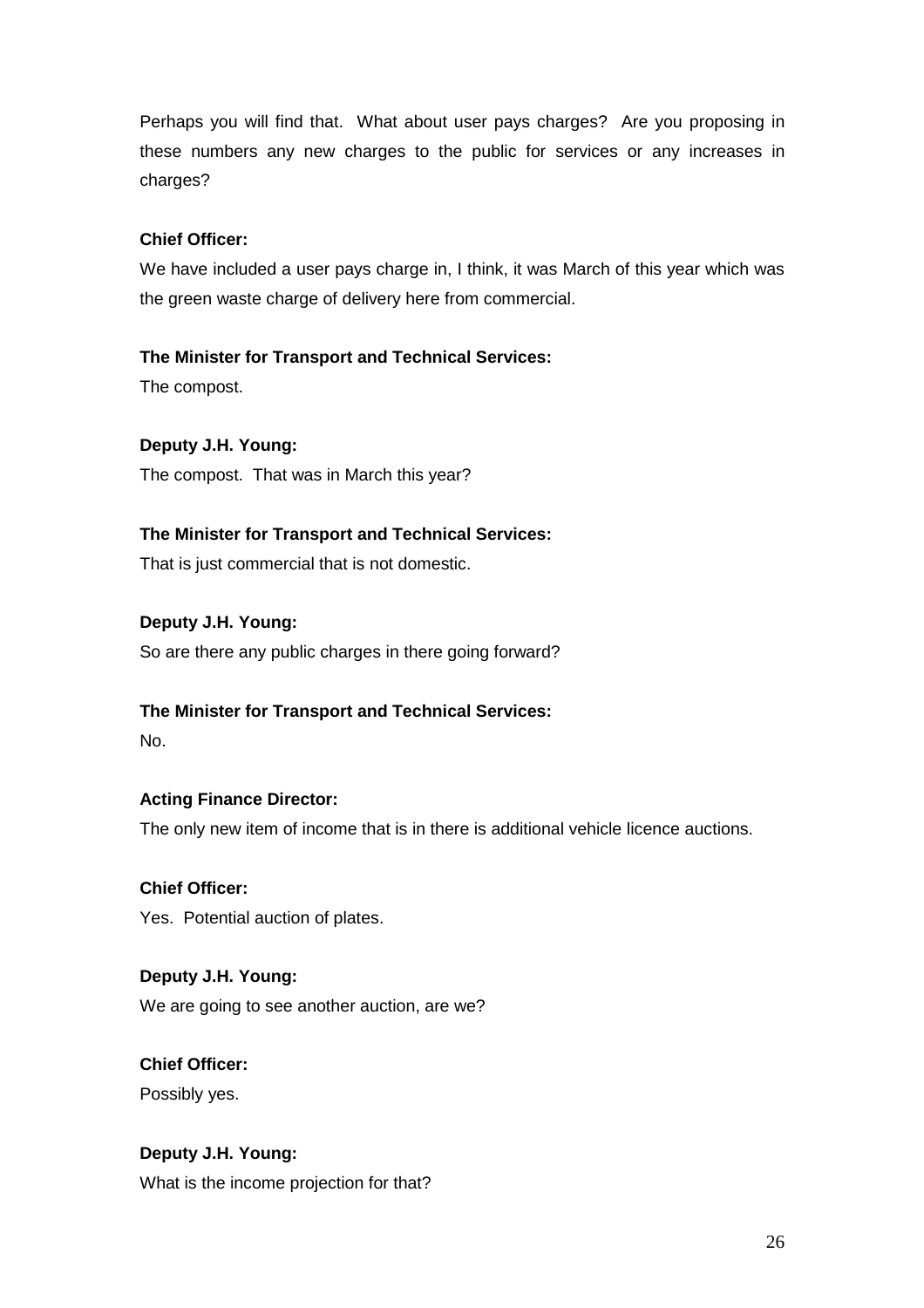## **The Deputy of St. Martin:**

It is not millions. [**Laughter**]

# **Chief Officer:**

Good answer.

# **Acting Finance Director:**

Very special numbers.

# **Deputy J.H. Young:**

What is then the purpose? What would that money be spent on? What is the prize, as it were, a new hopper bus or something?

# **Chief Officer:**

No, it will not be a hopper bus.

# **Acting Finance Director:**

It is just seen as part of our income projections I think. I do not think it is ...

# **The Minister for Transport and Technical Services:**

It used to come to me when I was the Assistant Minister for Community Projects but that disappeared some time ago under my predecessor.

# **Deputy J.H. Young:**

This was a proposal to raise income and then put the money back into the community?

# **The Minister for Transport and Technical Services:**

Yes. It goes into general revenue and we ...

# **Deputy J.H. Young:**

Now it just goes back into the pot and there is no ...

# **Chief Officer:**

We have not done it since then. That money ran out, did it not? We spent that on community projects.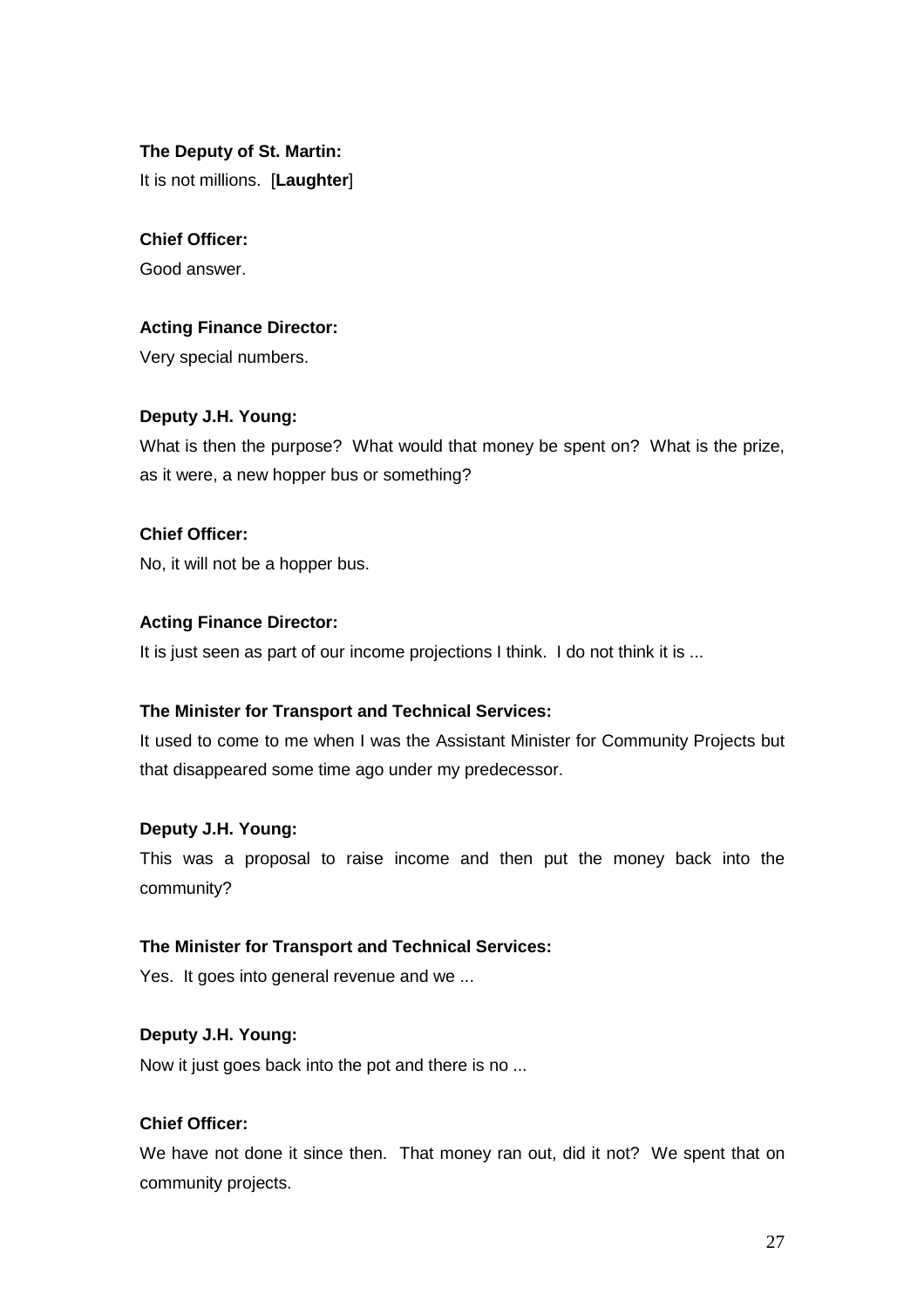# **The Minister for Transport and Technical Services:**

Mostly on smiley SIDs (Speed Indication Displays) and such like.

## **Deputy J.H. Young:**

Would it not, Minister, raise more money if there was seen to be a particularly desirable public purpose for the licences?

### **The Minister for Transport and Technical Services:**

Quite possibly but, as my Chief Officer said, we have not done one since. So it will be interesting to see how much we can raise on that.

### **Deputy J.H. Young:**

So maybe you will look at that, Minister?

### **The Minister for Transport and Technical Services:**

Absolutely.

#### **Deputy J.H. Young:**

Excellent. So, my colleagues, do you want to raise any other questions on the ongoing revenue budget before we go on to capital?

#### **The Deputy of St. Martin:**

Well, before we get on to capital, maybe a good way of getting into the capital would be to talk about contingency. Minister, do you feel you have got enough contingency in the bank in case you need a contingency fund in the coming years? Are you happy with the level?

#### **Chief Officer:**

As the accounting officer it is my ...

#### **The Minister for Transport and Technical Services:**

The buck stops with the Chief Officer.

# **Chief Officer:**

It is mine and I try and delegate most of that job but basically we run a strategic reserve within T.T.S., which is a non-committed allocation which we then, as the year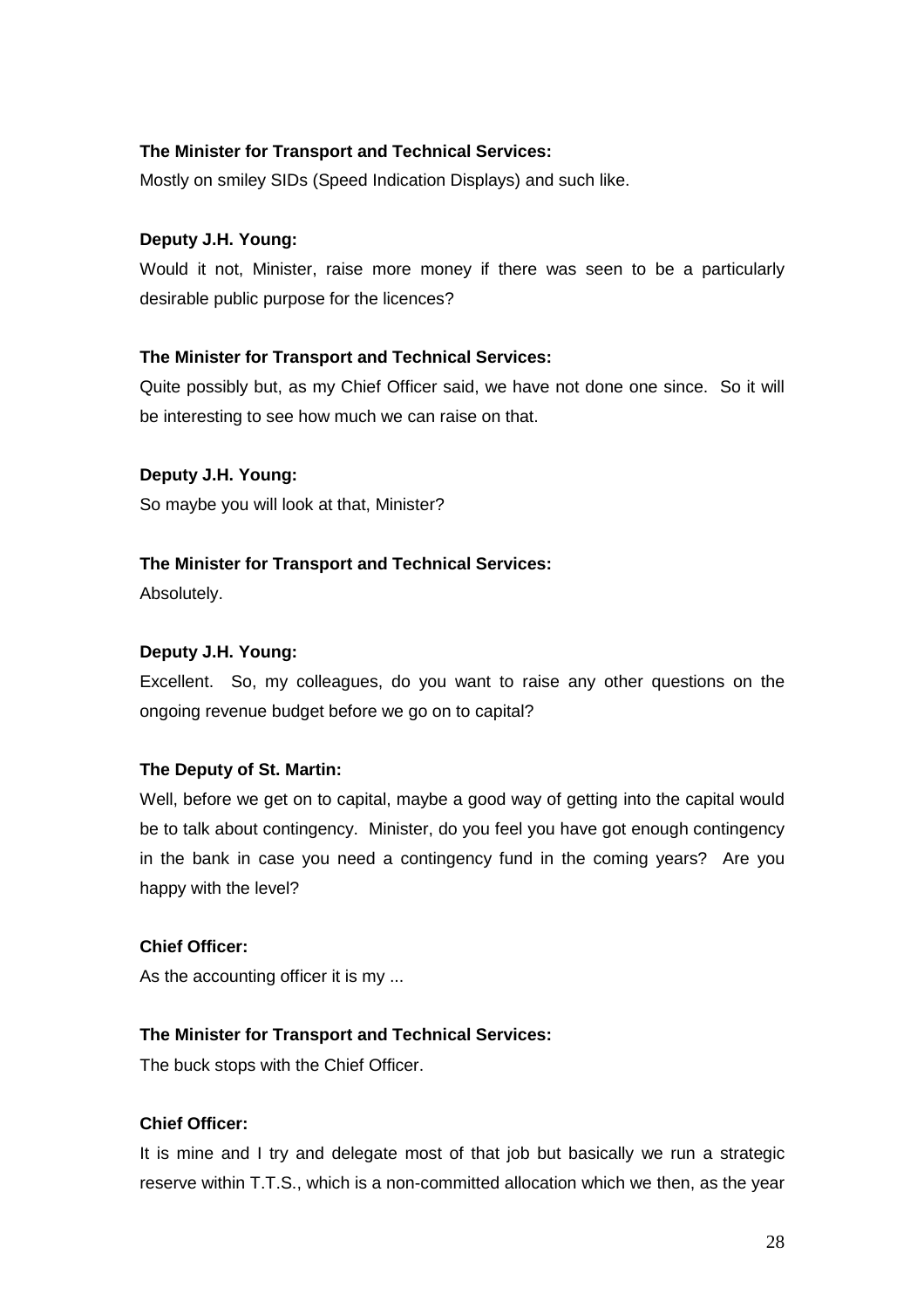progresses, try and utilise to improve the business and work on our own spend to save projects. The worst case scenario is something going badly wrong in December but we try and manage that. What we have done in T.T.S. is build up a trust over the years where each part of T.T.S. trusts the fact that if there is income, a lot of additional income, or additional lack of spend then it goes into the Strategic Reserve and can be reallocated.

## **The Deputy of St. Martin:**

I mean I note your example but seeing as we are getting on to talking about capital expenditure, that you are planning to spend £16.3 million on sea defences in the coming years, I mean that would be the obvious one in December that might be something that would come up in like your contingency, so to speak. I notice, in particular, that there is another over £9 million to be spent between First Tower and West Park, was that not the stretch of wall that got repaired most recently?

#### **Chief Officer:**

It was.

## **The Deputy of St. Martin:**

It is on page 259.

### **The Connétable of St. John:**

Would that be the sewer outfall?

## **The Minister for Transport and Technical Services:**

The sea wall was breached there.

## **The Deputy of St. Martin:**

It starts on page 258, there is an extensive, well not extensive, but a short review of the sea wall situation.

## **Deputy J.H. Young:**

Can I just come in on this because I want to, just when you are referring to that, I want to make sure I understand that page because we have only had this document a couple of days. Is this section here for long-term capital where there is no money or is this money that you have got now?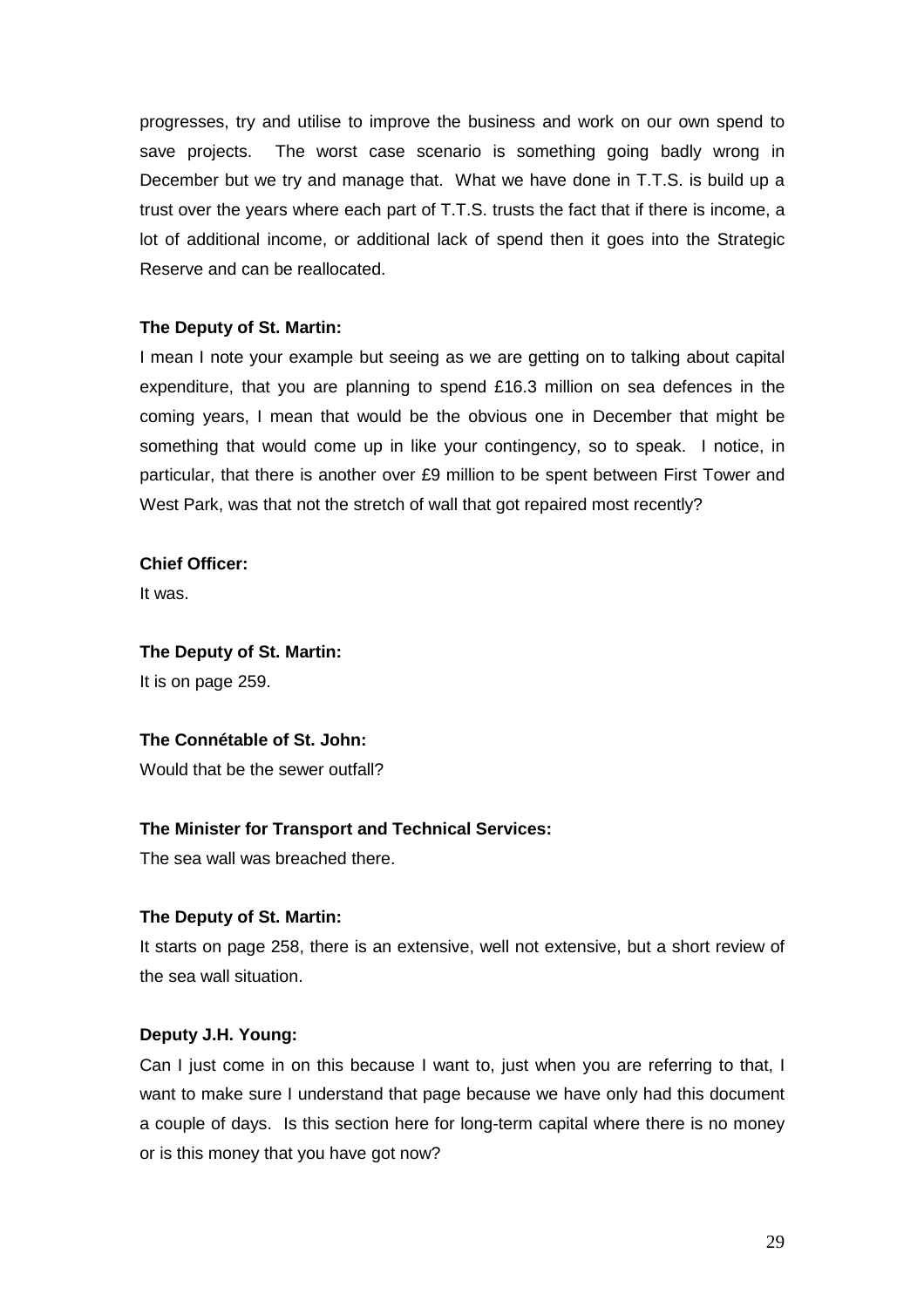# **Acting Finance Director:**

The figures that are within the programme, capital will have to be agreed every single year within the period of the Medium Term Financial Plan anyway. These are forward projections for the next 20 years. So this is what we are expecting to be a requirement but which has not yet been agreed.

**Deputy J.H. Young:** So it is a wish list?

# **The Connétable of St. John:**

It is a total wish list.

## **Deputy J.H. Young:**

It is a wish list, is it?

## **Acting Finance Director:**

Funding will be allocated ideally in conjunction with ...

### **Chief Officer:**

Sorry, the wish list is not a fair terminology. This is our needs for managing assets into the future as custodian reserve infrastructure. So for each of the areas, whether it is sea defences, whether it is infrastructure assets like highways and sewers, that is the projection of what we need to spend to make sure the infrastructure is maintained to a level which is adequate for Jersey.

## **The Deputy of St. Martin:**

For example, number 540 on page 262, bottom ash recycling, £1.5 million and that is scheduled to start in 2014 if that is correct.

## **Chief Officer:**

Yes.

## **Deputy J.H. Young:**

What I am puzzled at, Minister, is why this is here if there is no money. It seems to be what has just been said is very important, that these are a list of what needs to be really spent to put our infrastructure right.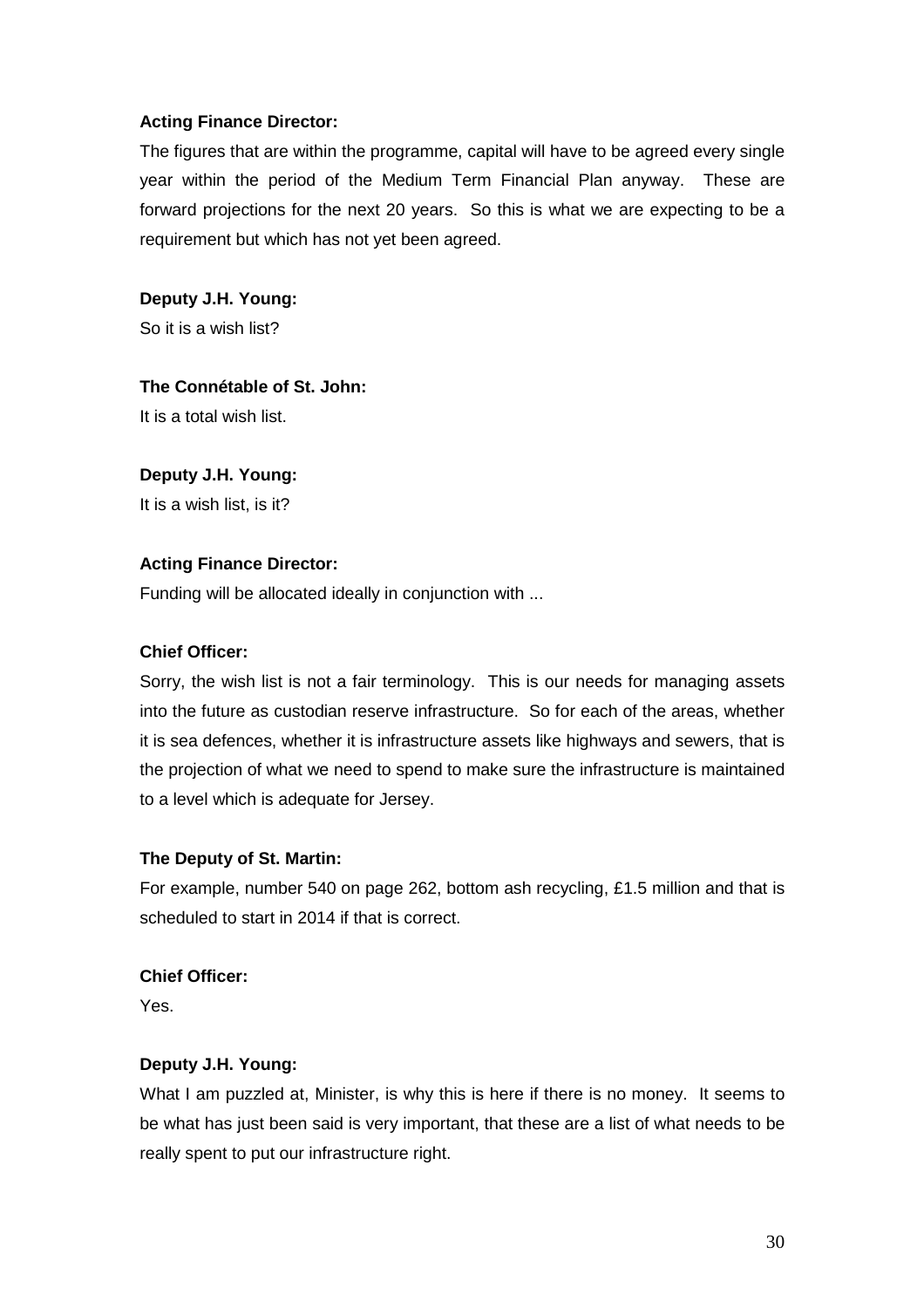# **Chief Officer:**

Well, there is money. The allocation on infrastructure is based on 1 per cent of the asset value of the infrastructure, which is currently about £8 million rising to about £9.5 million then to £10.5 million through the programme. So there is an allocation there.

# **Deputy J.H. Young:**

So in the fund, compared to some I am bit a slow on this, there is an allocation of around about £9 million each year in these figures, which is 1 per cent of the infrastructure cost, which means that you can replace everything once every 100 years?

# **Chief Officer:**

Correct.

# **Deputy J.H. Young:** Is that the right period?

# **Chief Officer:** Interesting question.

# **Deputy J.H. Young:**

Minister, is that the right question?

## **The Connétable of St. John:**

Minister, you know as well as I do, you have been in business, no way ... yes, the odd bit of culvert somewhere might last 100 years, but in general you are being poorly served by the Council of Ministers, surely, to allow 1 per cent of the infrastructure value to be the only figure that you can rely on, so you renew everything once in a 100 years. This is absolutely crazy. I would expect you to be thumping the table and you should be looking between 5 and 10 per cent of the real value to even keep your head above water because at the end of the day we are sinking.

[14:45]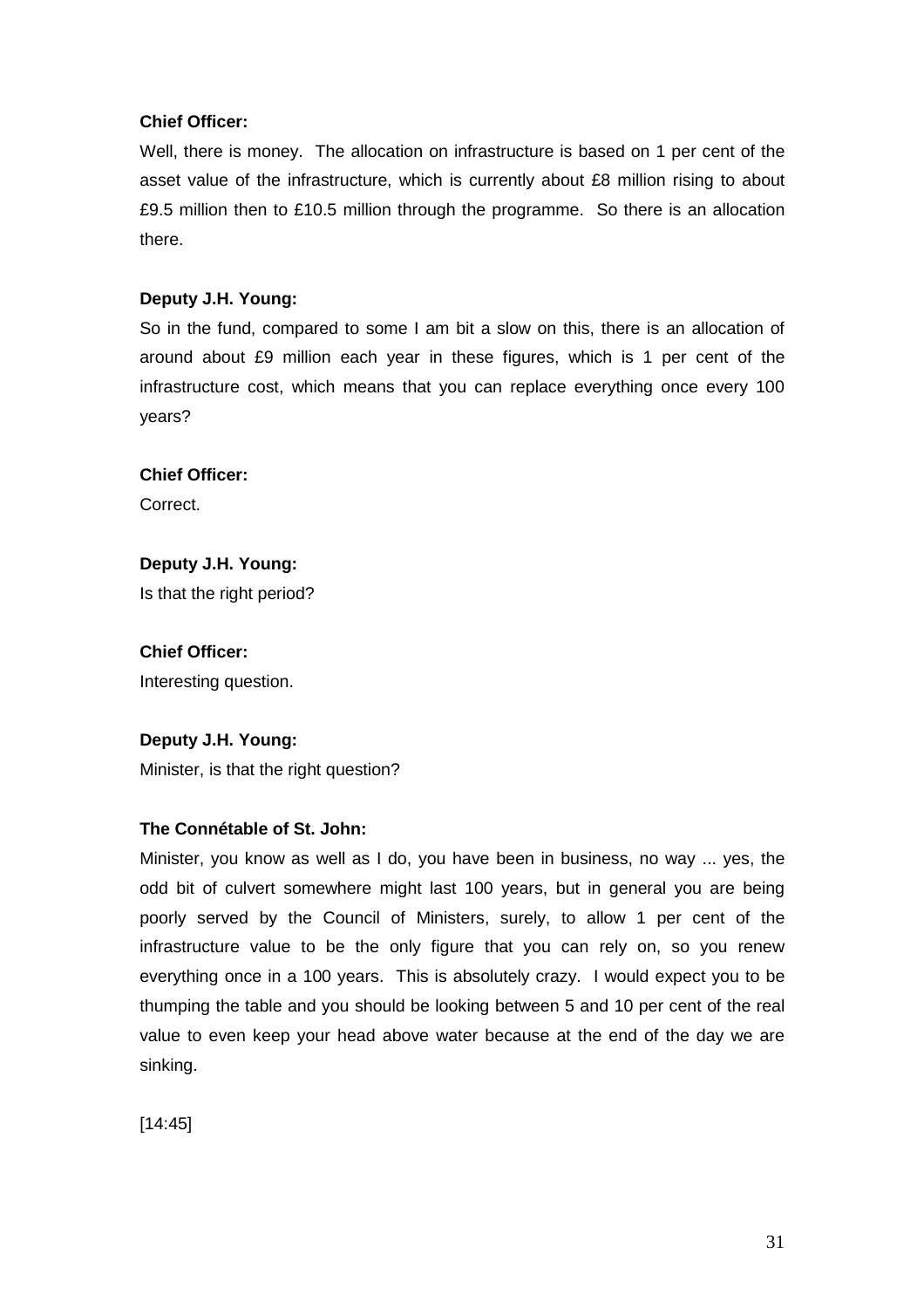Just look at our roads and that is what we can see; how bad those are. It is what is going on, all our infrastructure elsewhere, and I am thinking of Bonne Nuit jetty. Several years ago when I happened to go down there and all of a sudden a big hole appears and I ring up and they send down, I do not how many loads of concrete to fill this hole. Honestly, I expect our Ministers to be thumping the table, in particular in this area, because you are about the only person around that table, when you are sitting with your 9 other colleagues, who knows how bad things really are in this Island. You have been fire-fighting, the department has been fire-fighting, going back to all my time on the former Public Works Committee or Public Services Committee, they were fire-fighting then when we had plenty of money coming out of our ears and we had to fight like billy-o to get things done. Now that we have got our backs to the wall I would really be expecting you to be fighting as hard as I see ... obviously, Health are getting funding in big proportions. I would expect you, Minister, to be fighting equally as hard around the table. But to be talking about 1 per cent of infrastructure, to me that is absolutely ludicrous.

### **The Minister for Transport and Technical Services:**

Well we are not replacing sea walls, we are maintaining them most of the time but it is very difficult to fight against Health. I mean if they need something at the hospital. We are fighting our corner, do not worry.

#### **The Connétable of St. John:**

I am worried, Minister.

#### **Chief Officer:**

Just to put it into perspective, 3 years ago T.T.S. had £4.5 million to spend on all their capital; we have now doubled that so we are in a position now where the assets are going to last 100 years not 200 years.

#### **The Connétable of St. John:**

So there has been an improvement in the money?

#### **Chief Officer:**

So there has been a substantial improvement in the money and that is for infrastructure assets which, just to define it, are the sea defences we manage, which does not include the outlying harbours, which are another asset which is held by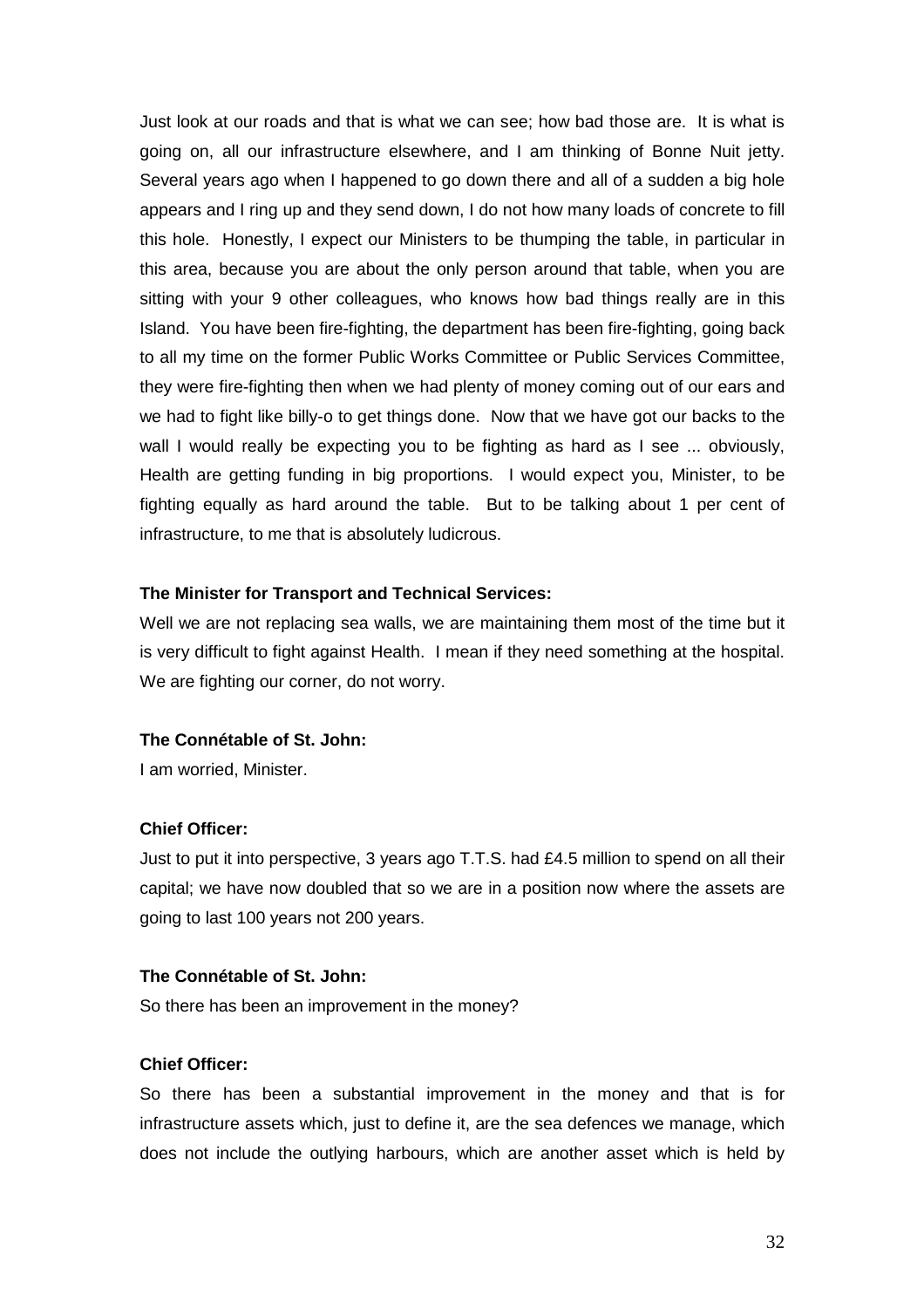Ports; it includes the roads and it includes the sewers. Other assets are not classed as infrastructure.

# **Deputy J.H. Young:**

I wonder if you can help us with this because we have got this plan. Page 257 appears to list the T.T.S. assets at £471 million. Is that the list of what is covered or ...

# **Chief Officer:**

No.

# **Deputy J.H. Young:**

Can you direct us to the right page?

# **Acting Finance Director:**

No. The list on page 257, that you describe there, is the list of capital that is proposed over the next 20 years. This is what is proposed to be funded albeit some of it like the allowance for Liquid Waste Strategy is not funded at the minute.

# **The Connétable of St. John:**

So this would include the major works that will be required, Gorey jetty, which has been moving for a number for years which I understand you will currently ...

# **The Minister for Transport and Technical Services:**

That is Economic Development.

# **Chief Officer:**

That is nothing to do with us.

# **The Minister for Transport and Technical Services:**

Not ours.

# **The Connétable of St. John:**

Does not come under you?

# **The Minister for Transport and Technical Services:**

That is not ours.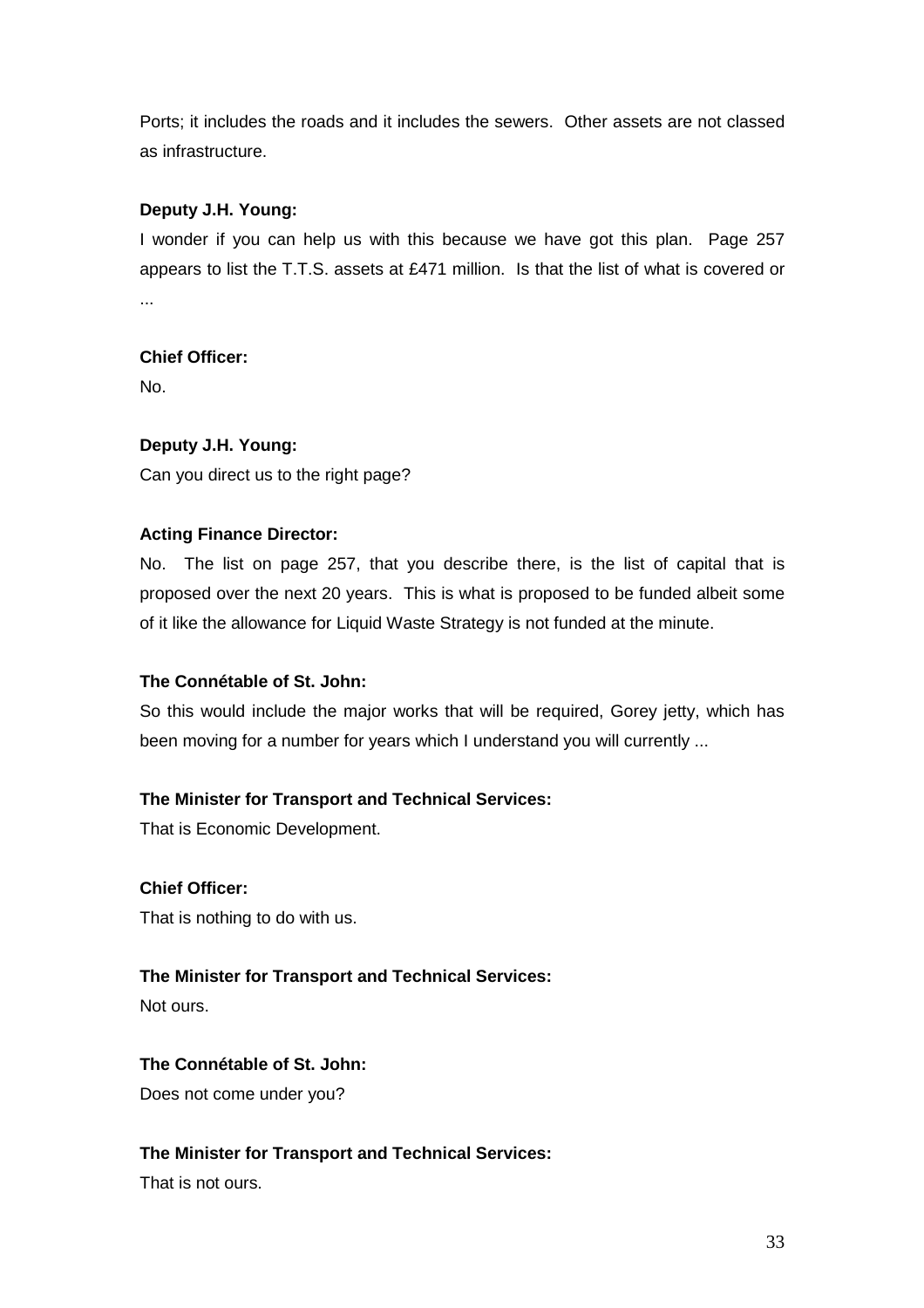## **The Connétable of St. John:**

That comes under ... is that something else that we have to look at?

#### **The Minister for Transport and Technical Services:**

Yes.

# **The Connétable of St. John:**

I see.

## **Acting Finance Director:**

Within this, T.T.S. 3, towards the top of the page, infrastructure assets various, £187.7 million there, that is the vast bulk of the infrastructure funding. There is a bit elsewhere within the other lines.

### **The Connétable of St. John:**

But honestly, £187 million with what we have got; are those figures really correct?

### **Chief Officer:**

I do not really want to get into the debate on asset valuation because that will take us for ever but we have £1 billion of ...

# **The Connétable of St. John:**

That worries me.

### **Chief Officer:**

We have £1 billion worth of assets which T.T.S. administers.

#### **The Connétable of St. John:**

That is more like it, yes.

### **Chief Officer:**

So of those some are fixed assets and some of those are infrastructure assets. Now, the Energy from Waste plant is not an infrastructure asset, for example, and that is £110 million. It is not uncommon to have a 1 per cent asset replacement value as your maintenance value for infrastructure assets as we have defined it. Many water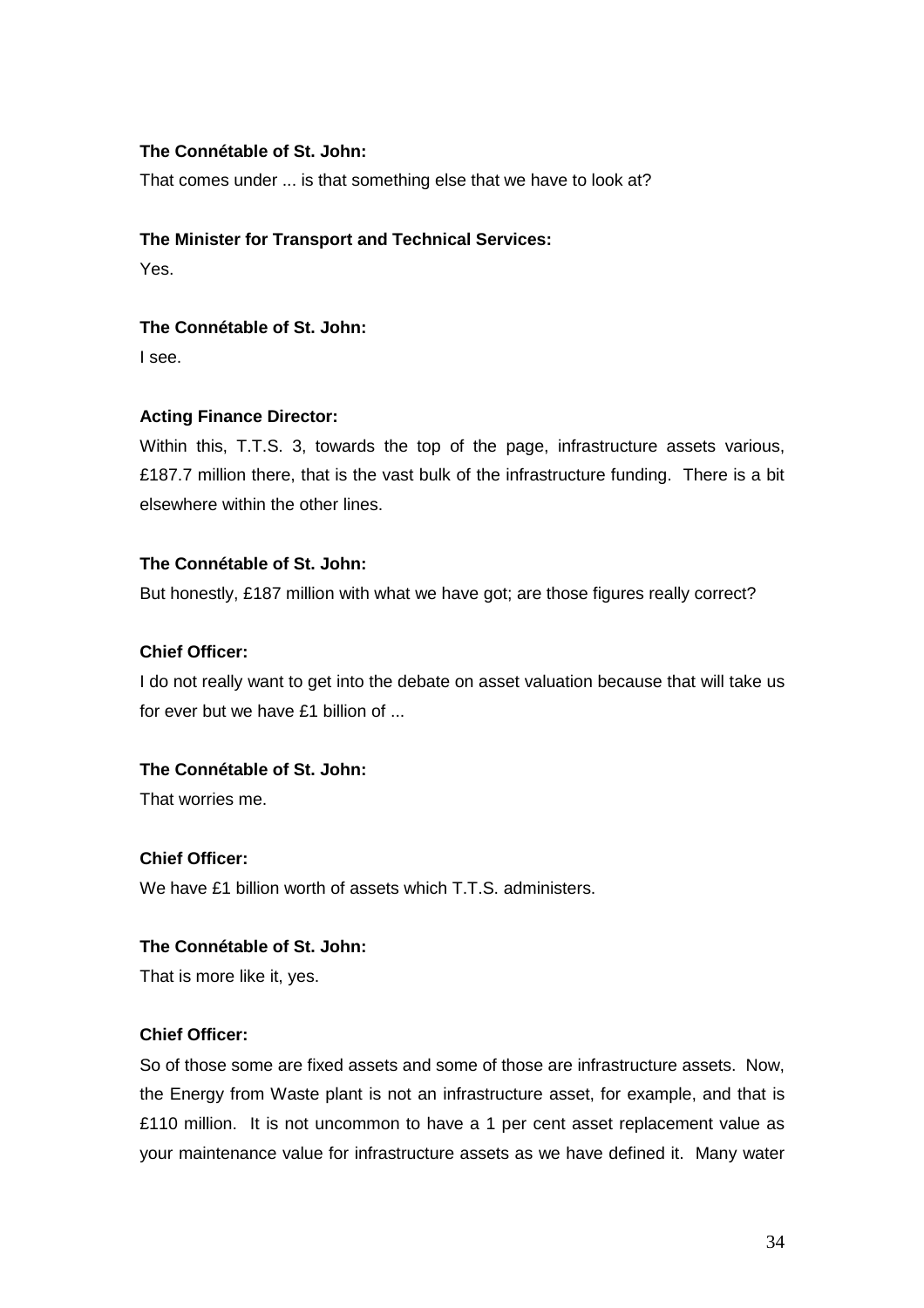companies and other utilities run sort of 150-year systems. It is a measure. It does not define everything because it is the start condition.

### **The Connétable of St. John:**

But a water company, generally, say Jersey Water, has not got the road sitting on the outside of it bringing the thing to pieces and it has not got, ripping it apart as we saw in Victoria Avenue a couple of years ago, roads to look after which are being travelled over by lorries, 5 tonnes. The roads were constructed for up to 5 tonnes and we are putting 40 tonne lorries on those roads. So we cannot use, the water company, for instance, with 150-year asset value on their bits of equipment, because they have not got the wear and tear of the equipment we are referring to here, i.e. whether it is sea walls, whether it is roads and our sewage, et cetera, because when we built our sewers originally they would take human waste solely. Nowadays with all the drugs and chemicals that go down them you are getting wear and tear from that also, which creates all sorts of other problems. I am really concerned when I see the figures. I am not blaming yourselves, but to me, and we said it earlier, this is a wish list and they are just numbers here which, to me, do not mean a great deal because they are not reflecting the true figures. I would like to see the true figures.

**Deputy J.H. Young:**

I wonder if I can just ...

#### **The Connétable of St. John:**

Sorry, Chairman.

#### **Deputy J.H. Young:**

It is obviously an important discussion. I just want to get some clarity about this report because this is what we have got to review. This page here, 257 then, £470 is what is proposed to be spent up to 2032, so it is 20 year plan?

#### **Acting Finance Director:**

£470 million.

### **Deputy J.H. Young:**

Yes, £470 million. That is out; you have told us you have £1 billion of assets of which £470 million needs to have these major sums spent on them over the next 20 years. Would that be a fair assessment?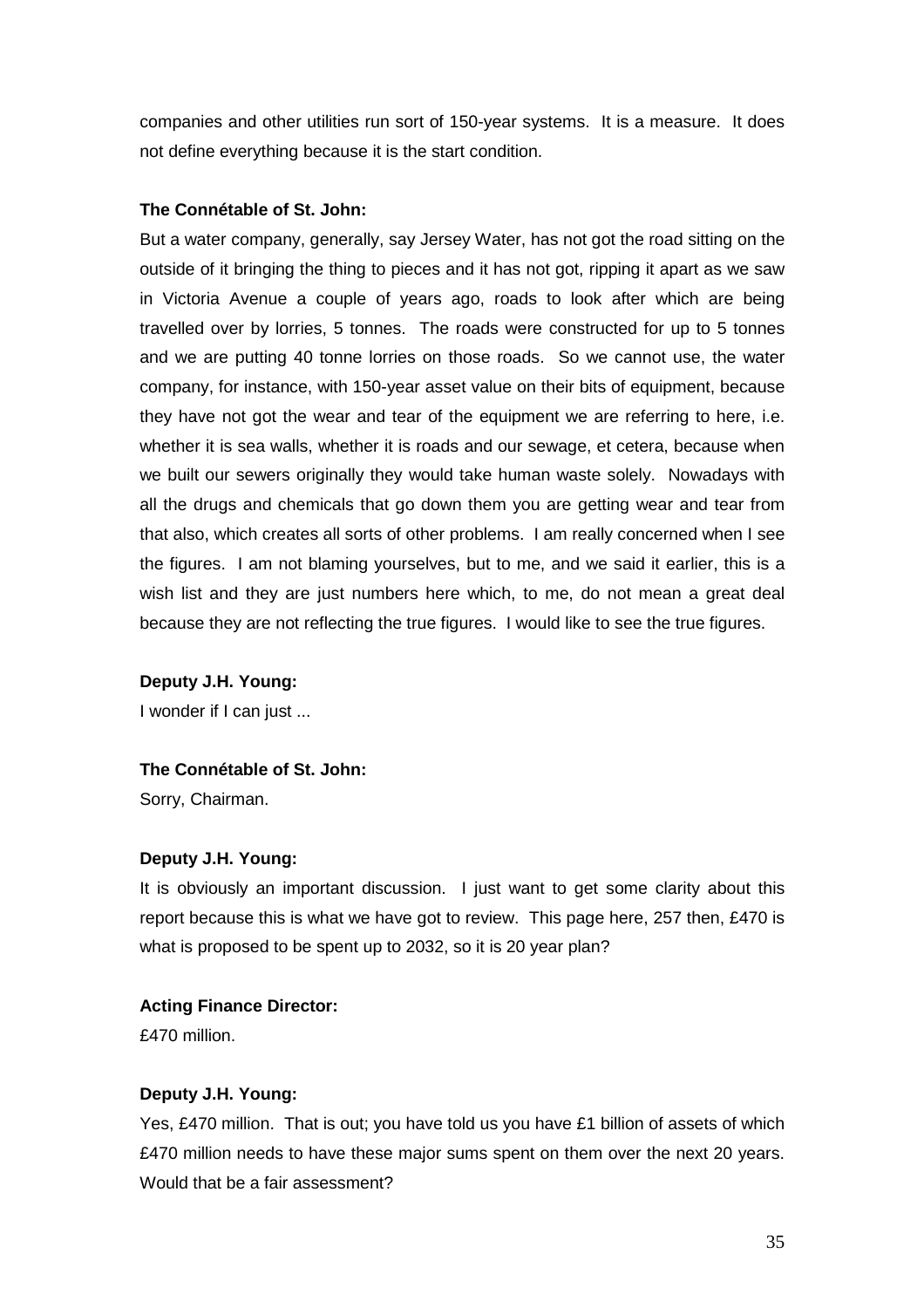### **Chief Officer:**

Yes, pretty much.

## **Deputy J.H. Young:**

To do that over 20 years we would need, what, just about £9 million a year, would we not, for that? Somebody do my maths. £470 million, 10 years, that is £20 million, we want £23 million a year?

## **Acting Finance Director:**

This is the allocation specifically for infrastructure within this is £190 million. The balance of the £470 million is about things which do not fall under infrastructure, but which are either requiring spend, like a new sewage treatment works, or maintenance work of the E.f.W. (Energy from Waste) plant and things of that nature. So, there is clinical waste in there as well. Now, that is specific projects. The allocation of pure infrastructure is £190 million within that overall total.

# **Deputy J.H. Young:**

Pure infrastructure.

## **Acting Finance Director:**

So, if you look at T.T.S. 3, which is the third line down, that £187 million and there is another £3 million further down, which relates to another year, is to do with the pure infrastructure rolling vote, which is about ongoing maintenance of assets.

## **The Deputy of St. Martin:**

Waste management, sea defences, highways infrastructure, that type of thing.

## **Acting Finance Director:**

Exactly.

## **Chief Officer:**

Just to clarify, that maintains the asset in the condition they are now. That does not improve the asset. One of the criticisms we face, and I think it is a valid one, is if you look at the roads particularly they have degraded. They have degraded because that spend did not happen from 2000 to 2007.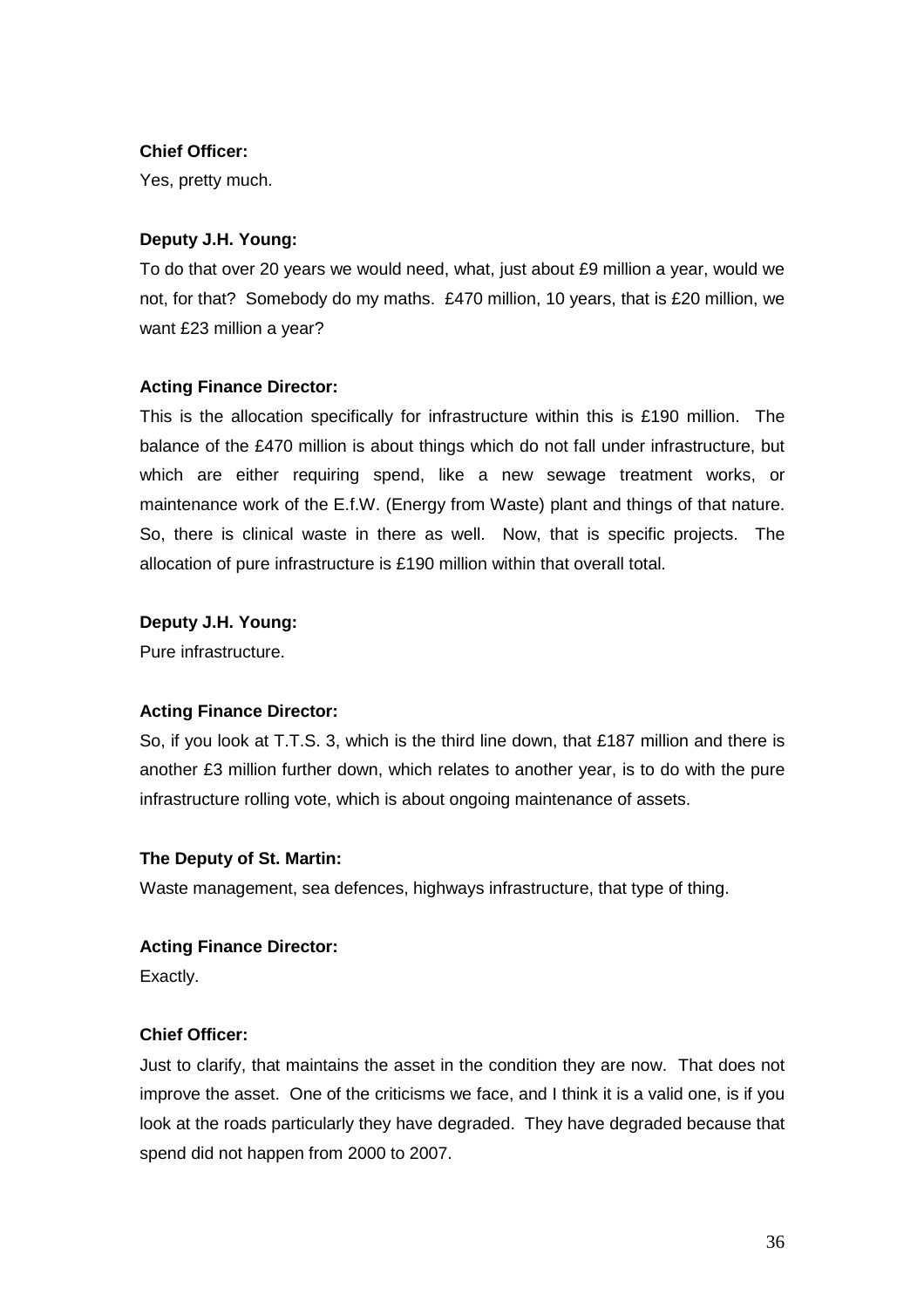### **Acting Finance Director:**

That is why the line under T.T.S., T.T.S. 23 Roads Backlog is £38 million. So, there is an additional allocation over and above.

### **The Connétable of St. John:**

We want to help you ...

### **Chief Officer:**

I know you do.

### **The Connétable of St. John:**

... get the funding you require. If it means that we have to beat the Minister round the head to go into a meeting with his colleagues and fight his corner, because his head is swollen because he has been beaten around, that is what we have to do to make it happen, so that the money is being spent in the right areas. So that we leave something for our children and our grandchildren that we can be proud of not something that they are going to picking up bills in years to come, because we have left it ... and I know the Minister feels the same way as I do. But, we need to be able give him that support. We need to see those numbers is such a way ...

## **Deputy J.H. Young:**

Let us see what the Minister ... having heard that, Minister, obviously the exchange, the numbers, where does that leave us? Are you content that what you have here is a good plan that brings the Island's essential amenities to the standard required or are you being let down by the Council of Ministers? Is this plan disappointing to you?

## **The Minister for Transport and Technical Services:**

We can do the job with the money we have. We can always do with more, obviously. We could do with doubling that.

## **Deputy J.H. Young:**

What about your sewerage plant? The other week we had a discussion with you, these figures, if you had these funds available in the next 20 years, would that enable you to do what you need to do to the sewerage plant?

#### **The Minister for Transport and Technical Services:**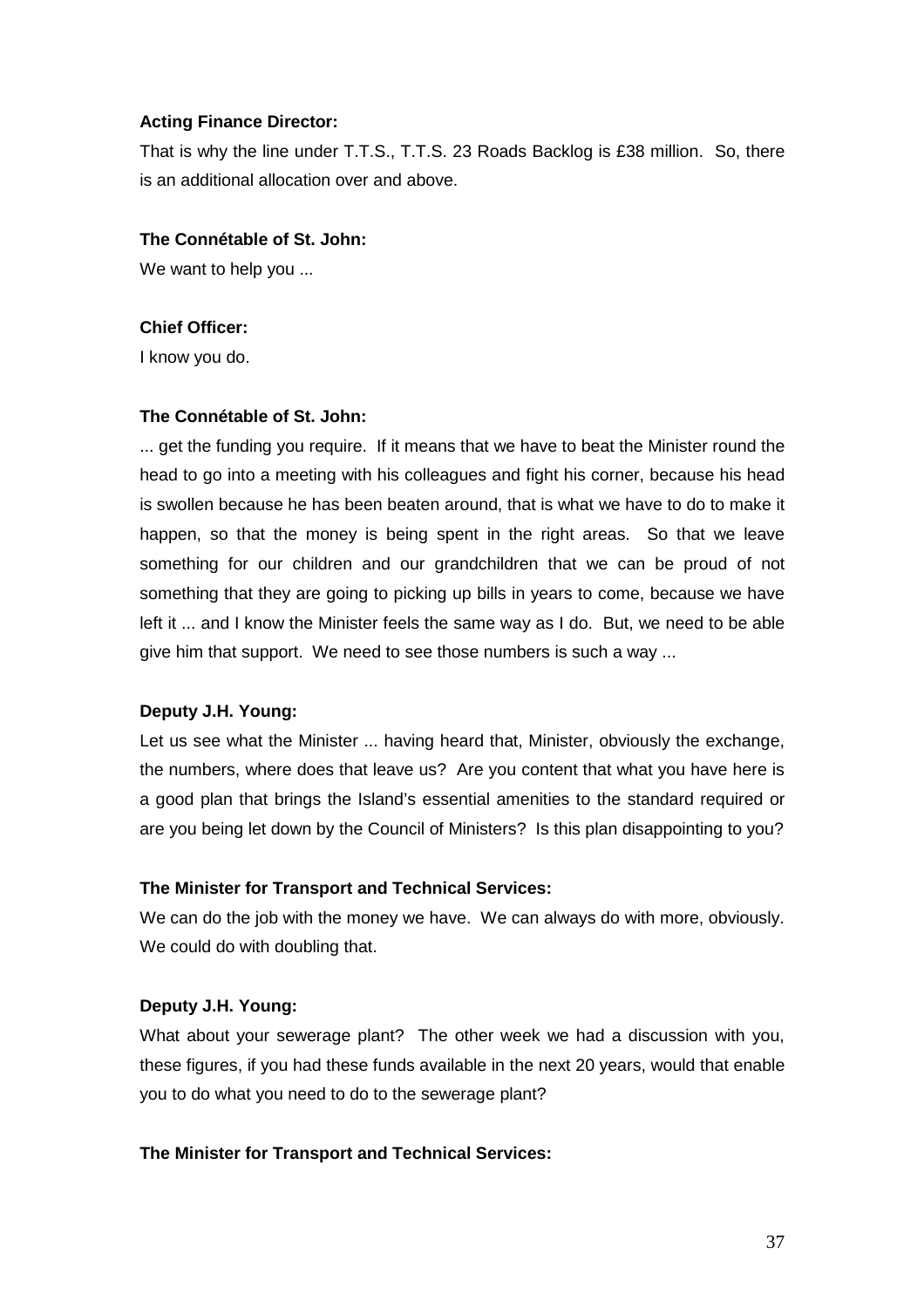Yes, they are being done incrementally at the moment. We are putting in new sludge digestion units in the plant at the moment, which you saw the other day. The old green ones are being phased out and the new ones on the hillside are being brought into service.

#### **Deputy J.H. Young:**

But you also told us it was costing you money to keep the existing plant going.

#### **Chief Officer:**

It is. The difficulty we face is that the Council of Ministers have agreed to our balanced budget. They have allocated some growth. The majority of that growth is in Health. Now, the philosophical argument between improving the hospital and improving the road network is something which is very difficult to have. The element is to have a balanced budget. The only other way you can change that is by getting more income in. That is not something which is within our control. We have argued, I believe, the best we can to get the best deal we can out of the M.T.F.P., and I believe we have done. At least we have been noticed. You know, the last few rounds of this over the last 10 years, I have seen Transport and Technical Services get nothing and huge cuts. T.T.S. have strengthened their position for once. I do accept there is a backlog. We would love Scrutiny to go on a white charger and rescue £38 million, so we can spend it on the roads. But the money has got to come from somewhere. The responsibility for all of us is finding the mechanism to get that.

#### **The Connétable of St. John:**

We mentioned Health, a new hospital or whatever they are going to do, can only work if the infrastructure to design that hospital is there also. One goes with the other. Your ambulance have to run on good roads to get from A to B otherwise they can do damage to the persons in the back of the ambulance. Two, they need their waste taken away, the same as everybody else in the Island. As you told us the other day when we were down the sewerage works ... we are good at managing poor quality equipment - I do not think they were the exact words - but we need to be where we are in 2015 or 2012, we do not need to be using equipment which is way out of date and is no longer fit for purpose. One or 2 digesters and various other bits of plant we saw down there are costing us money, considerable money to put things in place. We are buying these tablets or should be buying these tablets from Japan at great cost, when we can be doing it in far better ways in 2012. It will be another 3 or 4 years before all these things are up and running. The Health Service can only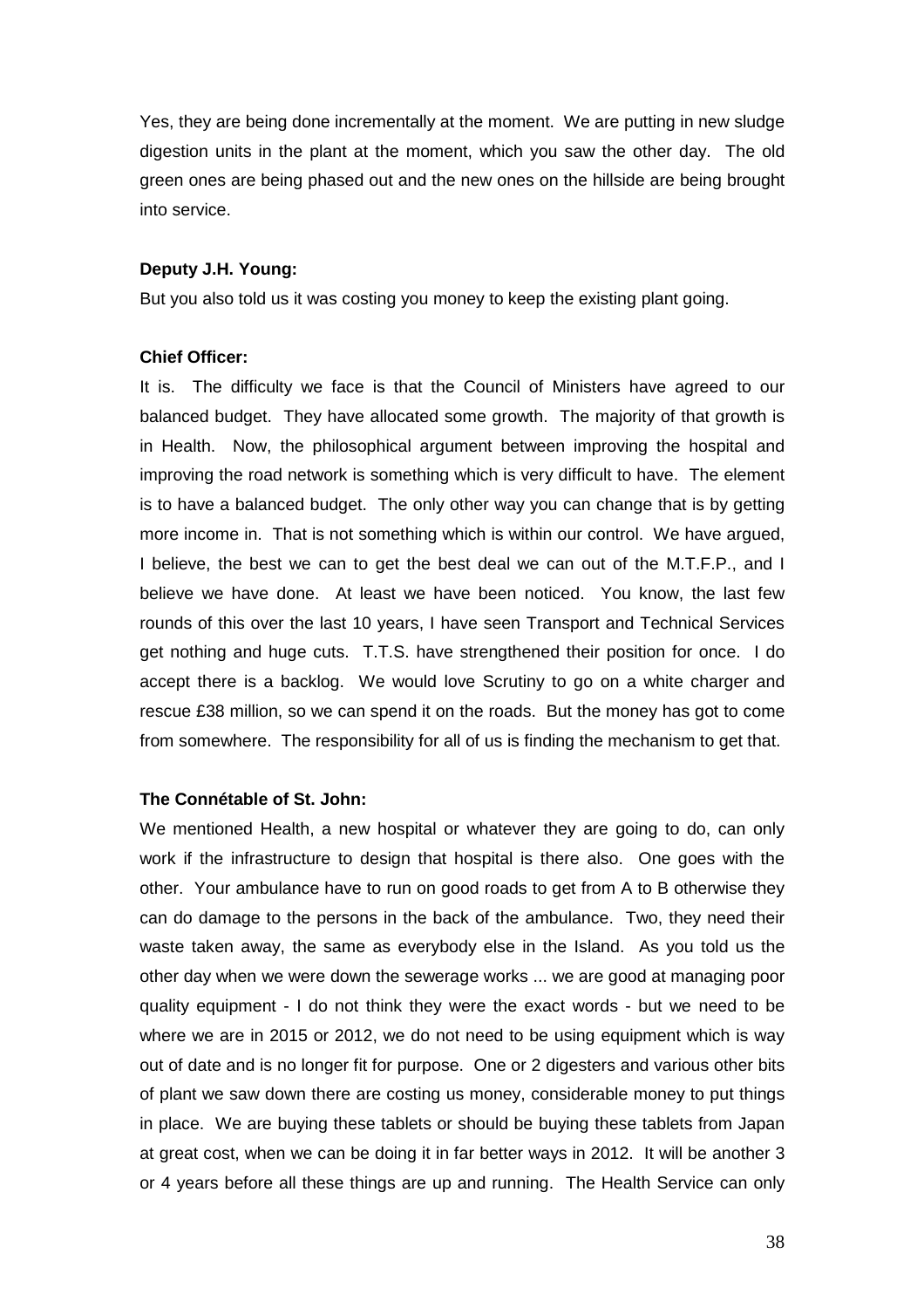benefit if the infrastructure is in place. We have to get it across to the Minister somehow that the 2 go hand in hand. We see at the moment problems with the legionnaires virus in the hospitals, I know it is nothing to do with your department, I appreciate that, but all these things at the end of the day are all linked together. One thing I know, it does worry me.

### **Chief Officer:**

Primary health care comes from the sewage treatment works and a clean water supply, the real basic healthcare elements. We valued that as successfully as we can within the Council of Ministers. The difficulty is the hospital has a bigger agenda and the change of demograph and the ageing workforce and the ageing population and all the challenges on Health mean that we have done the best we can. Beyond that, if you look at page 248 there is a graph there which shows some of the longer term capital plan and some of the issues there. What it does show is the new funding. All of the new funding has gone into Health.

#### **The Deputy of St. Martin:**

Can I touch on Health, Minister? I am flicking through those capital spends for the next 20-odd years, trying to find ways of saving you money. I am looking at things like the glass recycling plant, which is £1 million, and I think to myself: "Why do we not just continue to push it into La Collette?" I know it is very short term-ist, but you could save £1 million there. The one that jumped out at me was the refurbishment of the clinical waste incinerator. That is £15.2 million. We have just spent £100 million plus on a new Energy from Waste incinerator. I think I know the answer, but I am going to ask the question anyway. Why do we not just put all our clinical waste in our new incinerator?

#### **The Minister for Transport and Technical Services:**

I will leave that to the Chief Officer to do the techy bit.

## **Chief Officer:**

I will do the techy bit. Clinical waste needs to be treated at PG5/1(95), which is an enhanced treatment. There is opportunity, and we are currently looking at this, to do a pre-treatment of clinical waste, whereby you are rendering it safe with autoclave or microwave or some form of process and then it can be treated as normal waste in an Energy from Waste plant. We are currently reviewing that at the moment. So that opportunity is absolutely there.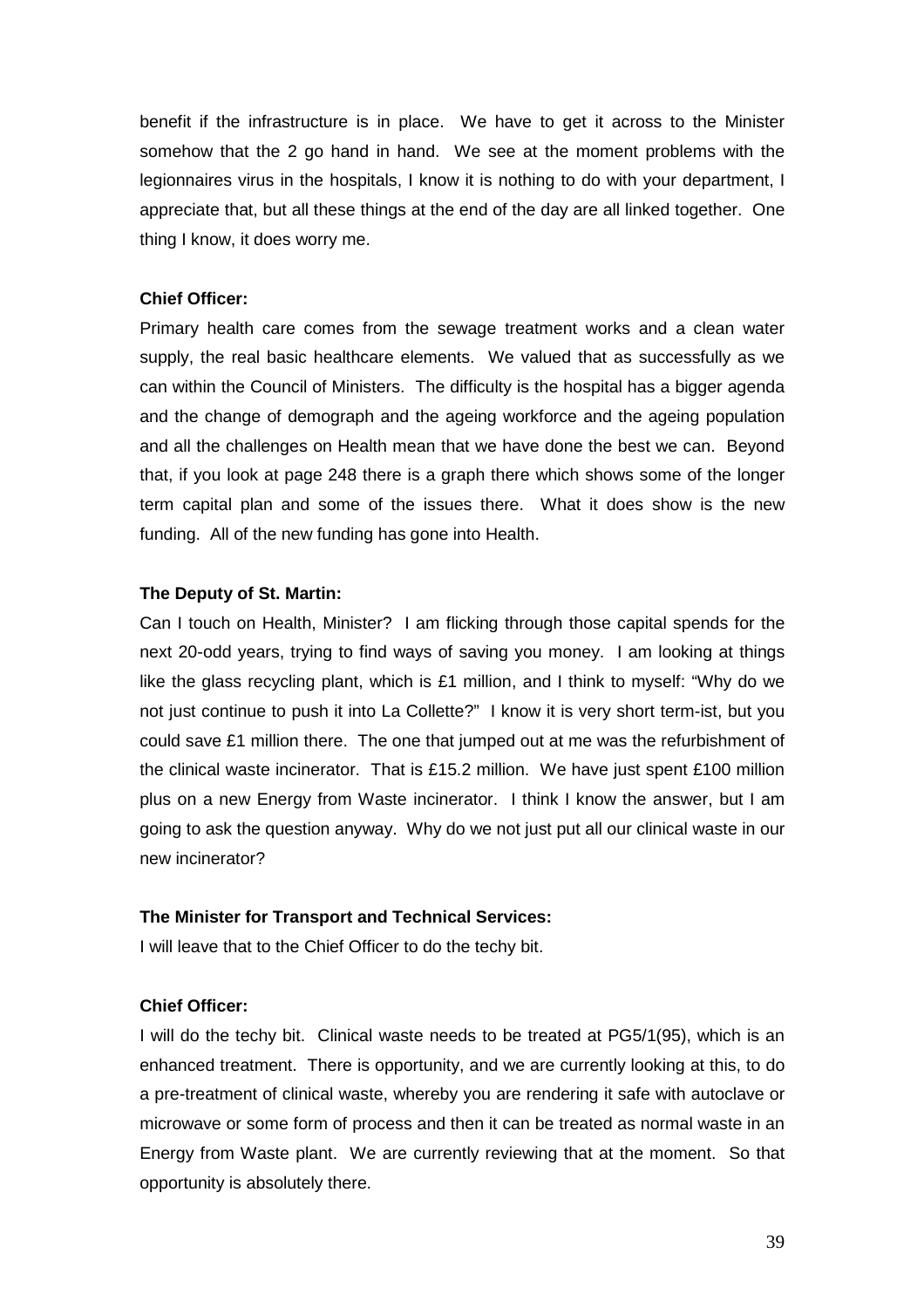# [15:00]

# **The Deputy of St. Martin:**

Do you have any early indicative ideas of the cost of that sort of treatment compared to the £15.2 million for a new incinerator?

## **Chief Officer:**

The further away you go, the greyer the capital figure is. What we do is put a conservative figure in. That would be for a mass burn clinical waste incinerator, which is something we want to try and avoid next time round.

# **The Deputy of St. Martin:**

The £15.2 million is for a mass burn clinical waste ...

# **Chief Officer:**

Yes, worst case scenario, replacing the existing one, which was built in 1997. If we can get a pre-treatment process, it will be substantially cheaper and potentially colocated on the E.f.W. site as well.

## **The Deputy of St. Martin:**

Right.

## **Chief Officer:**

So, we are looking at that. The problem is the timescale of M.T.F.P. means that ... and it is one of the key things we have had challenges on. We have put in a costing, but the closer we get to engineering that through feasibility studies ... we have just commissioned a feasibility study for this anyway and it is a similar thing with ash. We cannot say that ash is going to cost us X when we do not know what the outcome is yet.

## **The Deputy of St. Martin:**

Is it normal to have a 15-year lifecycle for something like a clinical waste incinerator?

## **Chief Officer:**

Well, M. and E. assets tend to have a 15-year life.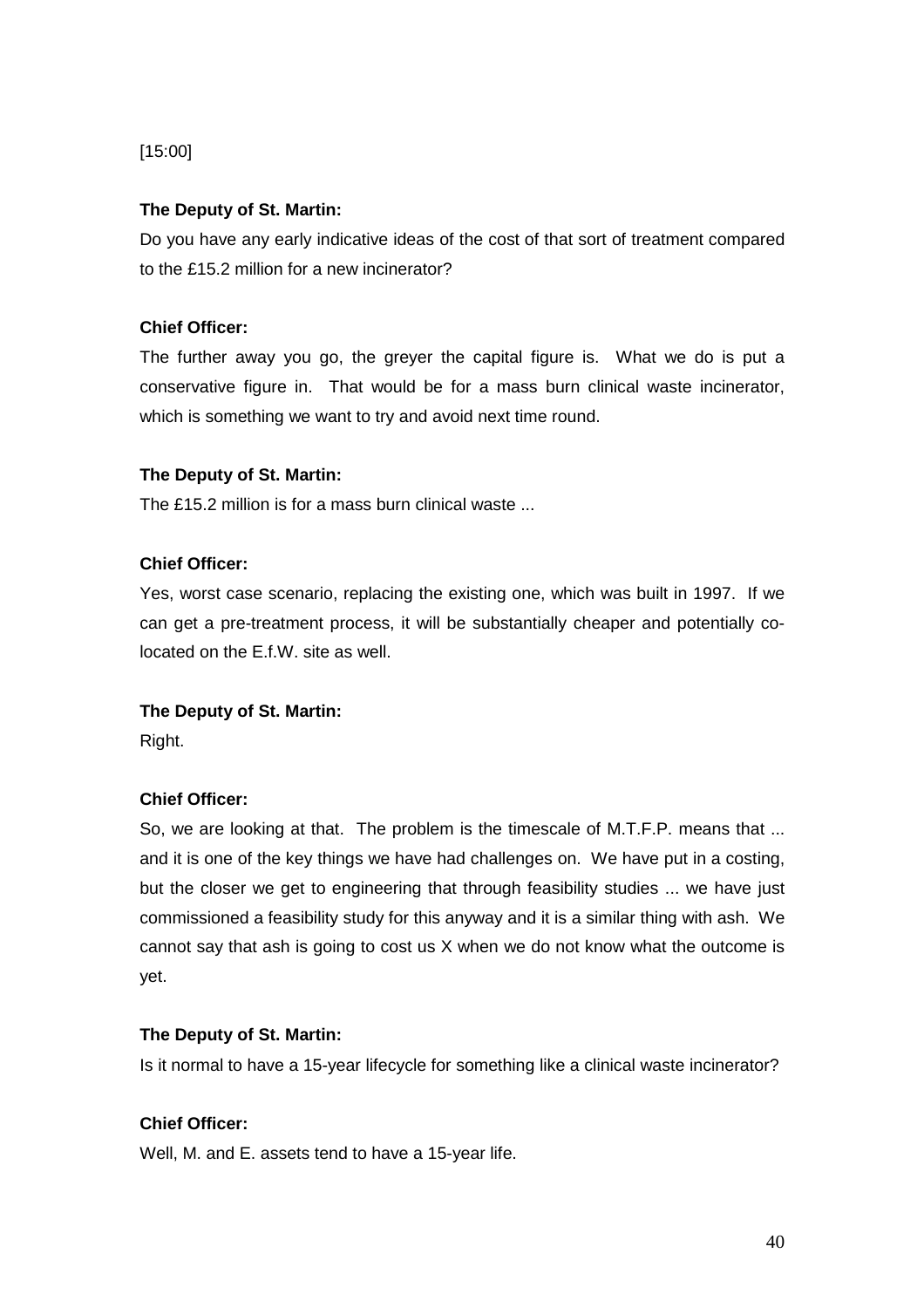# **The Deputy of St. Martin:**

Sorry, could you expand on M. and E.?

**Chief Officer:**  Mechanical and electrical assets.

# **The Deputy of St. Martin:**

Oh, okay, sorry.

# **Chief Officer:**

Clinical waste is a bit of a tricky one, in that it has had quite a hard life, because the amount of clinical waste the Island producers is more than it was ever envisaged. We still have some work to do with the Health Department to try and ...

# **The Deputy of St. Martin:**

Sorry, can I just butt in and say why is that? Obviously there must be a normal figure per capita of clinical waste to be produced, are we doing a lot more than normal?

# **Chief Officer:**

We do, yes. We do more waste than we should.

# **The Deputy of St. Martin:**

None of us are health experts, but can we surmise as to why that might be?

# **Chief Officer:**

I think it is an understanding of what is clinical waste and what is not and try to incentivise the wards in hospital and the limited space they have to try and think about what goes into clinical waste and what does not. That has been the traditional issue.

## **The Deputy of St. Martin:**

I take it clinical waste is seriously more expensive to deal with per tonne than normal waste.

# **Chief Officer:**

Clinical waste is just short of £1,000 per tonne on a recharge basis. Normal waste is, at the moment, free.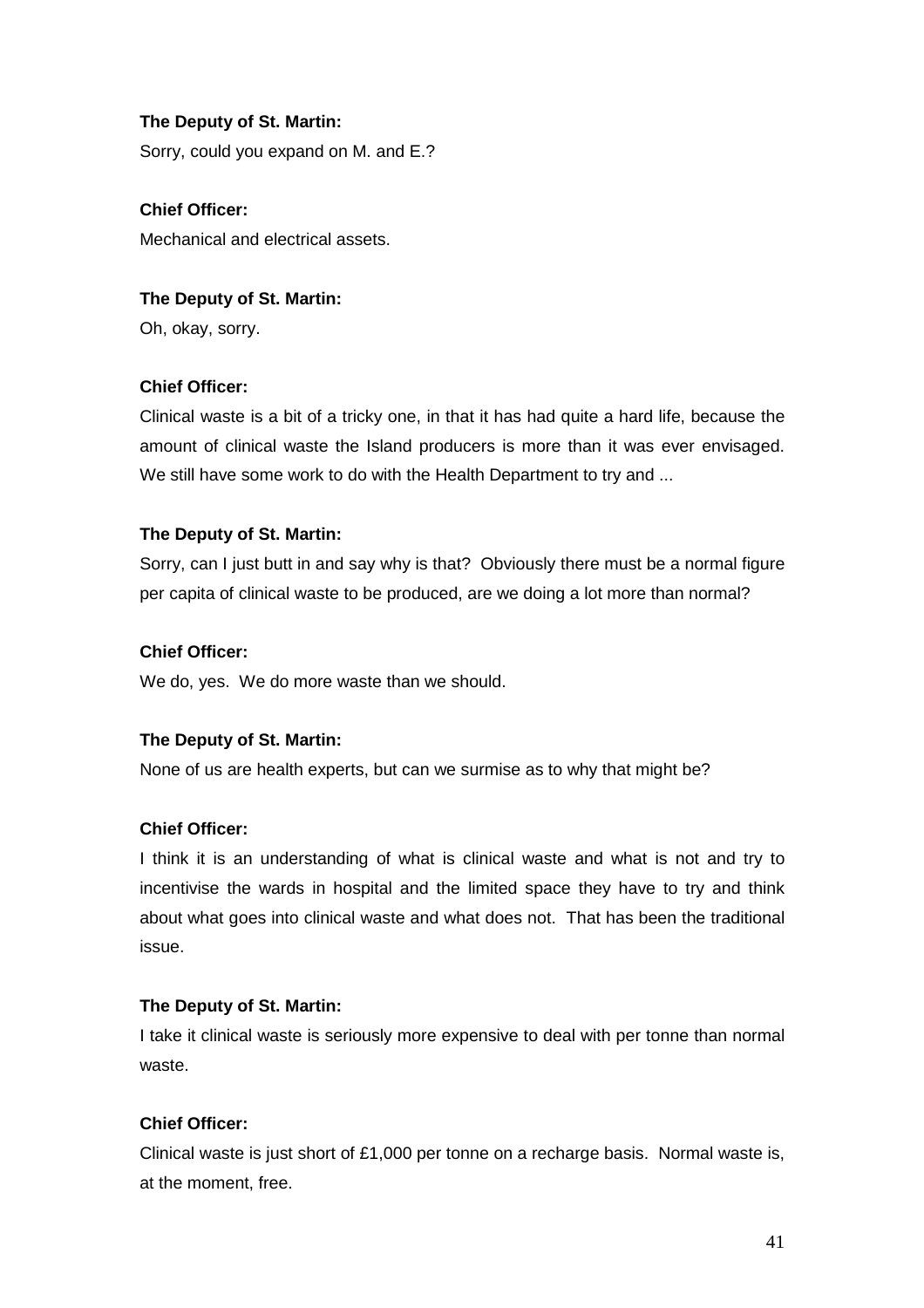# **The Deputy of St. Martin:**

How many tonnes of clinical waste do you have to deal with a year?

# **Chief Officer:**

I do not know.

# **The Deputy of St. Martin:**

A rough idea. Are we talking ...?

**Chief Officer:**  Not many tonnes, but ...

# **The Deputy of St. Martin:**

It is not many? Are we talking 2 figures, 3 figures?

# **Chief Officer:**

About 2 or 3 tonnes a week, something like that, so it is not a lot.

## **The Deputy of St. Martin:**

That is still £150,000 worth of expense.

# **Chief Officer:**

We have the figures for that here. Sorry, £418,000 a year we charge for our clinical waste, which is the operation. Not all that is from the Health Department. There is private sector produce of clinical waste, beauticians, tattoo parlours and places you would never think of.

## **Deputy J.H. Young:**

Can I just check some of the numbers? Obviously, Deputy Luce there was referring, I think, to the £15 million on the long term to refurbish this incinerator, page 261, but we also have on page 135, which I think is the immediate capital spend or spend in the next couple of years: "Refurbishment of clinical waste incinerator, £1 million." Is that to keep it going?

## **Chief Officer:**

Yes.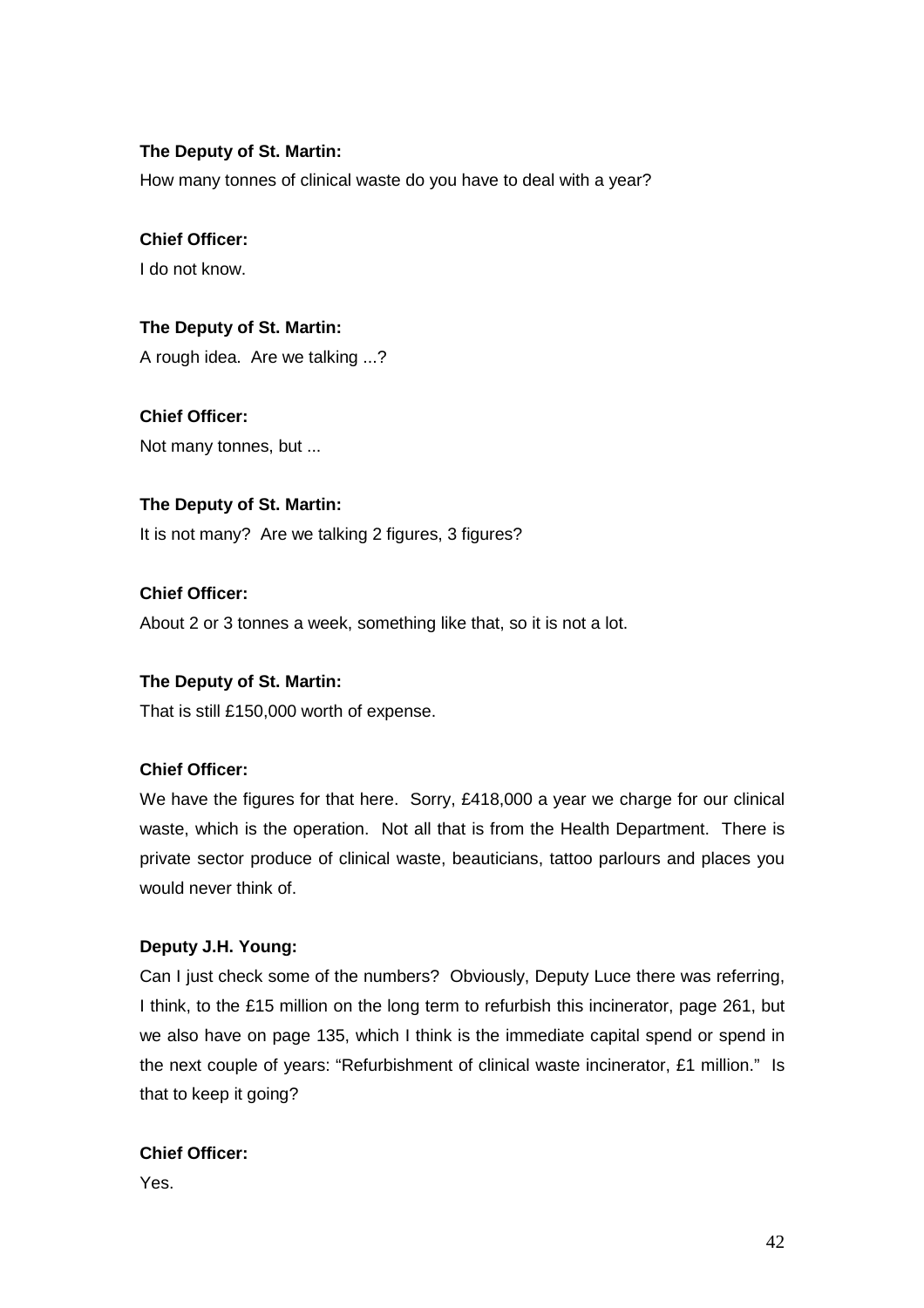# **Deputy J.H. Young:**

So, we have £1 million to keep it going, to maintain it. And we get £400,000 back a year.

# **The Deputy of St. Martin:**

It fits in quite well, if it is £1 million a year to keep it going, it is £15.2 for a new one and its life expectancy is about 15 years, so it is pretty much one and the same thing.

# **Chief Officer:**

That is not quite how it is worked out.

# **Deputy J.H. Young:**

So, not only do we have to spend £1 million a year to maintain it, we have to provide £1 million a year to replace it in 15 years' time?

# **Chief Officer:**

If the solution is that one, yes.

## **Acting Finance Director:**

We are not spending £1 million a year on maintaining it. That is a one-off allocation, because of specific issues.

# **The Connétable of St. John:**

Okay. So, what is the running cost? Does it wash its face?

## **Chief Officer:**

£418,000, yes.

# **Acting Finance Director:**

It is fully cost recovered.

# **Deputy J.H. Young:**

If I can just look at the other items on page 135, because I think these are monies that you have got.

## **The Deputy of St. Martin:**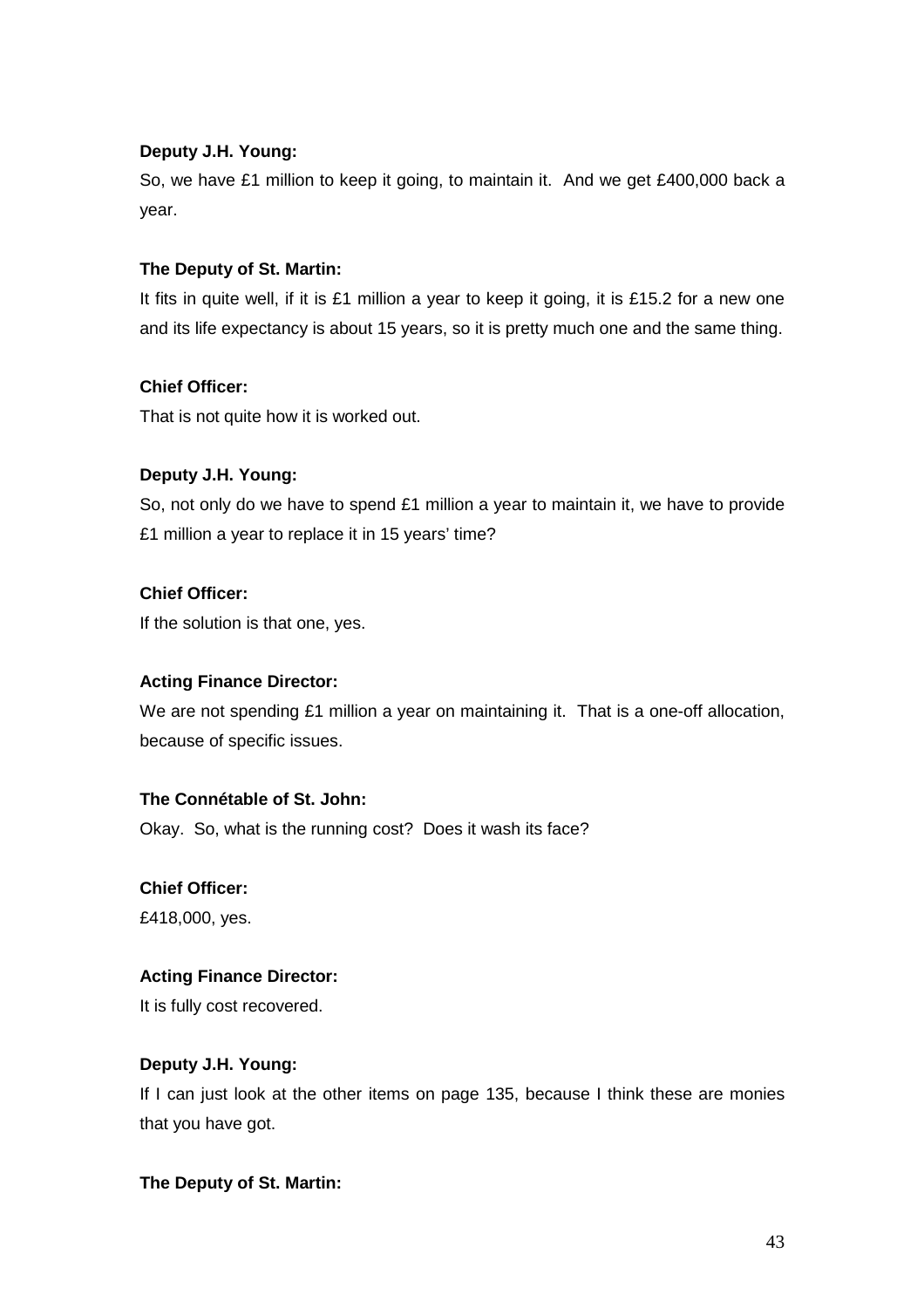Before we move on, could I just have one last question?

# **Deputy J.H. Young:**

Yes, go on then.

### **The Deputy of St. Martin:**

This potential new technology which would allow us to do all the interesting things and then put this clinical waste into our current plant, that would be considerably cheaper than replacing the existing clinical waste incinerator?

### **Chief Officer:**

Substantially cheaper, yes.

### **The Deputy of St. Martin:**

You are pursuing that with the greatest endeavours?

## **Chief Officer:**

Vigour.

#### **The Deputy of St. Martin:**

Thank you.

## **Deputy J.H. Young:**

I am sure we will be coming back to this. This schedule here, of long-term assets, but not monies funded in the immediate ... certainly, can you tell us, under this medium-term plan, are the capital monies going to be approved as part of the medium-term plan in advance or are they going to be subject to the budget each year still?

#### **Acting Finance Director:**

Annual votes. So, while the revenue budget is determined over a 3-year period, where there is a guaranteed minimum, the capital is considered each year.

#### **The Deputy of St. Martin:**

So, for example, if your sea wall blew down in December or in November, you could come to the budget and say: "We need £20 million for the sea wall and we will not do the clinical waste incinerator" or something along those lines?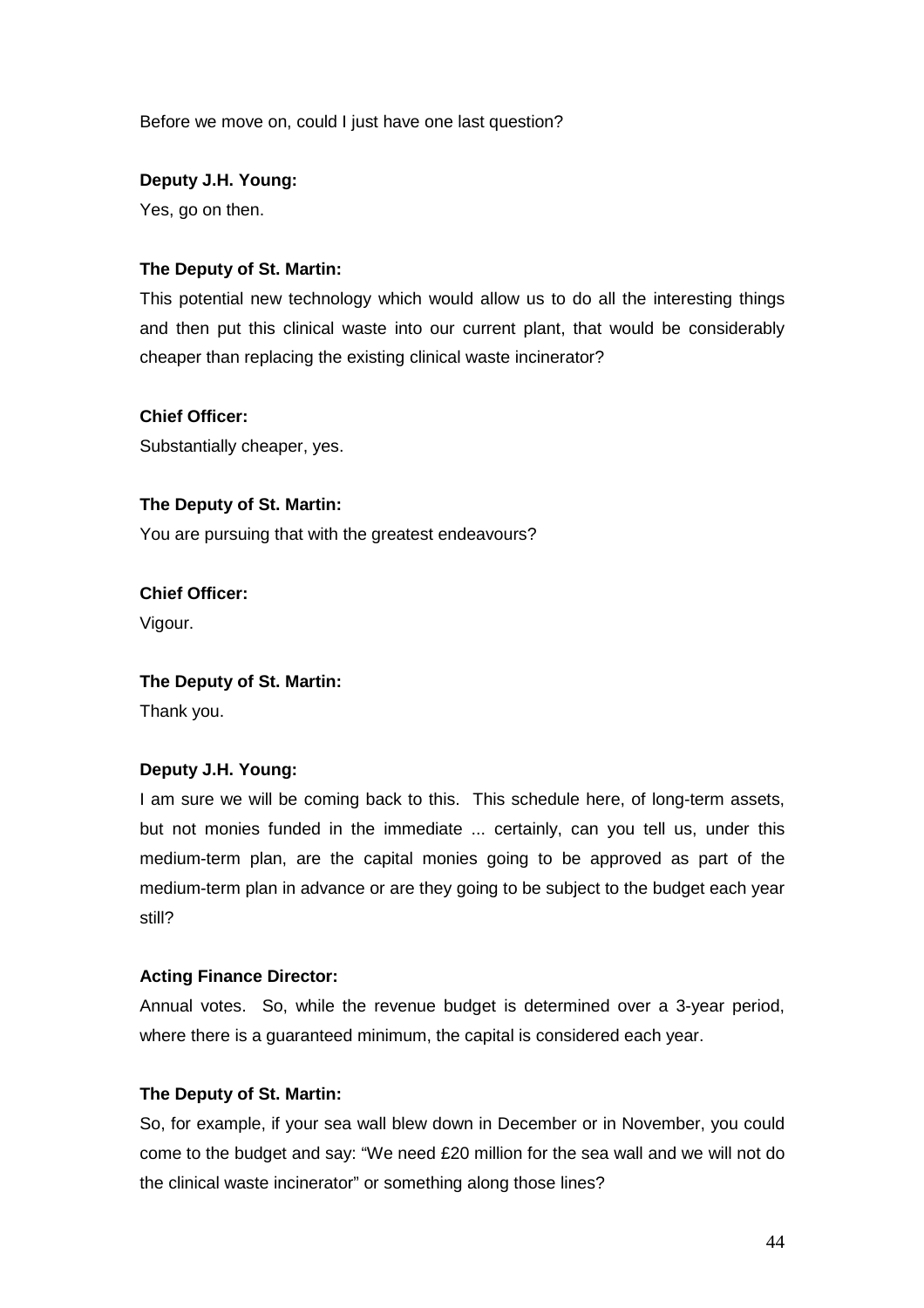# **Acting Finance Director:**

Or a complete reshuffle of the capital programme or however you have chosen to be funded.

## **The Deputy of St. Martin:**

Yes. Are you happy that the annual budget continues to allow you to move monies around, if you are required to do so, with Treasury approval?

# **The Minister for Transport and Technical Services:**

It is always good to have that flexibility.

# **Chief Officer:**

The negative element is long-term frameworks with local suppliers to give them continuity of work are challenging, but it is something we need to aspire to, to try and keep the industry who supply these capital projects to us in a place where they can train local people and keep local employment here in Jersey.

# **Deputy J.H. Young:**

Minister, I am a bit puzzled. Sorry, the procedure of this plan, as a member of the Council of Ministers, what we have just heard is this plan inscribes the annual revenue budgets, but the capital is still going to be approved annually. Why is this information in this plan now about the next 20 years' capital spend? What is the commitment that is being sought of the States in this plan on capital?

## **Chief Officer:**

It is the first time, I believe, that we have a document that says where we are going and what is over the hill. The key reason for this is to say: "Those are the needs in the future." I think what it does is it allows politicians particularly to stop going on wish lists and nice to haves, to see that there are huge issues going forward about infrastructure and legacy issues we face and boring stuff that we deliver, on top of the potential for a new hospital and the mechanisms that are going to be needed to provide a new sewage treatment works. So, what this document does is it engages ...

# **The Connétable of St. John:**

It maps out the future.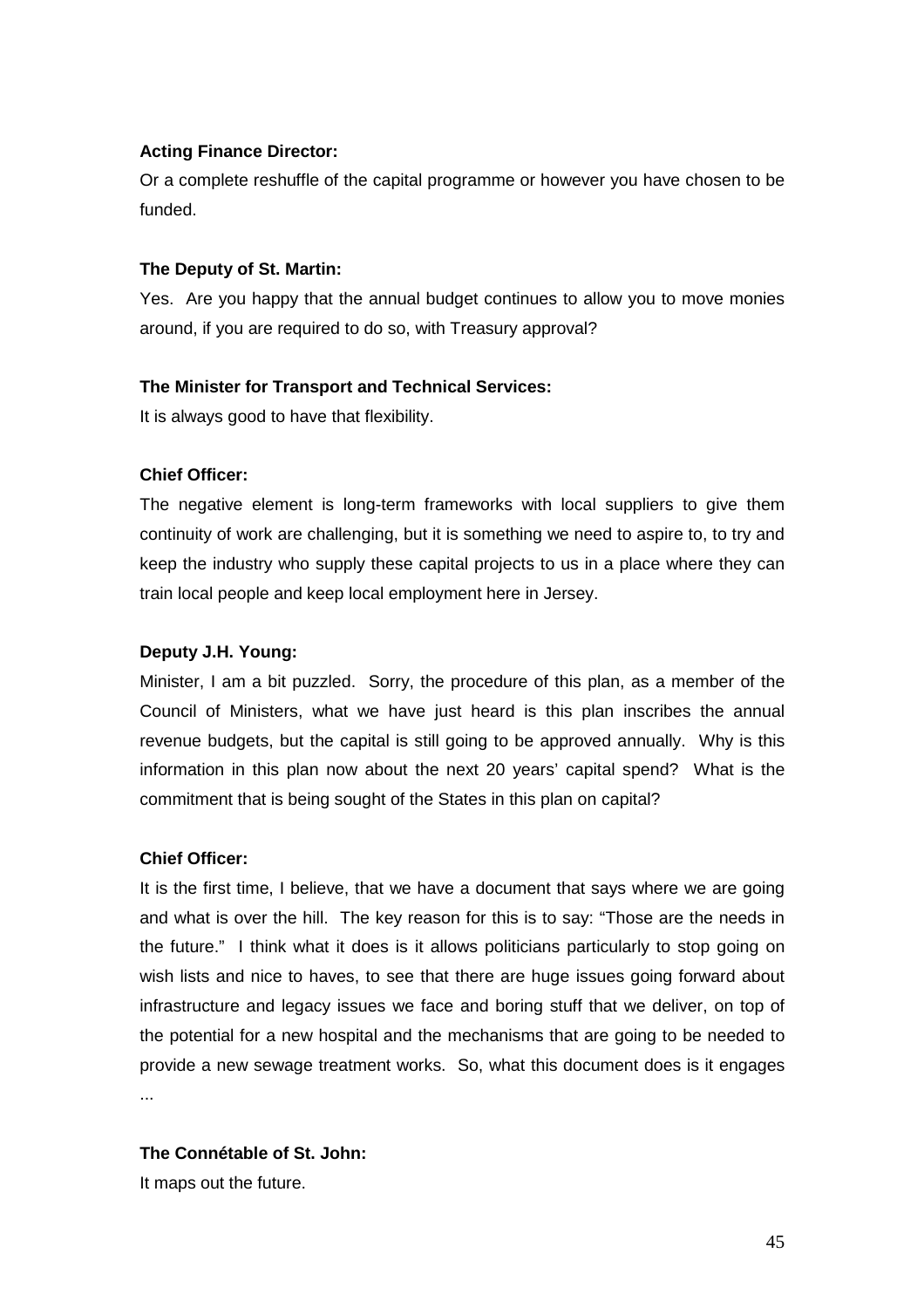# **Chief Officer:**

It maps out the future and it is a fantastic document, even if that is the only thing that it does. It is, for once, a document which has it there. I am not aware of that ever being done before.

# **Deputy J.H. Young:**

It will draw a line then under lots and lots of disclosures of rabbits out of a hat.

# **Chief Officer:**

Exactly.

# **The Minister for Transport and Technical Services:**

Everyone knows where we are coming from, it is a road map.

# **Deputy J.H. Young:**

Will it not allow, Minister, the assessment of priorities right across government then?

# **Chief Officer:**

If you can find a mechanism to do it, that is the secret.

# **Deputy J.H. Young:**

Is there a mechanism here in doing that, because I am not hearing it, not on capital? I am finding it difficult to understand these schedules of capital.

# **The Deputy of St. Martin:**

For example, there is one schedule of capital, in the next 3 years we are expecting to spend £635,000 on pedestrian and cycle track improvements. Now, I would venture to suggest that that money should be spent on roads, where cyclists and pedestrians and cars all travel, and not on cycle tracks where bikes travel. In fact, cycle tracks where bikes do not travel, sometimes. I mean, would you not agree that that £635,000 could be better prioritised to something which is essential. I mean, let us look at the list. Sewage treatment works, that is pretty essential. Ash cells in La Collette headland, that is probably essential. We need a scrap yard, that is essential. I do not see pedestrian/cycle track improvements as essential.

# **Chief Officer:**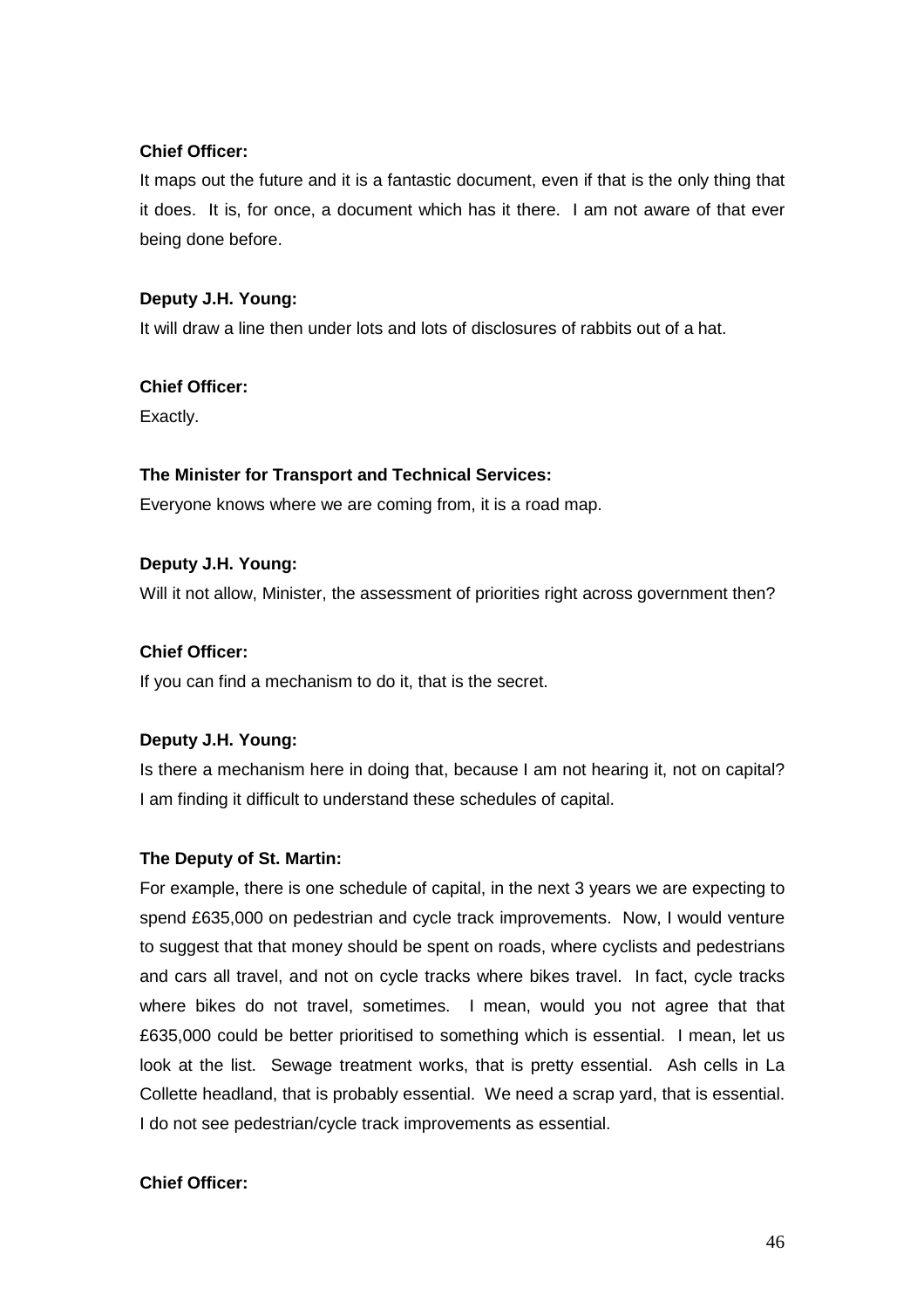That is an interesting view.

## **The Deputy of St. Martin:**

That would be a personal view, I agree. If I was a cyclist maybe I would take a different view.

### **The Minister for Transport and Technical Services:**

Some of your colleagues would beg to differ.

## **Chief Officer:**

As a vulnerable road user, to have off-road facilities for children, vulnerable road users, one of the best things about Jersey is the cycle route to Corbière. If we could enhance that, improve that, and make that bigger, that would have a huge effect on the long-term health of the people of this Island. You are right, if you look at hardnosed, we are in a dire straits position, then you just deal with the basic assets, but we have to look at quality of life and look at the benefit to society of what we do. I firmly believe that improving cycle tracks ... now, the £635,000 might mean that we tarmac the road that goes to the airport, the cycle track that goes to the airport, so that it does get more use, as opposed to some of the problems facing it at the moment. I understand the issue, but we have to get that balance right. In this document, what we are saying is we do need to spend money on those things.

## **Deputy J.H. Young:**

Minister, I have just found the answer to my question myself, in that I have read the proposition; should have done before. I will read it out, and you will perhaps put me right whether I have explained it correctly. It says: "The medium term plan seeks approval for the amount of capital expenditure in 2013, 2014 and 2015 for each year in total. The approval for the allocation to individual capital schemes will be sought for each year in the budget report for the States. The schemes are therefore indicative and may change according to the needs at the time."

## **The Minister for Transport and Technical Services:**

**Correct** 

**Deputy J.H. Young:** So, it is a moveable feast?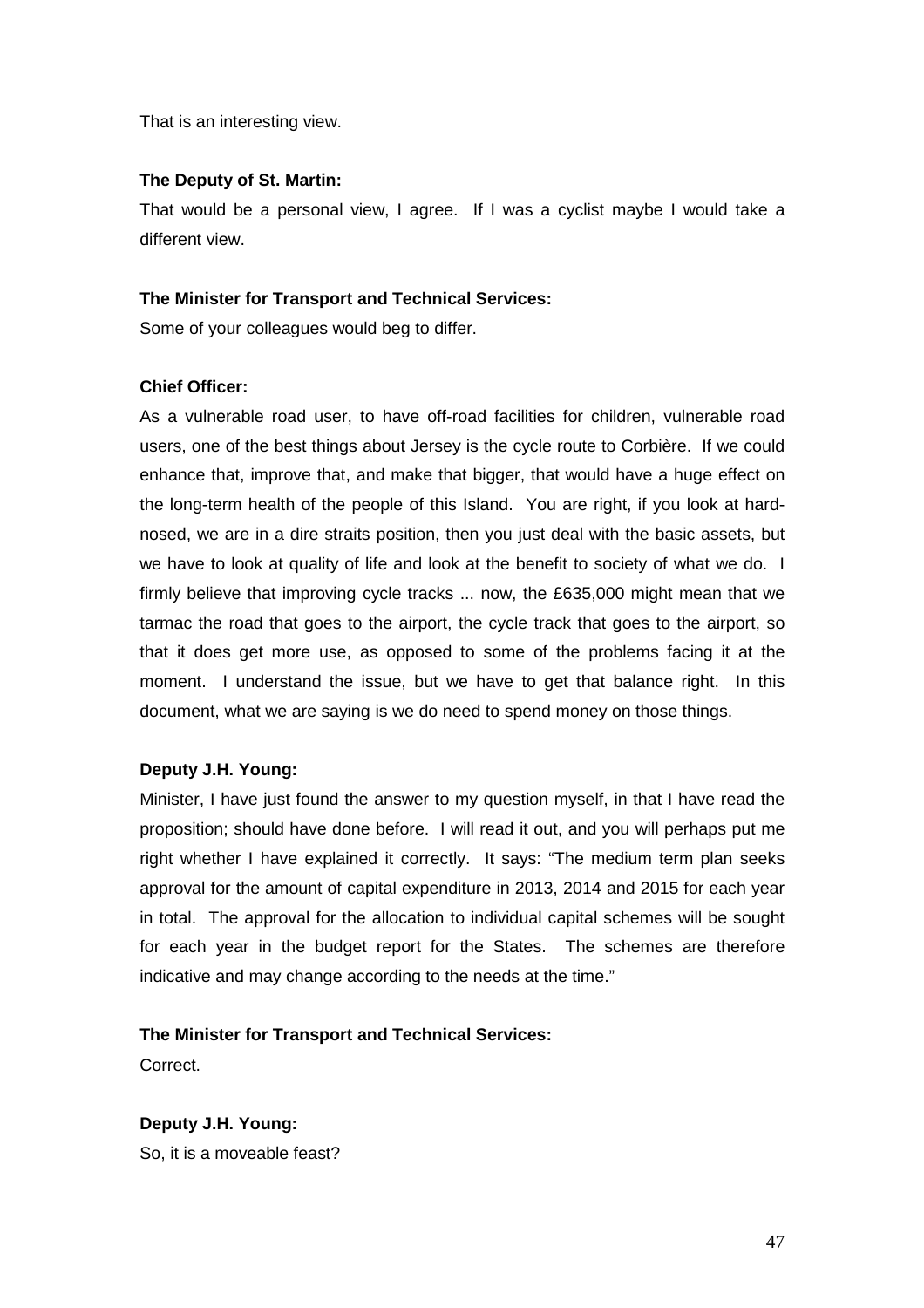# **The Minister for Transport and Technical Services:**

Yes.

# **Deputy J.H. Young:**

But presumably, Minister, as a member of the Council of Ministers, the totals will not change then. So, in each of those years the totals for capital will not change?

# **The Minister for Transport and Technical Services:**

I believe they could change if the need arose, but this is the road map.

# **The Connétable of St. John:**

So, therefore, any unspent votes will go back in and ... thereby in full? At the moment your unspent votes, you can use that as a safety net at the end of the year, yes?

# **Chief Officer:**

No.

# **Acting Finance Director:**

Not on capital. Capital schemes, if they are underspent when the project is complete will either be returned to the capital fund or permission sought from the Treasury if there is another one that is overspending or projected to overspend that they may require a small transfer between. But normally they would return to the capital fund.

## **Deputy J.H. Young:**

Does this mean, Minister, we will have to go through this process of projects each year? If they are not being described in detail and they are going to be approved individually in the budget, what we have is the whole lot and then each year we are going to have a process of setting of priorities between those schemes each year?

## **The Minister for Transport and Technical Services:**

I think there will always be a little bit of movement there, yes.

# **Deputy J.H. Young:**

Will you be reviewing ... you have explained in reply to Deputy Luce, some of the issues in relation to those items. Will this be an ongoing review of those capital needs?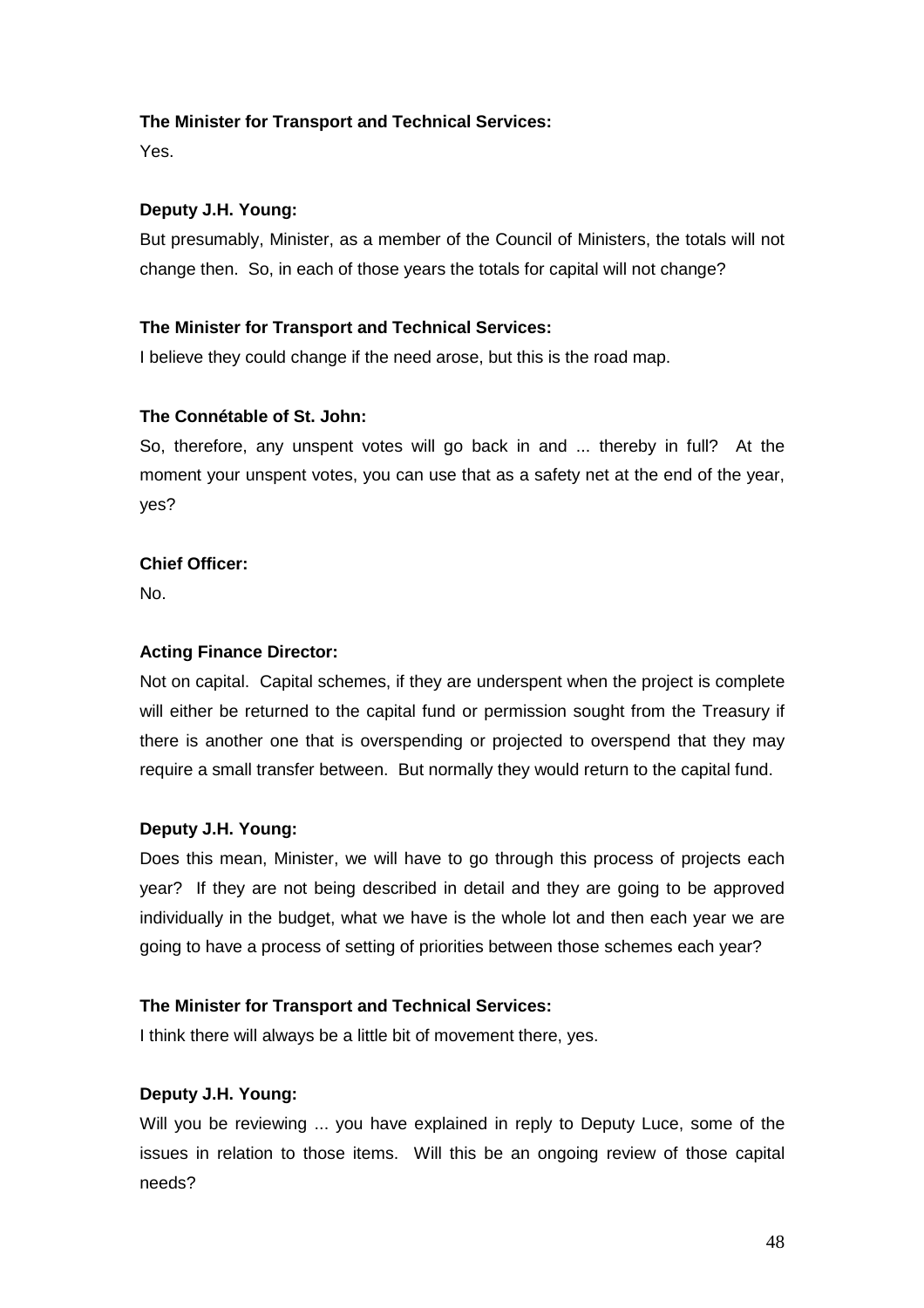# **The Minister for Transport and Technical Services:**

We are constantly reviewing.

## **Chief Officer:**

The closer you get to whatever scheme it is, whether it is Phillips Street shaft or whether it is a digester platform, your cost certainty gets closer. What that does, if you have a budget ... clinical waste is a great example. You set a budget of £15 million. Bit of a wet finger in the air. That is an inflationary figure based on the cost of the 1997 plan, inflated up to that time period. Very coarse way of assessing the capital, but it is a mechanism of doing it. The reality is that scheme could cost us £2 million. If it does cost us £2 million then there is another £13 million back in the pot.

### **The Connétable of St. John:**

But if it goes the other way and you are £15 million light?

### **Chief Officer:**

If it goes the other way then we go back to the Treasury and say ...

#### **The Minister for Transport and Technical Services:**

Not going to start.

## **Deputy J.H. Young:**

What about if the project changes, what happens? Just take an example, ash cells and La Collette headland, £3,153,000 is in here. That tells us what the project brief is, the cells and the long term of the headland. From what you have told us, and what we know, that is under review.

#### **Chief Officer:**

It is.

### **Deputy J.H. Young:**

What is the procedure then if it is agreed that you would do something different? Do those monies automatically then get carried forward to the new project, whatever it is?

### **Chief Officer:**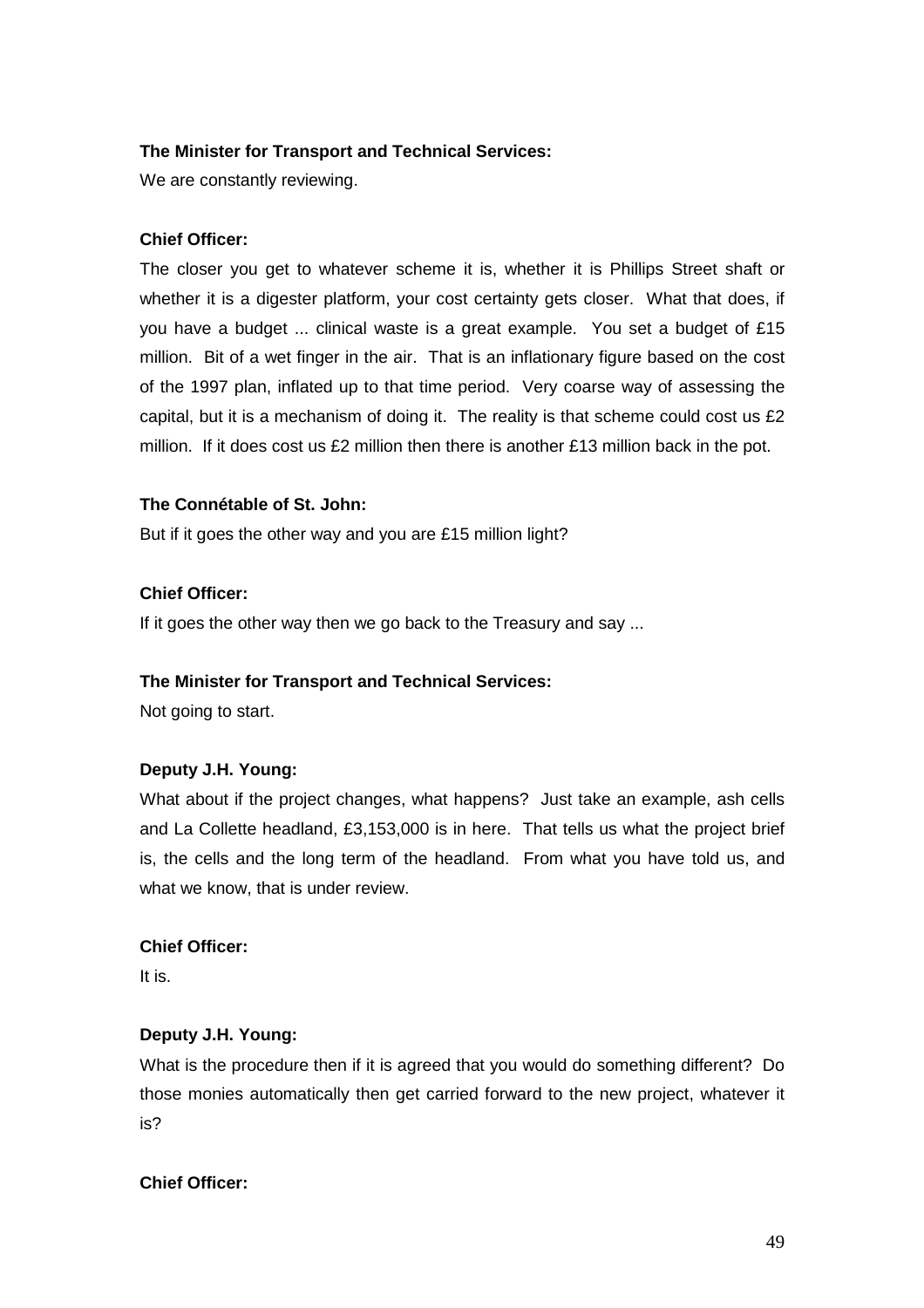We will make a very robust bid to Treasury if it is a fundamental change but it is around a similar area. You know as well as I do, ash cells and La Collette headland will have to have some money spent on it. What that money is spent on, whether it is export of ash, treatment of ash, doing as we are doing now with ash, doing something different with ash, is all in the mix. The difficulty is you have a document that has been published at this time to give yourselves and all the politicians time to review it by November. We have made some assumptions on these figures.

### [15:15]

Those assumptions, I can probably guarantee, will be wrong. What we have got to be able to do is, say, well those are wrong and we will amend it accordingly. What we are hoping is all our wrongs mean that our wrongs are conservative, in that these are conservative figures, and we can do stuff more cost effectively than that.

## **Deputy J.H. Young:**

But you will be able to go back to the Minister for Treasury and Resources and seek approval to revise those schemes in the light of best information as things go on?

#### **Chief Officer:**

If is less money, definitely, yes.

#### **The Connétable of St. John:**

But that said, as long as the money stays within your department and does not get whittled out into someone else's department.

#### **Chief Officer:**

To be fair, if we do not need the money it goes back. We cannot play it both ways. There has been a very mature discussion on the M.T.F.P. where I think it has been more open and perhaps ... the fact that it is all in one document here shows an openness. If we are not going to spend ...

#### **The Connétable of St. John:**

Yes, but some of the numbers, as I referred to earlier, £187 million or whatever it was, because the numbers are not even close to being what I would consider the real cost, it would mean nothing.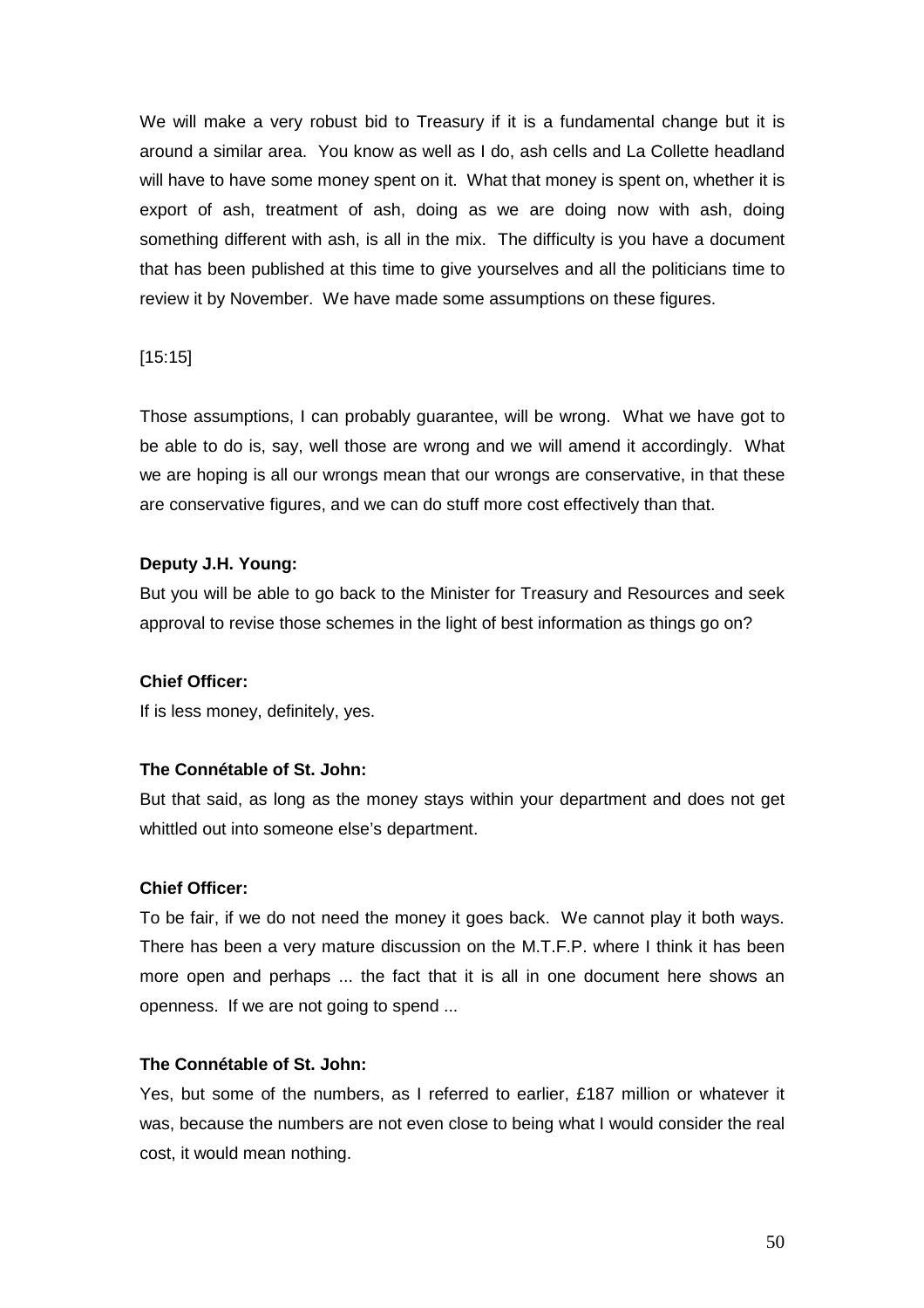## **Chief Officer:**

Perhaps all our requests to Treasury go via Scrutiny.

# **Deputy J.H. Young:**

But, Minister, presumably you would not ... if a project gets cancelled on this list, you are not going to just transfer it to something else, the money would go back to the pot?

# **Chief Officer:**

There is a very clear mechanism with Treasury, is there not?

# **Acting Finance Director:**

Yes. You cannot just use money that has been voted for one capital scheme to fund another without a number of hoops to jump through in terms of permissions and so on and so forth. If you are aware of something in 15, say, that was no longer required, but there was an alternative that was required, which was cheaper, more expensive, whatever it was, then because you are seeking the permission of the States each year for the capital programme, as long as it was not right at the very last minute, you would have time to reprioritise, reword and explain why the project that was in the M.T.F.P. has actually changed in nature at the point of doing the budget for 15. So, it is only stuff really in year that is going to be of that sort of impact and I would not imagine that that is going to be arising too often. The planning horizon that is within here is far longer than we have ever had before.

# **Deputy J.H. Young:**

Okay. I think one of the things that was pointed out to us yesterday by the Minister for Planning and Environment is the item called In-vessel Composting Scheme. He queried whether it was still in-vessel. Is it still in-vessel?

## **Chief Officer:**

That is a very interesting question. The answer to that, which I believe is the right one, is in-vessel composting schemes are very difficult to achieve and the benefit they achieve when dealing with purely green waste is marginal. So, we agreed about 4 years ago to go through a phased approach of rolling out the least cost and best available technology in a staged approach, which started off with providing an adequate site, providing a better type of shredding mechanism, optimising the process, optimising the turning with a specialist turner and then optimising the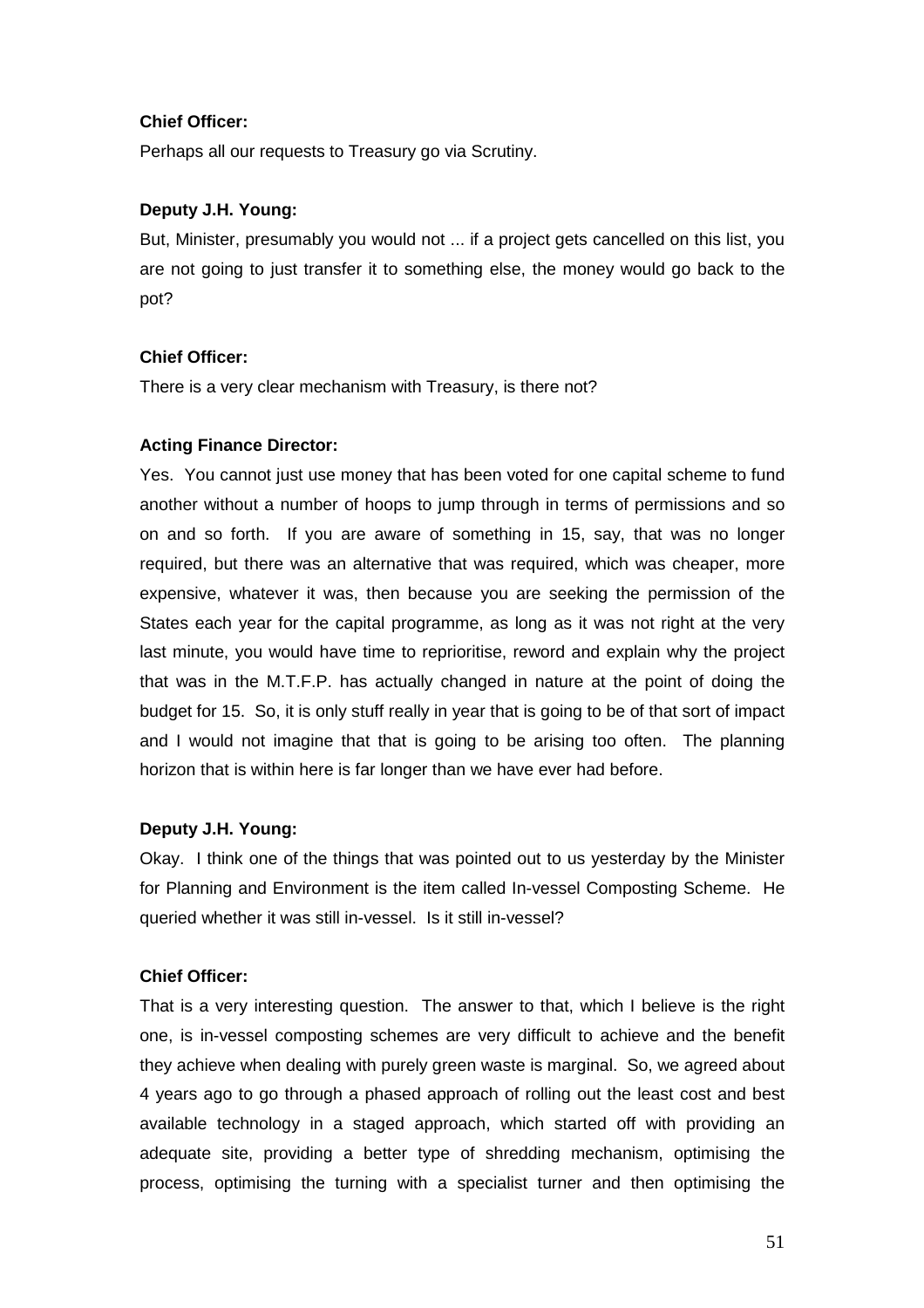screening with a screening plant, which has odour control and dust suppression on it. You also then optimise the site with banks and misting systems and then you monitor it. If it proves that that does not provide an adequate resource and still forms complaints and problems with neighbour issues, then you go to an in-vessel system. But what you do not do is put an in-vessel system in when you do not need one.

# **Deputy J.H. Young:**

So, really this is a modification of the project which is ... I have found it now. Page 263.

## **The Deputy of St. Martin:**

Can I ask how the level of complaints has gone in the last 18 months?

# **Chief Officer:**

We have not had a complaint in the last 18 months. So, we believe we have achieved that

# **Deputy J.H. Young:**

You might get some this coming week if the temperature rises.

# **Chief Officer:**

We have really fundamentally changed the operation. I think the key element to that is we are currently monitoring it and applying a very different ... a lot higher control in terms of what comes in as well. That is the other issue. Yes, potentially you ... we have not really had any ... if we had a hot summer we could really test it.

## **The Deputy of St. Martin:**

How is that process being operated at the moment? Is that being done in-house or is that private contract or under contract?

# **Chief Officer:**

The actual process itself is in-house and then once you get off slab it is done by private contractor. The Minister for the Environment is not wrong, the original concept was an in-vessel concept, but in-vessel does not work for dealing with cellulose-based green waste. In-vessel is more predominant for food waste composting.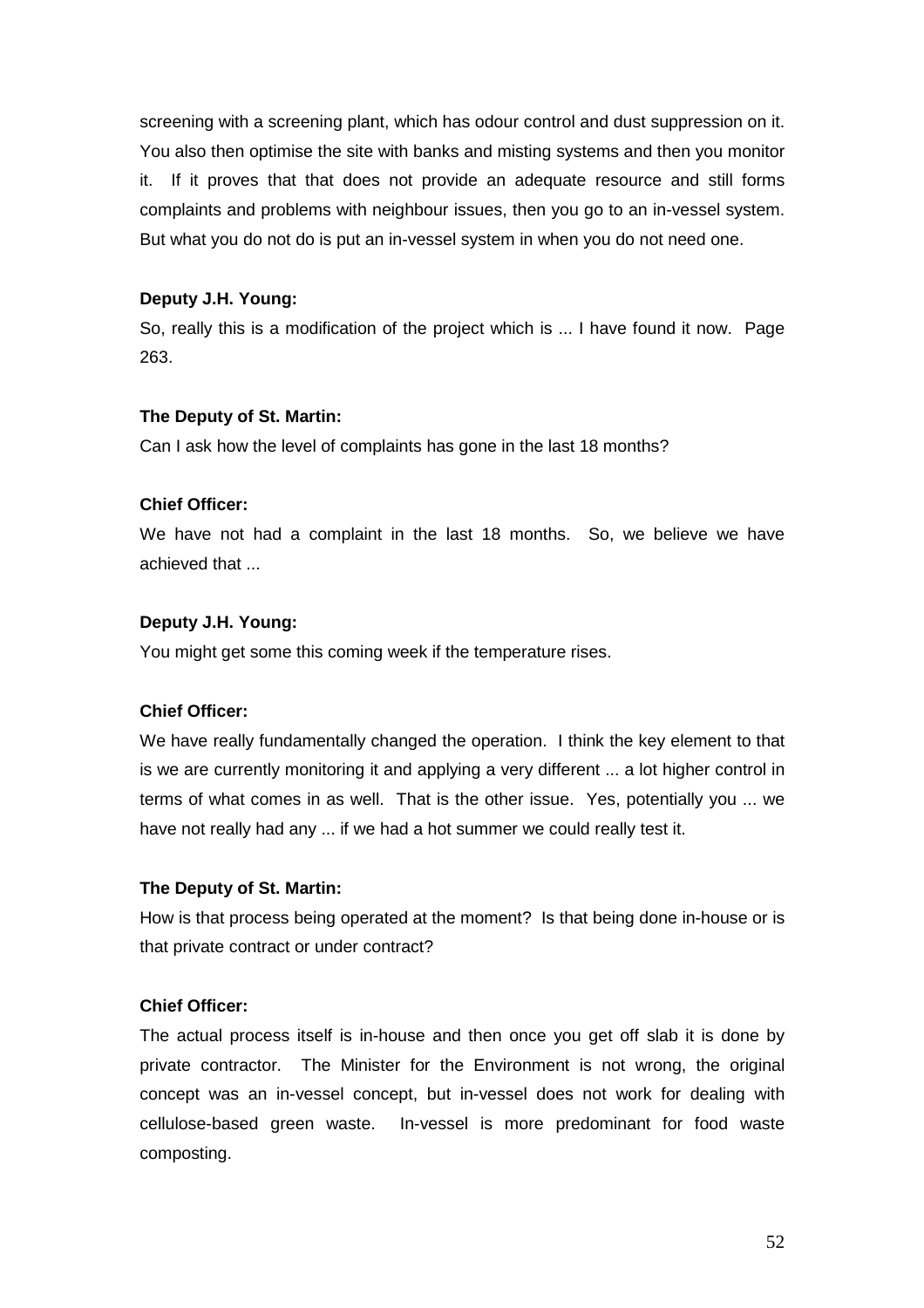#### **The Deputy of St. Martin:**

Could I go back, Minister, to the Council of Ministers and how you prioritise spending? This is purely a political question and it will be interesting to hear your answer. How do you prioritise, like £2.5 million for the St. James Centre and £7.5 million for improvement works at the prison, when you have liquid waste strategy and things like that, and roads which are desperately in need of funding?

#### **The Minister for Transport and Technical Services:**

Are you asking me to comment on other departments?

### **The Deputy of St. Martin:**

 How does the conversation go around the table when it comes to ...? When I read: "Construction of a new gatehouse which completes the terrace of 3 buildings, forming a new façade to Her Majesty's Prison, La Moye" I think to myself that reads like a description of a rather nice estate agent's listing page in the J.E.P. (Jersey Evening Post). Are you happy that there is £7.5 million of improvement works which desperately need to be done at La Moye?

### **The Minister for Transport and Technical Services:**

Well, if you want to ask me that I would say I would rather have it than them. But a new gatehouse implies security as well. But St. James has been ongoing for some time.

#### **The Deputy of St. Martin:**

Would there not be a case to say that while it would be nice to have the St. James Centre finished and of use, the fact that we are going to have to spend  $E2.5$  million doing it, that £2.5 million could be spent much more constructively in the short term somewhere else while we look at another £2.5 million to do St. James?

#### **The Minister for Transport and Technical Services:**

I dare say we can, yes. Likewise, Health and Education, you just go down the list.

## **The Connétable of St. John:**

This is a team effort, the way you are explaining it. You mentioned "likewise Health and Education".

## **The Minister for Transport and Technical Services:**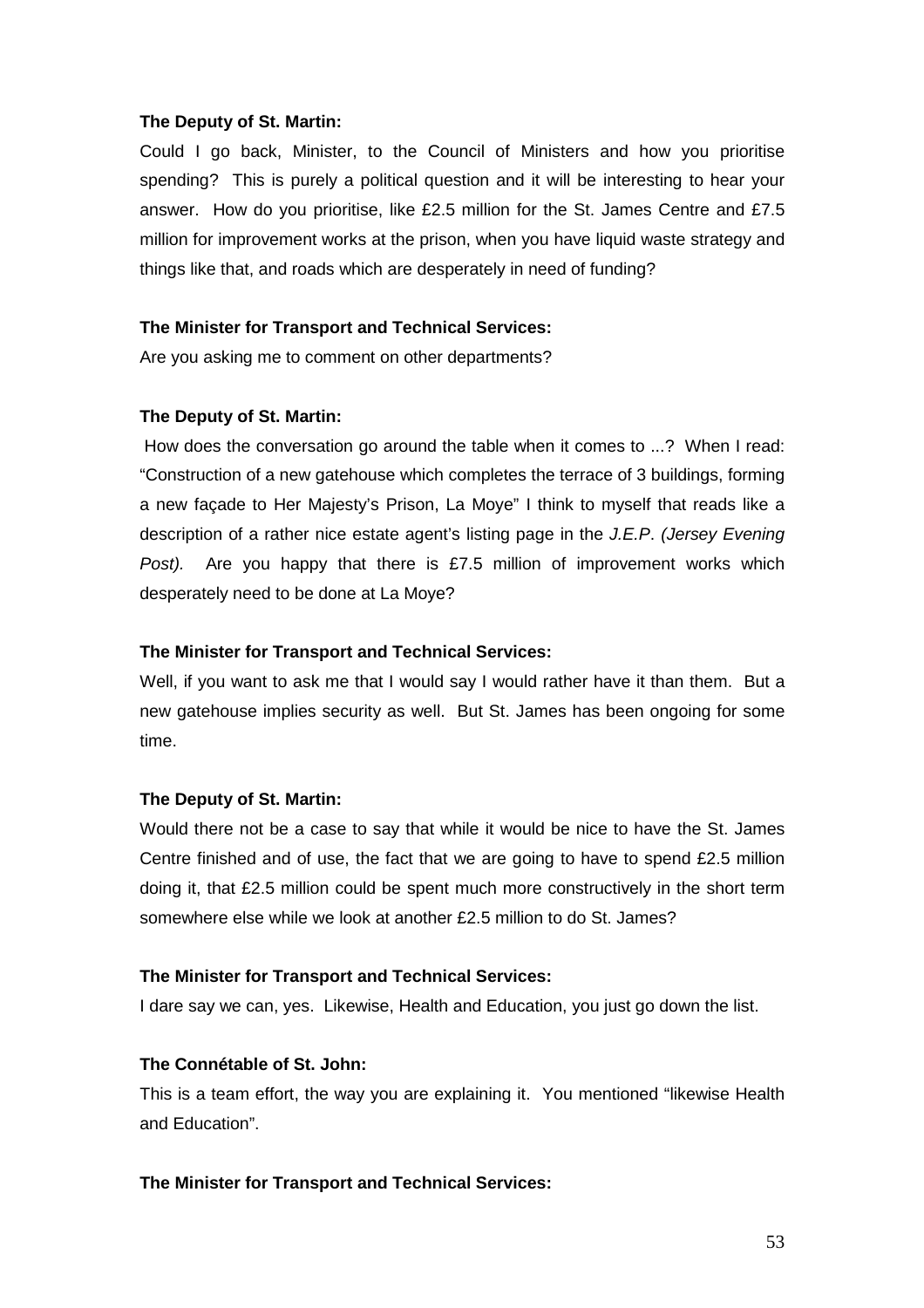Well, I mean, they could have ...

## **The Connétable of St. John:**

They are the big spenders from within the Island's budget, those 2 departments. We are the poor relative down this end and everyone else is in between. But I do have real concerns. Can we move on: the scrapyard, you are obviously moving on in that area. There is going to be clean-up operation. Is the new scrapyard going to be on the same site or is it going to be moved?

### **The Minister for Transport and Technical Services:**

It could be on another site temporarily.

### **Chief Officer:**

We cannot answer that at the moment. The reason we cannot answer that is we do not know what the environmental legacy is for the existing scrapyard and we are currently doing investigations on that. We will know that very soon.

### **The Minister for Transport and Technical Services:**

Until it is tested.

### **The Connétable of St. John:**

Okay. I understand what you are saying now.

# **Chief Officer:**

If the environment legacy is minimal we will hope that the new operation will work alongside the ... or certainly be put on the existing operation as soon as possible.

# **Deputy J.H. Young:** The money is in here for that project?

# **Chief Officer:**

 $W \in \mathcal{W}$ ill

## **The Deputy of St. Martin:**

It is £1 million budgeted for the next 3 years to allow you to meet environmental regulations and new alternatives.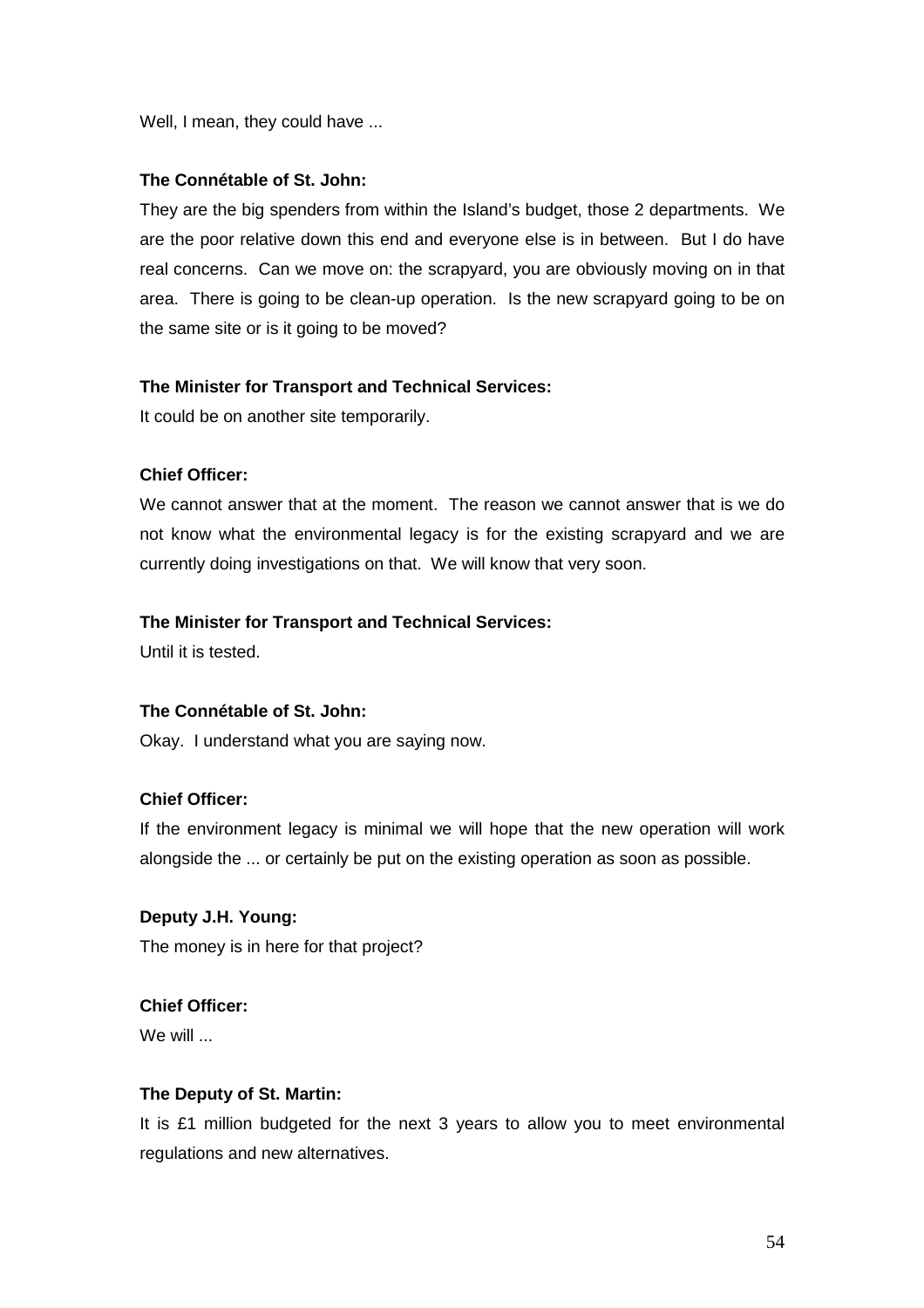# **Chief Officer:**

Until we know what the environmental issues are there, we need to keep that money in. If there are no environmental issues and everything is tickety-boo then we may not ...

# **Deputy J.H. Young:**

So, the money goes back?

**Chief Officer:**  The money will go back.

# **Deputy J.H. Young:**

So, this is a provision?

# **Chief Officer:**

It is.

# **The Deputy of St. Martin:**

If I could change tack, Minister, because time is marching on. How many major sites do you operate out of at the moment? I can think of 3 off the top of my head, but I am sure there must be a lot more.

# **Chief Officer:**

Major sites?

## **The Deputy of St. Martin:**

Major sites. Obviously South Hill, you have La Collette, you have Bellozanne.

## **Chief Officer:**

Yes, we have got 2 La Collettes. We have La Collette as in La Collette 2.

# **The Connétable of St. John:**

Warwick Farm as well?

# **Chief Officer:**

Yes, Warwick Farm and we have a small satellite at H.D.F. (Howard Davis Farm).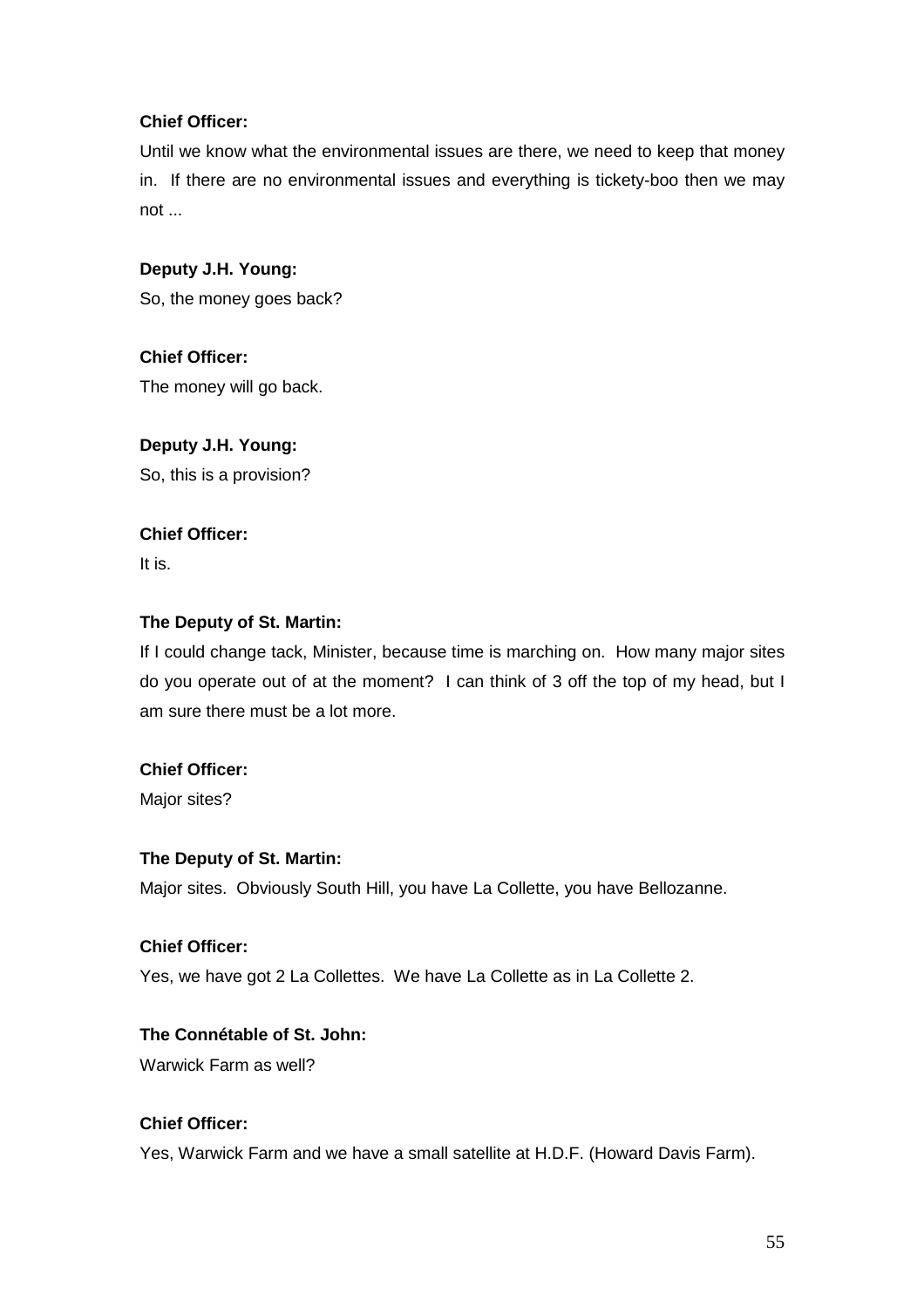# **The Deputy of St. Martin:**

The reason for the question being, is there money to be saved by relocating to one or 2 sites and reducing the amount of areas that you operate out of?

# **Chief Officer:**

There is a substantial benefit for T.T.S. to have some sort of co-location and consolidation at either Bellozanne or La Collette, one of the major sites. I think the enabling elements of that in terms of property and the beneficial elements of that for the business will be substantial.

# **Deputy J.H. Young:**

One of the things in here, it says that South Hill is being emptied. Do you know where you are going?

**Chief Officer:**  Very good question.

# **Deputy J.H. Young:**

It is in the plan.

# **Chief Officer:**

It is in the plan. It always is in the plan. Was it in the plan when you were there? [**Laughter]** 

# **Deputy J.H. Young:**

No. Touché. **[Laughter]**

# **The Deputy of St. Martin:**

Treasury and Resources have been allocated £750,000 to demolish Fort Regent Pool, Minister. Maybe you could move in there and save some money.

## **The Minister for Transport and Technical Services:**

I have been advocating demolishing Fort Regent Pool for some time.

## **The Deputy of St. Martin:**

What would you like to do with it once it is demolished?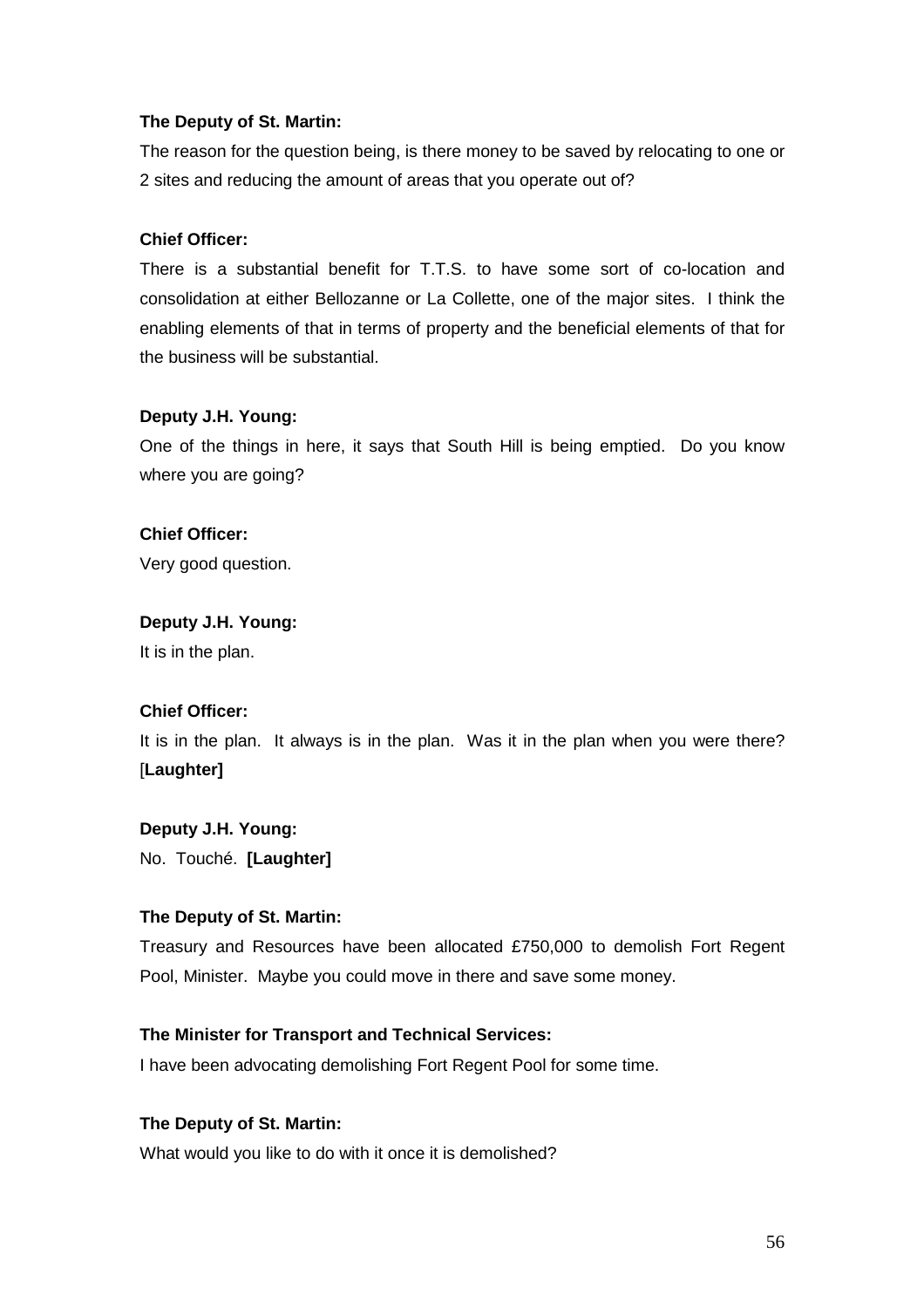## **The Minister for Transport and Technical Services:**

Well, it was dangerous and an eye-sore. What would I like to see done with it?

#### **The Deputy of St. Martin:**

Well, if you propose something you must have an alternative ...

### **The Minister for Transport and Technical Services:**

No, I just wanted to remove the eye-sore. I did not propose anything in its place.

**Deputy J.H. Young:** 

Right. Where could you go, Minister, then?

#### **The Minister for Transport and Technical Services:**

Where could we go?

### **Deputy J.H. Young:**

Yes. In answer to Deputy Luce's question, you said there is major advantage in colocating, to put yourself in one location, efficiency and so on. What are the options, do you think, because you know better than most?

## **Chief Officer:**

Our preferred choice is to consolidate at Bellozanne within an obvious facility there.

# **Deputy J.H. Young:**

What are the barriers to doing that?

#### **The Deputy of St. Martin:**

You would intend, ideally, I guess, to move all your recycling to La Collette?

#### **Chief Officer:**

The natural place for the solid waste operation is La Collette and the natural place for the liquid waste operation is Bellozanne. Bellozanne has the core of T.T.S. there. The fleet management is there, the maintenance workshops are there. With the demolition of the old Energy from Waste plant, which will happen at the end of this year, we are going to have more space to perhaps move out of La Collette, if possible, and move the other La Collette office and yard operations to Bellozanne.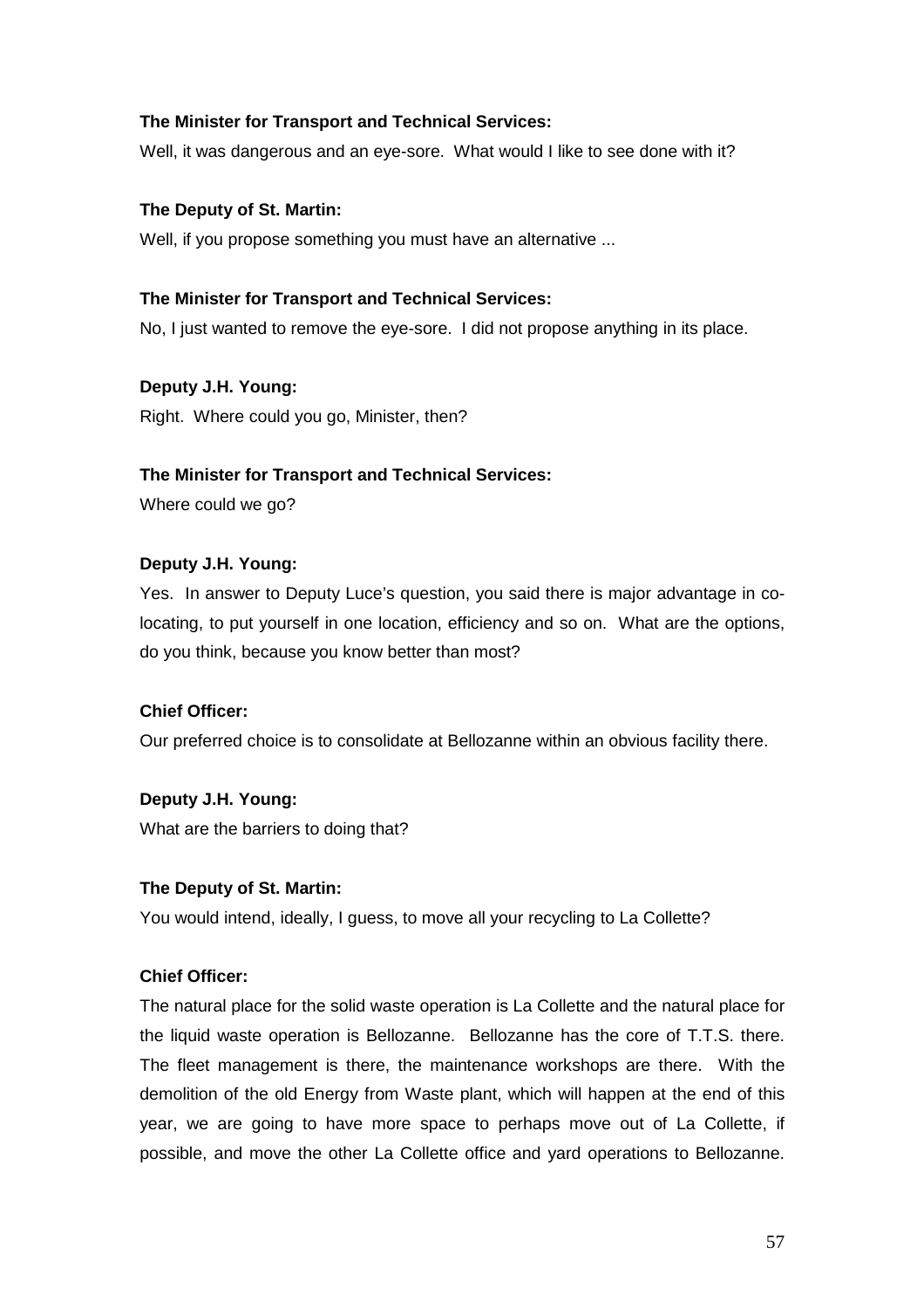So, there is quite a lot of benefit of getting ... the more you get in one location the more efficient an operation is.

# **Deputy J.H. Young:**

So, you could move your office base to Bellozanne once the incinerator is down?

### **Chief Officer:**

If we had an office there, yes.

# **Deputy J.H. Young:**

Presumably it would be cost effective to build one?

# **Chief Officer:**

If you look at the value of South Hill and the benefit of South Hill, yes.

# **Deputy J.H. Young:** What is your square footage space?

# **Chief Officer:**

I do not have a clue.

## **Deputy J.H. Young:**

Okay. But there is an opportunity there and you will be looking?

## **Chief Officer:**

There is definitely an opportunity and it is being looked at by Property Holdings.

# **The Connétable of St. John:**

Your recycling, you are pushing to recycle even more, what help are you giving the contractors who are doing the recycling? Have you got a site in mind for them? I am thinking here of Reg's Skips, for instance. They were promised a site by the States a couple of years ago. These people are doing the recycling for your department, at no cost to your department, and bringing things in. What is the long-term plan, Minister, for your recycling by private companies and a site for them to operate from?

## **The Minister for Transport and Technical Services:**

Would you like to answer that?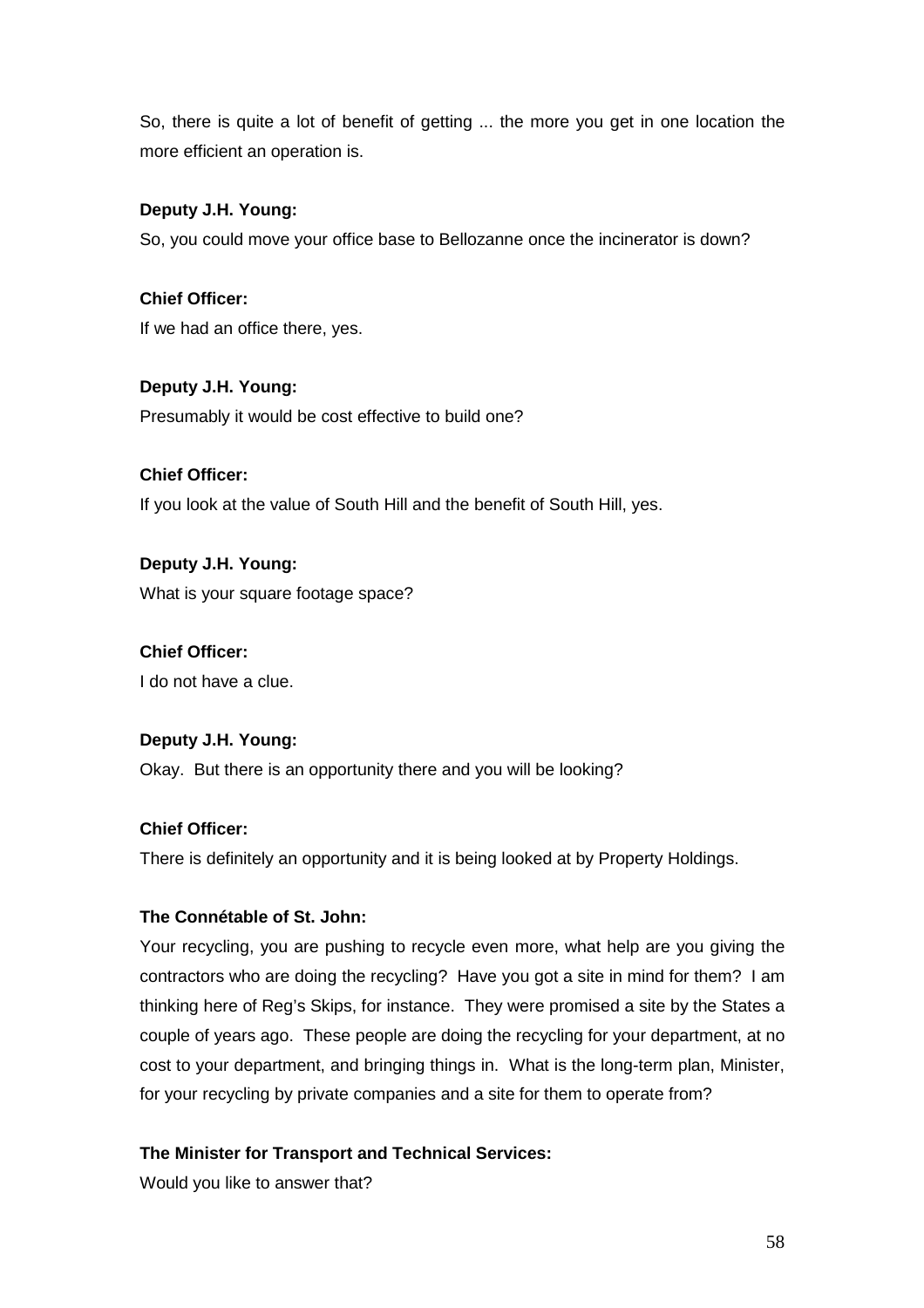### **Chief Officer:**

Not really. It is quite a political question. The issue of skip recycling, one of the things we have tried to do is try and prevent that by self-segregation, as we do in your Parish with the kerbside collection. If we instigate that within the industrial sector it would be a huge benefit. You are right, there is a challenge on light industrial facilities somewhere within Jersey. The lack of light industrial development ... I am not sure if there is any light industrial in the Island Plan, but it has always been a big bug-bear of Jersey in that the light industrial sector has lacked provision and continues to lack provision.

### **The Connétable of St. John:**

Somewhere like La Collette cannot be used for a lot of things. Surely that must be the ideal place for recycling?

### **Chief Officer:**

You are very welcome to find us a place at La Collette. But La Collette is a very highly utilised area, particularly with the private sector who are doing lots of work down there with recycling aggregates, as well as the other things that go on down there. La Collette looks like a huge amount of space, but it is not. One of the problems with having multi-agency use of land is the policing of that and the other issues with it. We have tried on the Energy from Waste plant site to have recycling elements for the bulky waste facility, which I think was successful. We have recycling elements for the public at Bellozanne, which we would like to enhance. To provide a facility for skip operators is another step. One which if there was a light industrial zone within Jersey then it would be a very beneficial thing to do.

## **Deputy J.H. Young:**

Do you not manage the site? Is it not within your management? You said about multi-agency. Are you not managing it all?

## **Chief Officer:**

We do manage the site, yes, but there is a difference between managing a site and ... one of the issues that you have with some of the contractors is they are quite challenging to manage.

#### **Deputy J.H. Young:**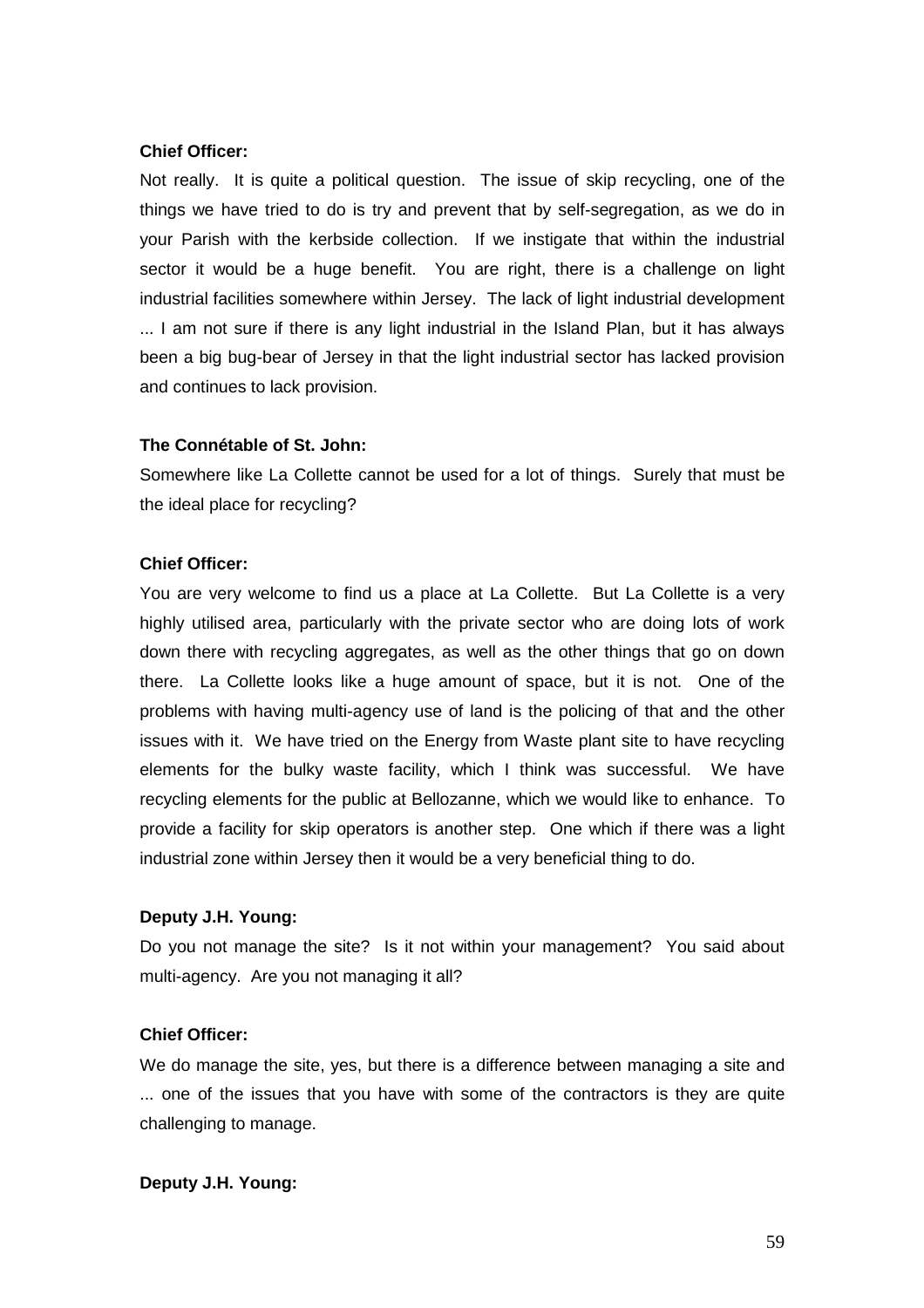#### Right. But it is within your gift to manage it?

[15:30]

#### **Chief Officer:**

Yes. But I am not sure if it gives us any benefit though.

## **The Minister for Transport and Technical Services:**

We manage it, but do not police it in that sense.

### **Deputy J.H. Young:**

Okay. I wonder if I could move to some of the bigger picture issues of looking at opportunities. Have you actively looked for any opportunities for outsourcing any of your services, ones that you provide directly?

#### **The Minister for Transport and Technical Services:**

We did ... was it tankerage? Anything else we have outsourced?

#### **Chief Officer:**

The outsource term is a term that is used a lot and it is one that, I think, has connotations with certainly the staff that worked for me and also the private sector here. A huge amount of work that is accomplished by T.T.S. is done in partnership with the private sector. We would like to enhance that and move that forward. A straightforward outsourcing policy is something that we were not being charged to do, but what we are looking at is how best to provide the services. Whether it is within the public sector or within the private sector or a combination of both is something we are looking at all the time. It is not something we were hell bent on. What we believe is we try and get the right people delivering the right things for our Island.

#### **Deputy J.H. Young:**

What about reorganisation opportunities across the States, between States departments and arrangements between other departments, workforces and so on? Is that an area that you have looked at in preparing these plans?

### **Chief Officer:**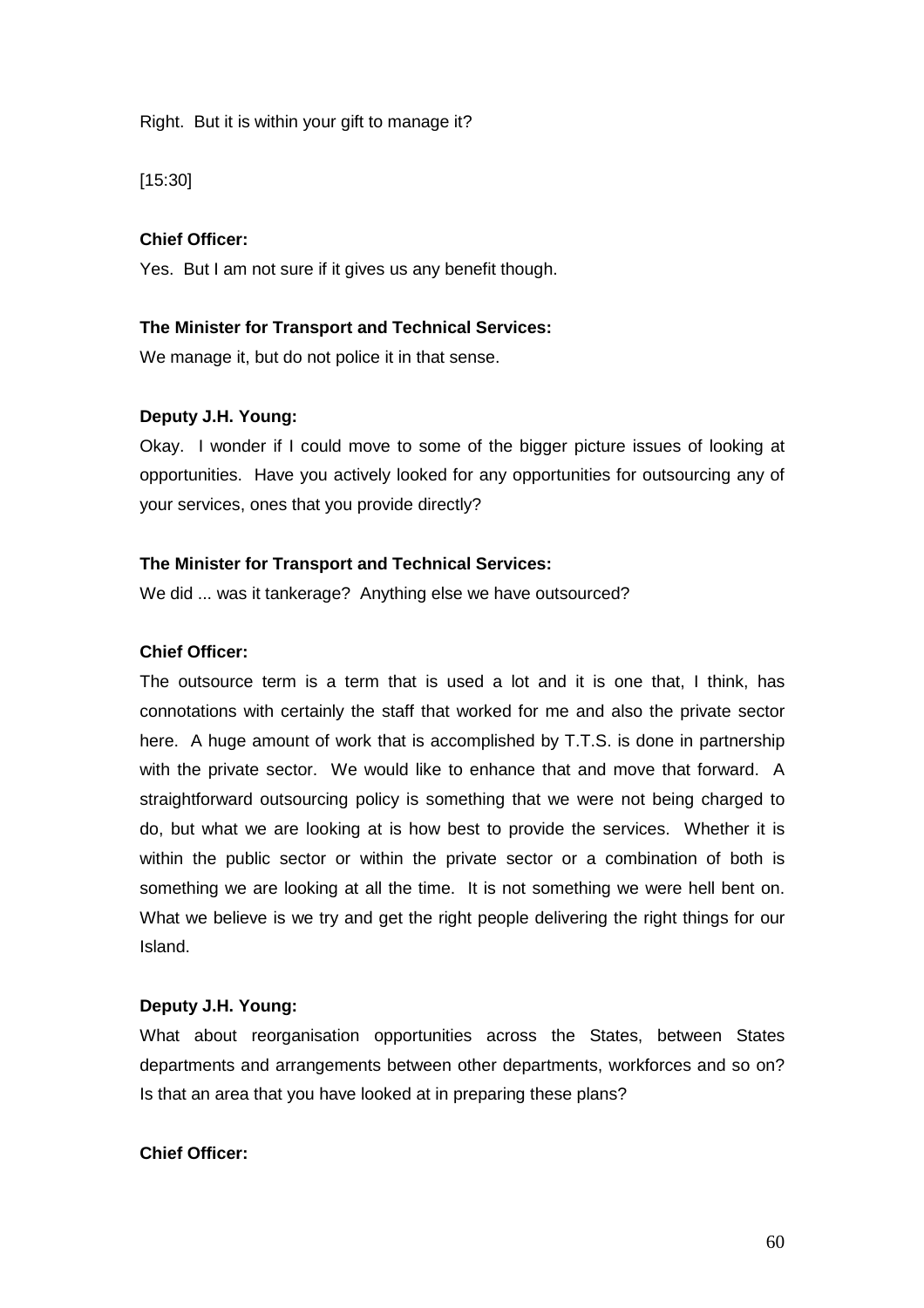It is not really tied into the M.T.F.P. There are always opportunities. What T.T.S. have majored on in this plan is being custodian of infrastructure and managing infrastructure. We have expertise in maintaining it, designing it and delivering the capital elements of that. I see no reason in us growing those elements. If other States departments want us to do that for them, they can.

### **Deputy J.H. Young:**

Is there any process in this budget to facilitate that to happen, to encourage it?

## **Chief Officer:**

Not within the budget, but if other departments want to do that then if the budget is transferred with them then we will do it.

## **Deputy J.H. Young:**

Perhaps, Minister, maybe it is a political question, is it part of the intention of the Council of Ministers that budgets would facilitate changes in cross-departmental working to produce economies and efficiencies? Where, for example, T.T.S. has got skills that it can do things for other departments, rather than them do it themselves.

#### **The Minister for Transport and Technical Services:**

Well, obviously we have things like fleet management, we manage the fleets on behalf of other departments. There is quite a lot of co-operation in that respect.

## **Deputy J.H. Young:**

That happens already, does it?

## **The Minister for Transport and Technical Services:**

Yes.

# **Deputy J.H. Young:**

Right across the piece? All departments?

## **The Minister for Transport and Technical Services:**

Not airports, but we do everything else, do we not?

# **The Connétable of St. John:**

What do you not do for the airports? Nothing at all?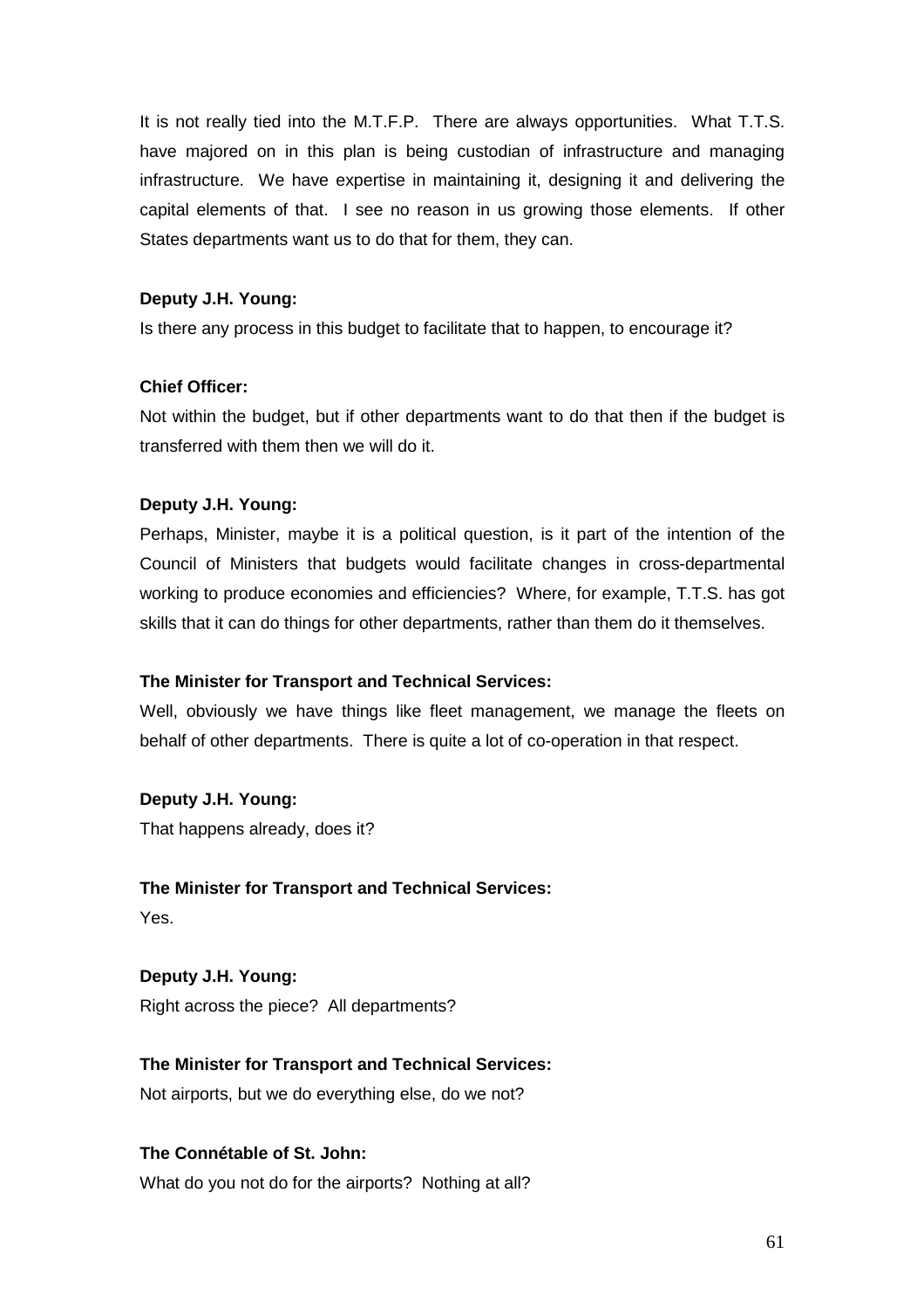# **Acting Finance Director:**

That is outside of our scope, I think. I think there is some minor stuff.

## **The Connétable of St. John:**

We have 2 fire services. You are managing one fire service, but you are not managing the other?

## **Chief Officer:**

We do not manage the fire service.

# **The Connétable of St. John:**

The vehicle replacement.

# **Chief Officer:**

We do not manage the vehicle replacement for the airport. The airport is moving towards an incorporatisation plan.

# **The Connétable of St. John:**

It has been doing that for the last 14 years.

# **Chief Officer:**

Moving with some pace and gusto to a new Jersey Ports incorporatisation, so it was the next phase. If they want us to help them with fleet management we can. We do help with the procurement of the last fire engine, in terms of technical specialists and expertise but it is only over the last 2 or 3 years that fleet management have taken on board all the issues with States departments, which I think is proving to be beneficial to everybody.

## **The Deputy of St. Martin:**

Do you have any idea what the spend was annually on fleet before it was put all together in fleet management? I see there you are budgeted to spend over £27 million in the next 10 years. That is a considerable amount of money.

# **Chief Officer:**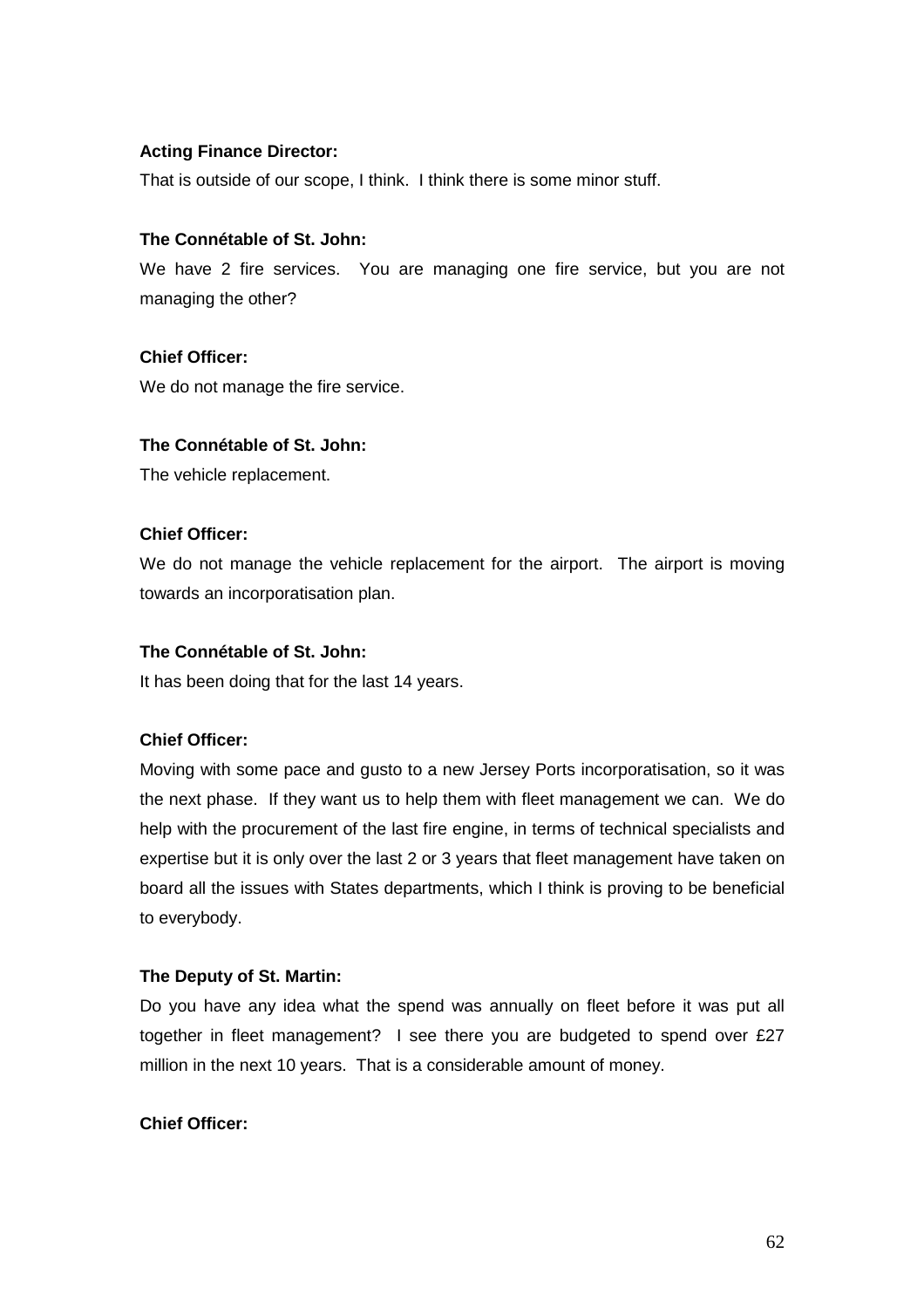It was always spent. Whether it was shown as clearly as that is an interesting point, because a lot of vehicles were procured with end-of-year spend and end-of-year cash and minor capital allocations.

#### **The Deputy of St. Martin:**

How do you scrutinise the management and procurement of States vehicles? Do you have in-house people who look at your procurements on a regular basis? I guess what I am trying to say is how are you sure that you are getting value for money?

### **Chief Officer:**

We have the current direction in terms of procurement. The key thing we do is we go to the client, whoever the client is, whether he is internal within T.T.S. or external within other departments, find out what their needs are and then give them a range of options and a selection of vehicles that we believe will be fit for purpose. We work together with the client to define what they want and what best serves. Some clients need their expectations lowered somewhat. But the reality is you try and get the best balance there, then you go into the market and try and get the best value. We have just bought some ambulances where, as part of the procurement of the ambulance we are buying new heart defib. units as part of that to basically provide it as an enhancement for the ambulance, and also pay for it over the life of the vehicle. So, in terms of the scrutiny on it, it is under the current direction, there is internal audit, the finance team are working with them and we have normal governance procedures in place.

#### **The Deputy of St. Martin:**

I take it that a particular department could not have a preference for Nissan and another department have a preference for a Mitsubishi and you go along with that. You would say to them: "No, you are all having a Toyota and that is it."

#### **Chief Officer:**

That is an interesting point. We are breaking down those barriers at the moment. One of the things is that with some of the Home Affairs deals there are some very good procurement for Home Affairs, which they have latched on to the back of the U.K. So, there are manufacturers who offer preferential deals, but it is not down to ... unless you give me examples, I ...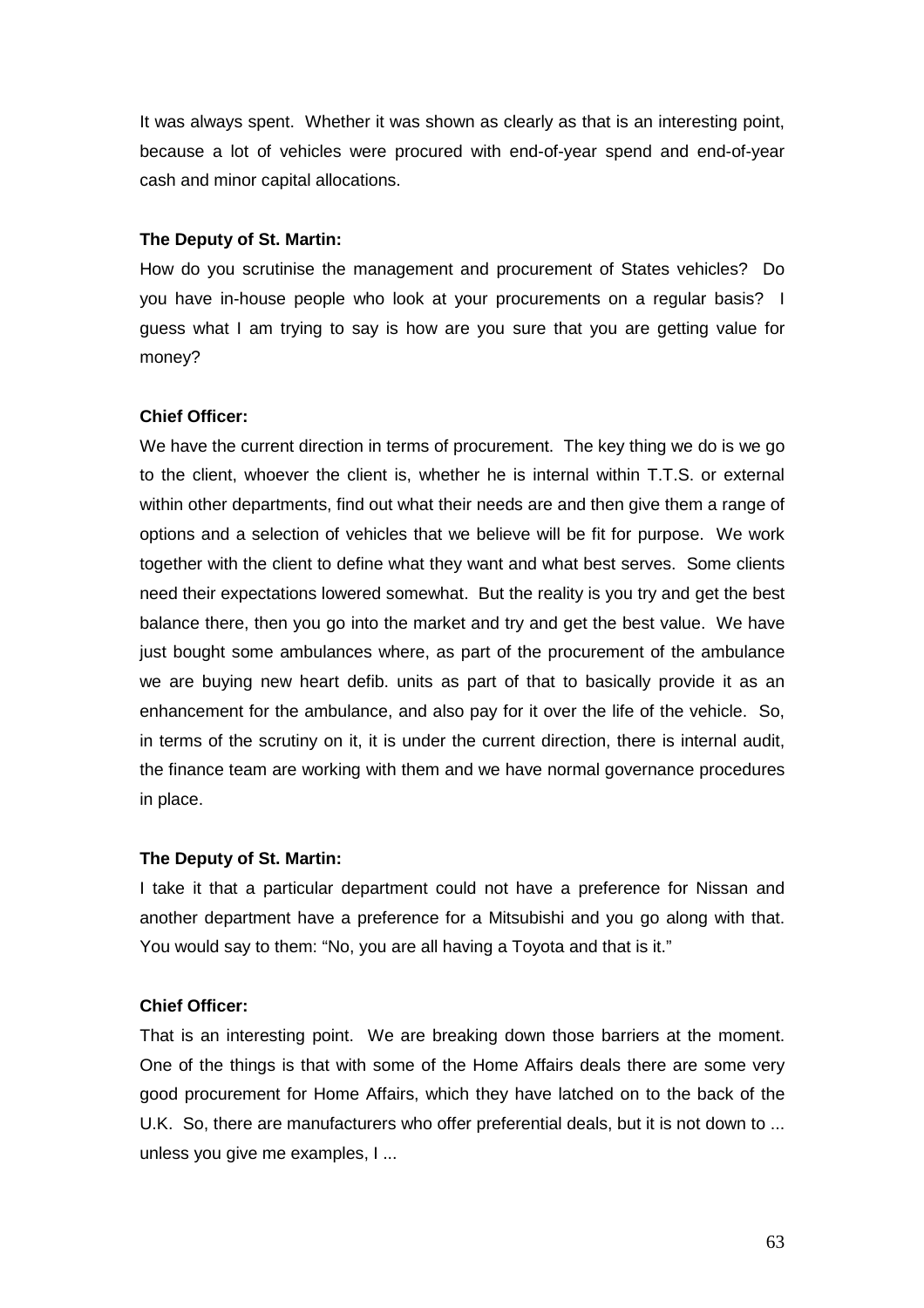## **The Deputy of St. Martin:**

We are not in the situation yet where a department would not be offered a sort of mini or a medium-sized saloon car and there would only be 2 options on the table. You would have the small one or the medium-sized one, but departments are not, surely, choosing which make and manufacturer they go to, are they?

#### **Chief Officer:**

That is correct, they are not.

### **The Deputy of St. Martin:**

They are not.

### **The Connétable of St. John:**

On that point, the fuel for these vehicles, are you involved in the procurement for the fuel?

### **Chief Officer:**

Procurement are involved in the procurement of fuel. We administer ...

#### **The Connétable of St. John:**

That is within your remit?

#### **Chief Officer:**

The fuel deal was dealt with by the procurement team in Cyril Le Marquand House.

### **The Connétable of St. John:**

So, you do not ...

### **Chief Officer:**

We administer it, but we do not set the price.

### **The Connétable of St. John:**

No. That has always concerned me, because I think we do not sharpen our ... make sure the companies sharpen their pencils sharp enough. The whole Island and the procurement of fuel - I am digressing here slightly - what the Island or the States are prepared to pay, that is the guideline. Everyone else pays above. So, the sharper they get the pencils going, the less the Island pay. That is an area that always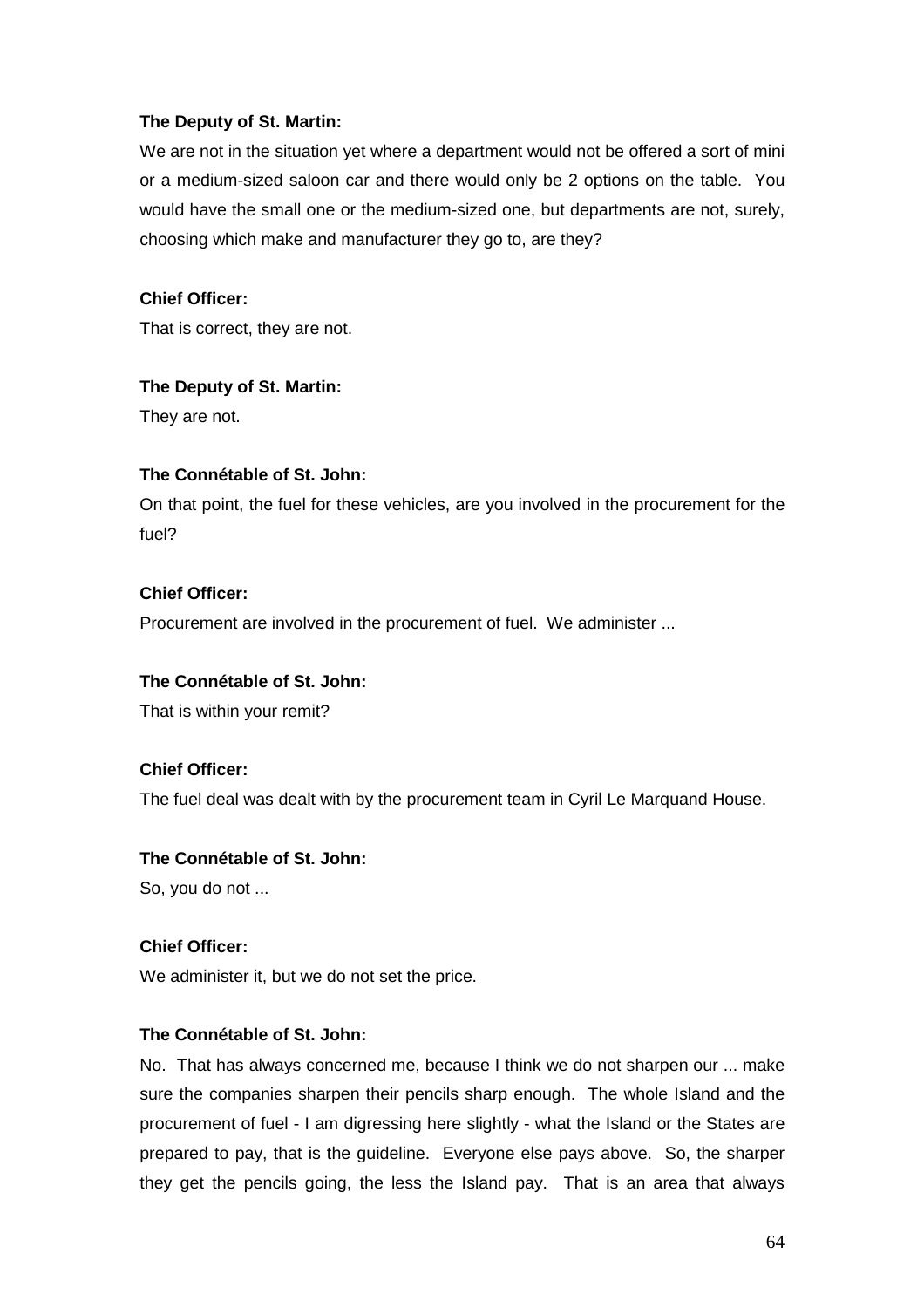worries me. We have had it too easy for too long, where they just signed on the dotted line and we are paying probably 5 pence a litre too much.

# **The Deputy of St. Martin:**

Could I ask, Minister, are you aware of whether States-owned utilities buy their fuel with the States under Procurement? Would J.E.C. (Jersey Electricity Company), for example, be buying their fuel as part of States procurement or would they be buying that as a separate company?

## **Minister for Transport and Technical Services:**

Not to my knowledge, no.

# **Chief Officer:**

I am not aware of that. I know the J.E.C.'s fleet cars are filled up by us, but that is minor fuel compared to their fuel used in their power station.

# **The Deputy of St. Martin:**

I was just thinking whether there would be scope for them to get a reduced price to put fuel in their electricity generator.

# **Chief Officer:**

They might get a better price than us.

# **Acting Finance Director:**

Generally they are negotiating their deals, I believe, for the running of the generator station rather than ... I do not know about their vehicle fleet.

# **The Connétable of St. John:**

No, but the whole thing, if you are looking at buying fuel for the power station and the fleet, you are going to get a much better deal if you can tie that into the Island as well.

# **Deputy J.H. Young:**

Minister, thank you for that very important and useful conversation, but I think we are getting near to the end, so I am looking to wind up. Before I do that, I would just like to revert very much to the big picture. Minister, this is the first time the States are going to be asked to approve effectively the spending for 3 years.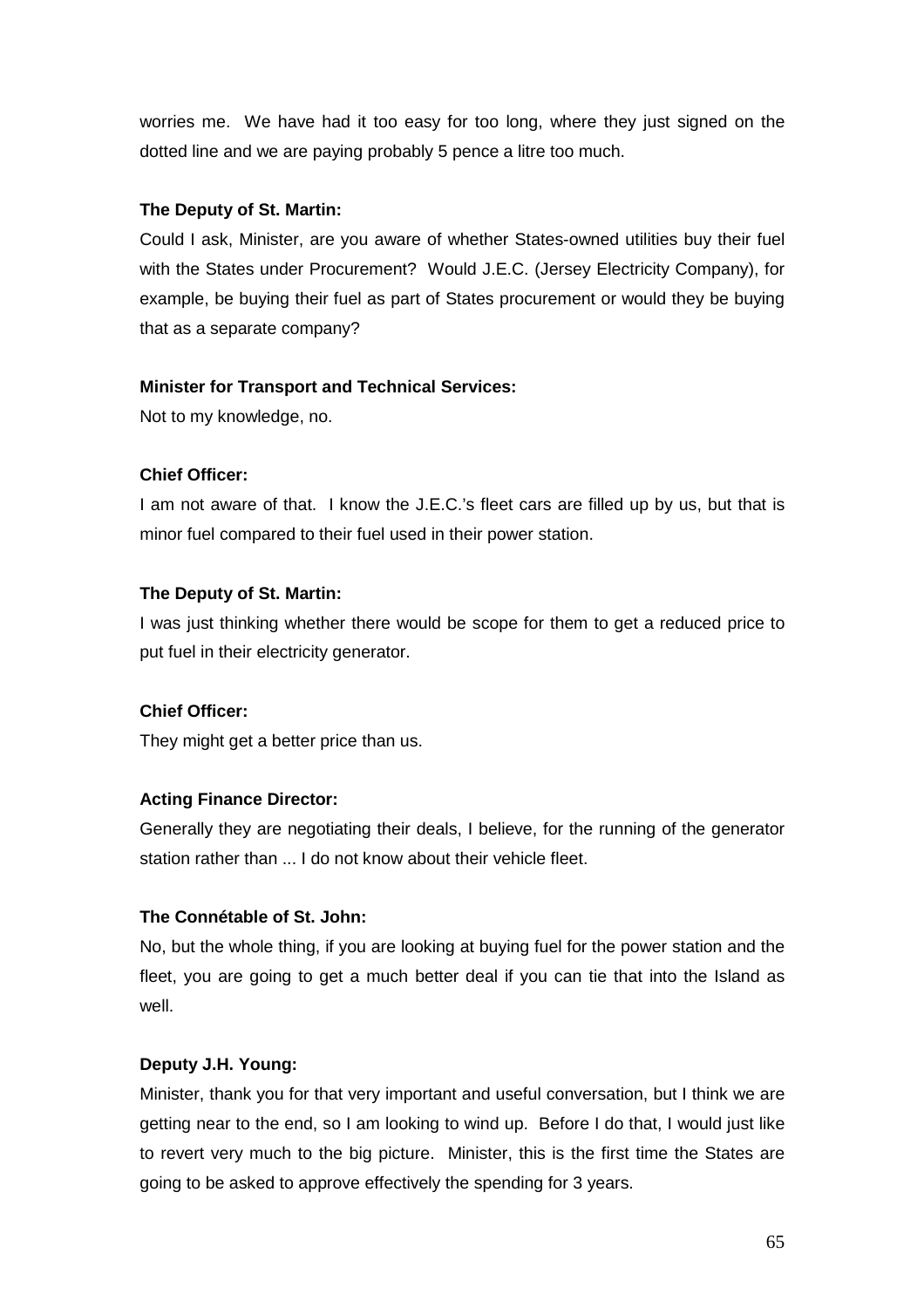# **The Minister for Transport and Technical Services:**

Yes.

# **Deputy J.H. Young:**

I think we have covered it in some detail, particularly on the revenue side. I would like to be sure of 2 things. Firstly, looking ahead, how confident can you be that you are able to plan for 2014 and 2015 well ahead, given the uncertainty that is there in the economy and the situation of the global uncertainty and the effect locally that has had on our community and our business community, how confident do you feel that you can commit and deliver the services with these sums of money to the standards that we need to be in place?

# **The Minister for Transport and Technical Services:**

I am confident we can do the job with what we have, but we can always go back to the Treasury if there is something unforeseen.

# **Deputy J.H. Young:**

But is that realistic, Minister? We have here a plan where you have explained to us there is a contingency pot, but the contingency pot is being allocated on other things. So, is that realistic? Is that the understanding that the Ministers have got, that they can go back ...

# **The Minister for Transport and Technical Services:**

I am talking if there was something major happened. But, all things going well, this will serve nicely.

# **Deputy J.H. Young:**

Are you satisfied you have a good settlement?

# **The Minister for Transport and Technical Services:**

Yes.

# **Deputy J.H. Young:**

Are there any adverse effects of it?

# **Chief Officer:**